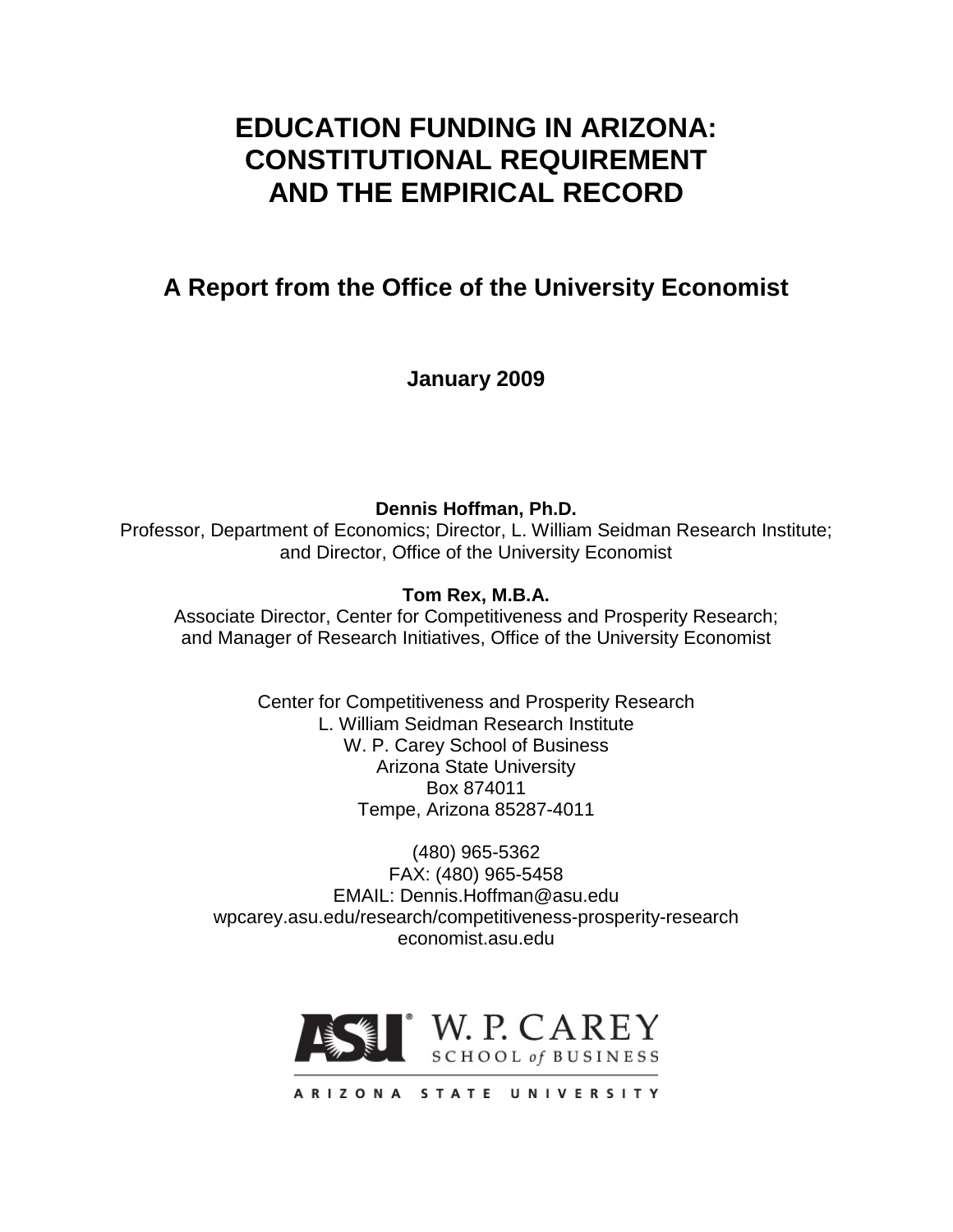## **TABLE OF CONTENTS**

| Summary                                                          |    |
|------------------------------------------------------------------|----|
| <b>Constitutional Requirement</b>                                |    |
| <b>Education Funding</b>                                         |    |
| <b>Evaluation of Public Education</b>                            | 4  |
| Conclusion                                                       | 7  |
| <b>Constitutional Requirement for Funding Education</b>          | 8  |
| Data and Methodology for Assessing Education Funding             | 9  |
| Funding Relative to Personal Income                              | 10 |
| <b>Funding Per Student</b>                                       | 11 |
| Expenditures for Education in Arizona                            | 14 |
| Arizona State Government General Fund Expenditures for Education | 14 |
| Other Sources of Education Funding                               | 23 |
| Combined State and Local Government Expenditures for Education   | 24 |
| Evaluation of Public Education In Arizona                        | 39 |
| <b>Elementary and Secondary Education</b>                        | 39 |
| <b>Higher Education</b>                                          | 49 |
| <b>Educational Attainment</b>                                    | 51 |

## **LIST OF TABLES**

| 1. Education Expenditures by Category and Subcategory, Selected Years, Arizona State   | 14 |
|----------------------------------------------------------------------------------------|----|
| Government General Fund                                                                |    |
| 2. Percent Change in Per Student Spending Per \$1,000 of Per Capita Personal Income in | 22 |
| Arizona, Arizona State Government General Fund                                         |    |
| 3. Education Expenditures by Category and Subcategory, 2006, Arizona State and Local   | 24 |
| Governments                                                                            |    |
| 4. Share of Total Population by Age, 1970 Through 2007, Arizona and United States      | 31 |
| 5. Educational Attainment by Age, Arizona Residents in 2000                            | 52 |
| 6. Educational Attainment in 2000 of Labor Force Participants Aged 25 to 64            | 54 |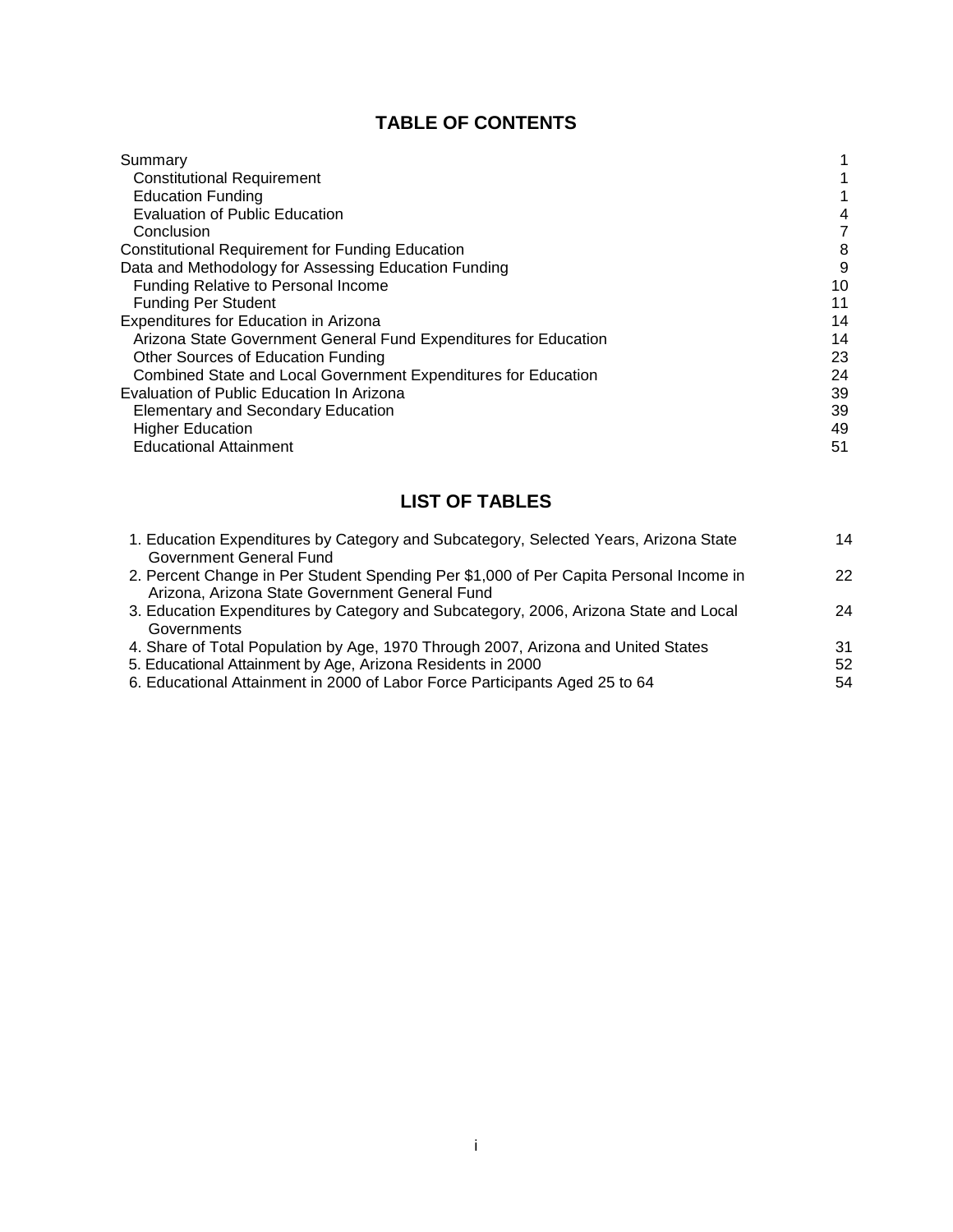## **LIST OF CHARTS**

| 1. Share of Total Expenditures by Category, 1979 and 2008, Arizona State Government General<br>Fund                                                                                                                                          | 16 |
|----------------------------------------------------------------------------------------------------------------------------------------------------------------------------------------------------------------------------------------------|----|
| 2. Expenditures Per \$1,000 of Personal Income, 1979 Through 2008, Arizona State Government<br><b>General Fund</b>                                                                                                                           | 17 |
| 3. Elementary and Secondary Education Expenditures Per Student, 1979 Through 2008, Arizona<br><b>State Government General Fund</b>                                                                                                           | 19 |
| 4. Higher Education Expenditures Per Full-Time-Equivalent Student, 1985 Through 2008,<br>Arizona State Government General Fund                                                                                                               | 20 |
| 5. Community College Expenditures Per Full-Time-Equivalent Student, 1985 Through 2008,<br>Arizona State Government General Fund                                                                                                              | 21 |
| 6. University Expenditures Per Full-Time-Equivalent Student, 1985 Through 2008, Arizona State<br>Government General Fund                                                                                                                     | 22 |
| 7. Elementary and Secondary Education Expenditures Per Student Per \$1,000 of Per Capita<br>Personal Income, 1999 Through 2008: Combined Total of Arizona State Government General<br>Fund, Permanent State School Fund, and Proposition 301 | 23 |
| 8. General Expenditures Per \$1,000 of Personal Income as a Percentage of the National<br>Average, 1964 Through 2006, Arizona State and Local Governments                                                                                    | 26 |
| 9. General Capital Outlays Per \$1,000 of Personal Income as a Percentage of the National<br>Average, 1964 Through 2006, Arizona State and Local Governments                                                                                 | 28 |
| 10. General Current Operations Spending Per \$1,000 of Personal Income as a Percentage of the<br>National Average, 1964 Through 2006, Arizona State and Local Governments                                                                    | 30 |
| 11. Elementary and Secondary Education Expenditures Per Student in 2008 Dollars, 1964<br>Through 2006, Arizona State and Local Governments                                                                                                   | 32 |
| 12. Elementary and Secondary Education Expenditures Per Student Per \$1,000 of Per Capita<br>Personal Income, 1964 Through 2006, Arizona State and Local Governments                                                                         | 33 |
| 13. Higher Education Expenditures Per Student in 2008 Dollars, 1966 Through 2006, Arizona<br><b>State and Local Governments</b>                                                                                                              | 35 |
| 14. Higher Education Expenditures Per Student in 2008 Dollars Using the Higher Education Price<br>Index, 1966 Through 2006, Arizona State and Local Governments                                                                              | 36 |
| 15. Higher Education Expenditures Per Student Per \$1,000 of Per Capita Personal Income, 1966<br>Through 2006, Arizona State and Local Governments                                                                                           | 37 |
| 16. Higher Education Current Operations Expenditures Per Student As a Percentage of the<br>National Average, 1985 Through 2006, Arizona State and Local Governments                                                                          | 38 |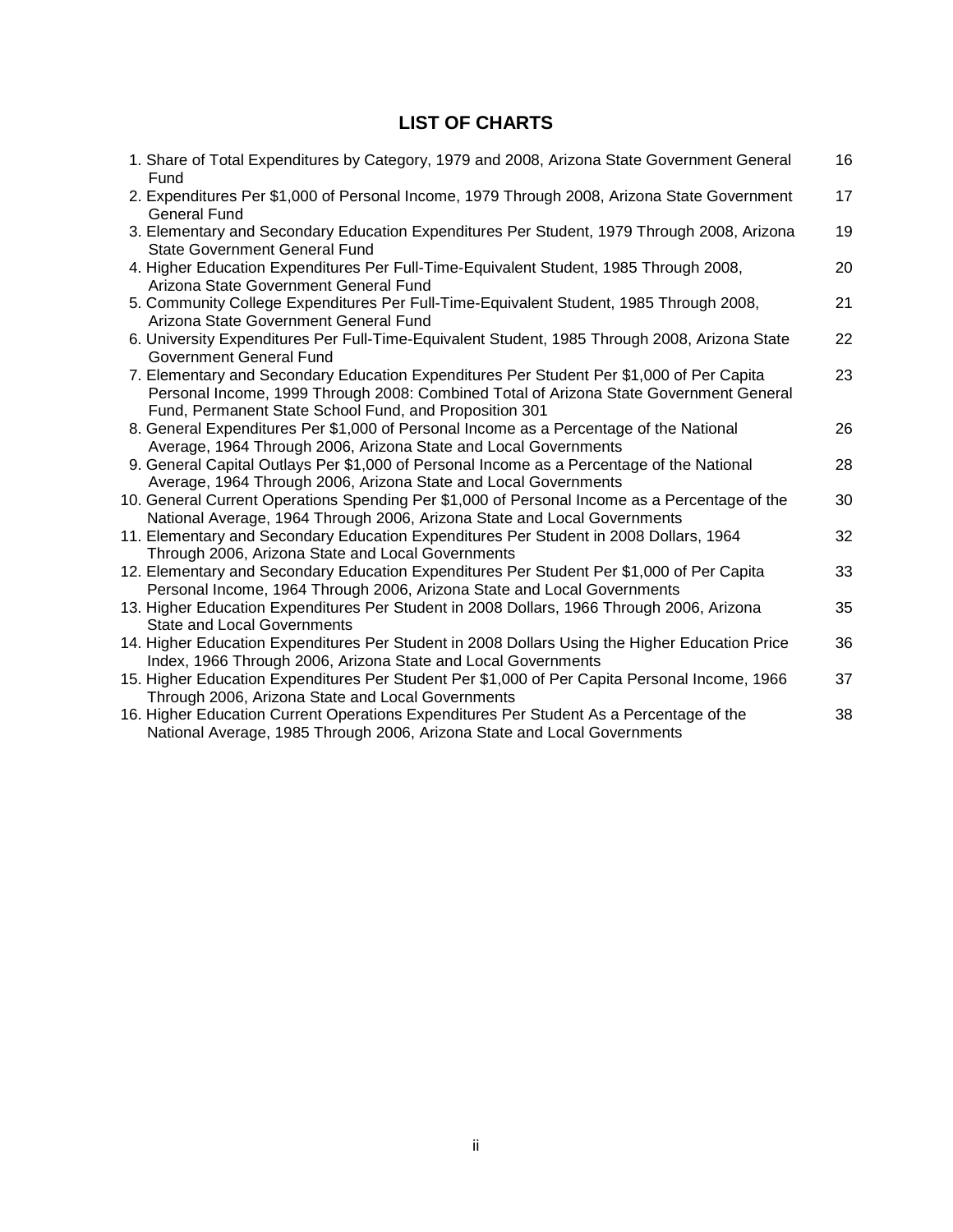#### **SUMMARY**

The purpose of this paper is to provide insight as to whether existing legislative appropriations for public education meet the requirements of the Arizona Constitution.

#### **Constitutional Requirement**

Article 11, Section 10 of the Arizona Constitution states that "… the legislature shall make such appropriations, to be met by taxation, as shall insure the proper maintenance of all state educational institutions, and shall make such special appropriations as shall provide for their development and improvement."

#### **Education Funding**

A disproportionately high share of Arizona's children face demographic challenges that have been shown to adversely affect educational achievement, including high poverty rates, low educational attainment of their parents, and lesser frequency of full-time, year-round employment of their parents. In addition, a disproportionately large number of Arizona's children are English-language learners. All else equal, for the state's students to realize achievement levels equal to the national average, these demographic challenges mean that the state's education funding per pupil needs to be greater than the national average.

Instead, per student public funding for education — total current operations spending from all funds by all state and local governments, as reported by the U.S. Census Bureau — is among the lowest in the country in Arizona. Expressed per student per \$1,000 of personal income, funding has dropped significantly over time (Census Bureau data go back to 1964), relative to past spending in Arizona and relative to the change in spending over time in other states. Education funding per student per \$1,000 of personal income is low and falling for public elementary and secondary education and for public higher education.

State government general fund expenditures in Arizona — appropriations directly under the control of the Arizona Legislature — cannot be compared to other states. However, state government general fund data from 1979 through 2008 reported by the Arizona Joint Legislative Budget Committee (JLBC) reveal a large drop over time in education funding comparable in magnitude to the decline in total public spending for education in Arizona, with the funding expressed per student per \$1,000 of personal income.

The conclusions of low and falling funding for public education in Arizona hold regardless of the source of data on education funding or of the measure used to analyze the funding data. Three measures are included in this paper: expenditures per \$1,000 of personal income, spending per student adjusted for inflation, and spending per student per \$1,000 of per capita personal income (PCPI). The per pupil measures are preferred over the first measure, and the per student measure relative to income is conceptually superior to the other measures in analyzing the change in spending over time.

While widely used because of the availability of a long time series of annual data, personal income relative to other income measures understates income in Arizona in comparison to the national average and to other states. On each of the spending measures adjusted by personal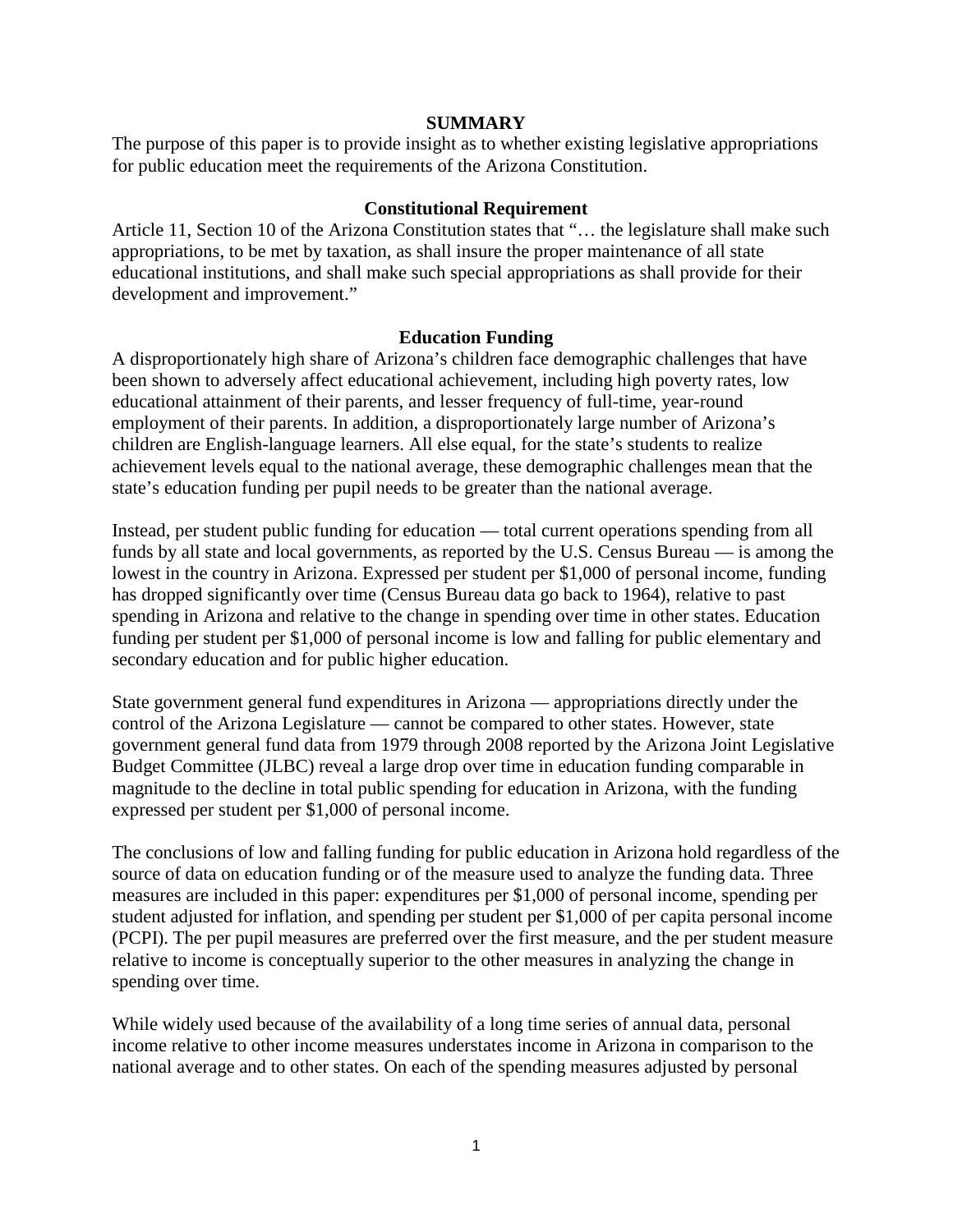income or per capita personal income, Arizona's relative expenditures would be even lower based on other measures of income.

Expenditures for education consist of two types: (1) capital outlays for land, buildings and equipment, and (2) current operations. Capital outlays and total spending are reported in this paper, but the focus is current operations spending, which better gauges support for students. Capital outlays are not included in the JLBC general fund data except for the appropriations for the School Facilities Board since 1999.

## **Funding: Elementary and Secondary Schools**

Based on the Census Bureau data for state and local governments combined, current operations funding for elementary and secondary (K-12) education in Arizona is very low compared both to other states and to Arizona's historical record. In the most recent year (2006), education expenditures in Arizona ranked 47th (among the 50 states and the District of Columbia) per \$1,000 of personal income, 50th (next to last) on a per student basis, and 51st (lowest) per student per \$1,000 of per capita personal income.

In contrast, spending in Arizona on each of these measures was above average in the 1960s and 1970s. Since then, public spending for elementary and secondary education has fallen increasingly far below the national average. K-12 spending in Arizona per \$1,000 of personal income has fallen throughout the last 40 years, including decreases of 32 percent between 1966 and 2006 and 11 percent between 1992 and 2006.

Inflation-adjusted per student spending in Arizona rose considerably through 1988, but has not increased as much since then. These increases, however, have been less than the gains in the real per person economy. Per student expenditures per \$1,000 of PCPI in Arizona have dropped, by 13 percent between 1966 and 2006 and by 16 percent between 1992 and 2006.

Regardless of the measure used, the decreases in K-12 spending in Arizona are more significant when compared to the national average. K-12 spending per \$1,000 of personal income in Arizona was 38 percent above the national average in 1966. By 1992, it was 4 percent below average and in 2006 it had fallen to 17 percent below average.

Even during the years in which real per student spending was rising rapidly, Arizona's increases were less than the U.S. average. Per student spending in Arizona was 7 percent greater than the national average in 1966, but fell to less than the average in 1971, to less than 90 percent of the average in 1989, to less than 80 percent in 1994, and to less than 70 percent in 2004. In 2006, spending was 33 percent below average; it had been 20 percent below average in 1992. By 1993, Arizona's rank had fallen to 41st; it was 50th in 2006.

Since per capita personal income in Arizona is considerably lower than the national average, the per pupil expenditure per \$1,000 of PCPI in Arizona is higher as a percentage of the U.S. average than is the per student measure. However, the downward pattern is similar. Arizona's per student spending per \$1,000 of PCPI was 28 percent above the national average in 1966, but fell to below the U.S. average in 1990, to less than 90 percent of the average in 1997, and to less than 80 percent in 2004. Per student spending per \$1,000 of per capita personal income was 24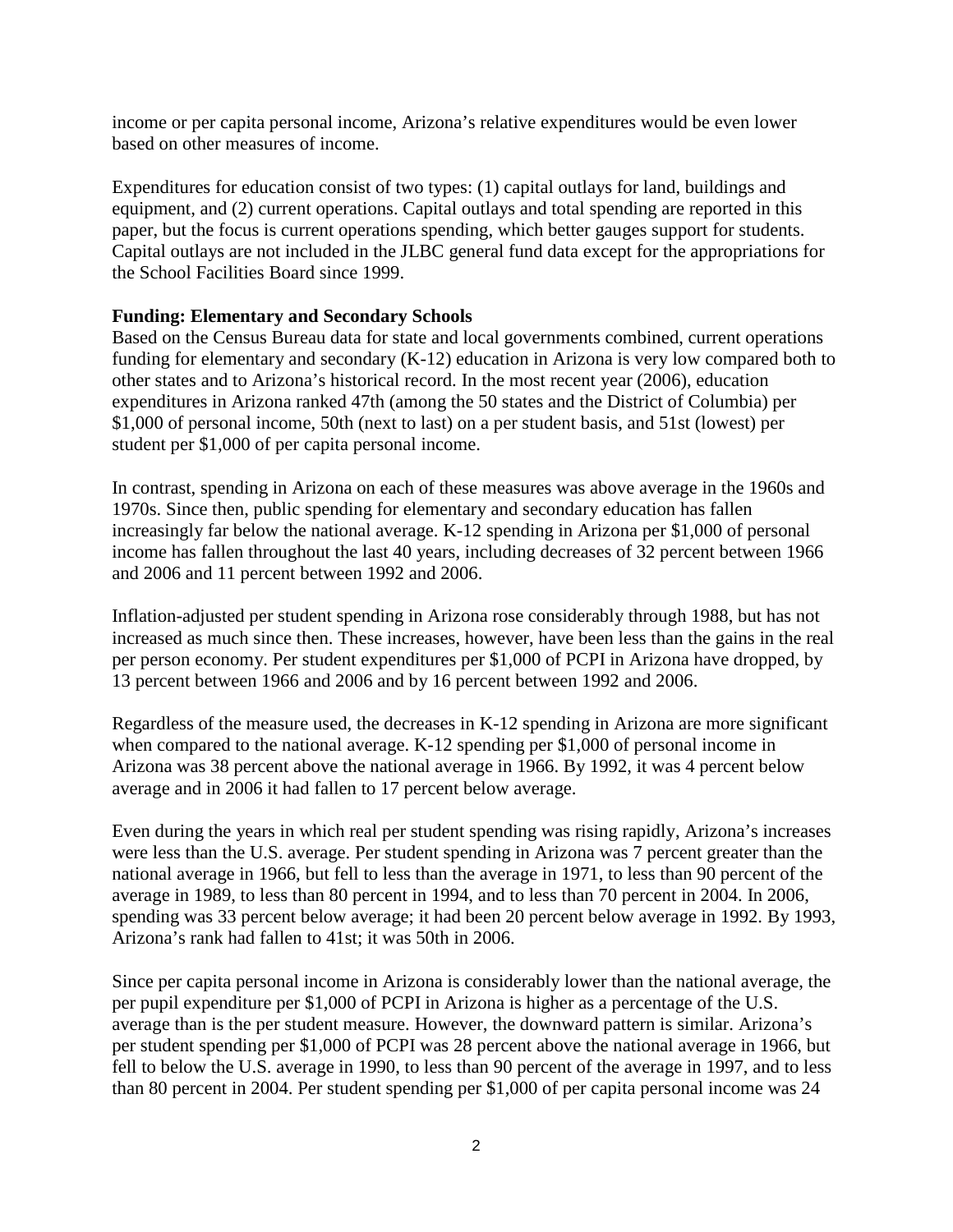percent below average in 2006; it had been only 7 percent below average in 1992. The 2006 figure was the lowest in the nation; Arizona had ranked 37th in 1993.

As a percentage of the total state and local government K-12 current operations spending reported by the Census Bureau, expenditures for elementary and secondary education from the state general fund as reported by the JLBC has been variable by year, but no trend in the share is apparent. Thus, while the percent change in spending over any particular time period might be much different based on the JLBC data than the Census Bureau data, the general conclusion is the same: K-12 spending in Arizona has dropped substantially over time relative to personal income, and per pupil spending relative to PCPI has decreased considerably as well.

Historically, elementary and secondary education in Arizona was funded at a per student level in excess of the national average. Since 1988, however, Arizona's funding increases have not been as great as the state's economic growth rate. Since 1990, funding support for schools has fallen increasingly far below the national norm. Based on the more recent JLBC data, real spending per pupil in 2008 was somewhat higher than in 2006. This modest increase is unlikely to have had much of an effect on Arizona's ranking among the states based on the Census Bureau's broader definition of government spending.

## **Funding: Higher Education**

Based on the Census Bureau's data for state and local governments combined, current operations funding for public institutions of higher education (community colleges and universities) is very low in Arizona compared both to other states and to Arizona's historical record. In 2006, Arizona ranked 30th per \$1,000 of personal income but was 46th on a per full-time-equivalent (FTE) student basis and 37th per FTE student per \$1,000 of per capita personal income.

In contrast, spending in Arizona per FTE student had been above average historically. Current operations expenditures for higher education per \$1,000 of personal income have decreased over time in Arizona, down 13 percent between 1966 and 2006 and 18 percent between 1992 and 2006. Using a general measure of inflation, real per student spending for higher education has increased over time. However, adjusting for the higher inflation experienced in higher education by using the Higher Education Price Index, spending per student for higher education has shown no trend. Relative to per capita personal income, per student spending fell from the mid-1960s to mid-1970s and has decreased a little further since then. The decrease between 1966 and 2006 was 29 percent.

Spending for higher education in Arizona fell much more relative to the national average. Per \$1,000 of personal income, Arizona's spending was 103 percent higher than the U.S. average in 1966, was down to 39 percent higher in 1992, and was only 3 percent higher in 2006. Considering the number of students, however, Arizona's spending is considerably below average.

Per student spending in Arizona was 24 percent below the national average in 2006, though expenditures per FTE student were only 13 percent below average. Since the mid-1990s, Arizona's per student spending has fallen relative to the national average. The 1992 figures were 19 percent below average per student and 9 percent below average per FTE student. In 2006, per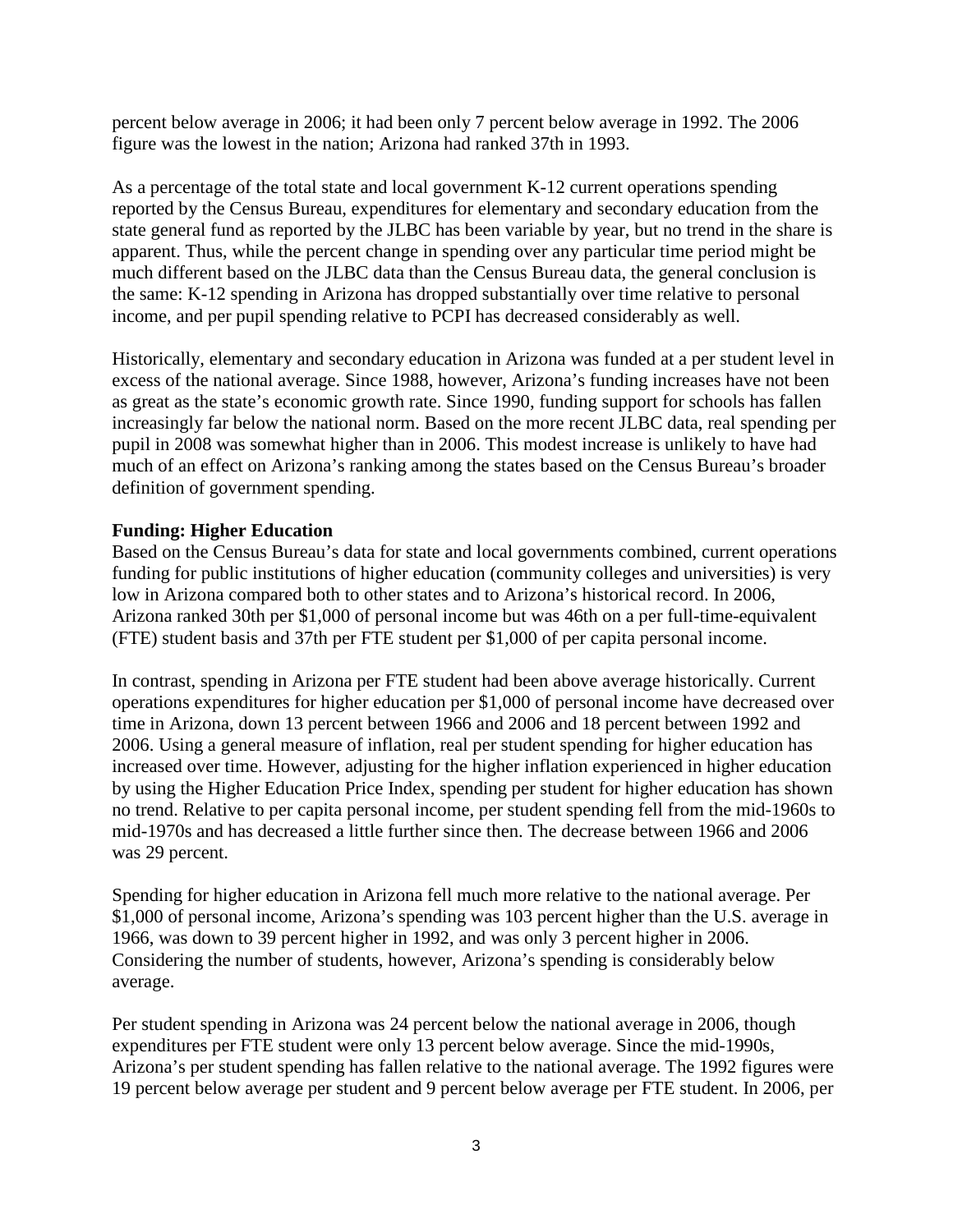student spending in Arizona was the lowest in the nation; the state had ranked 49th in 1993. Spending per FTE student ranked 47th in 2006, down a bit from 44th in 1993.

Per student spending per \$1,000 of per capita personal income has been variable over time in Arizona relative to the national average, but has dropped since the mid-1990s. Arizona's figure was 14 percent below the national average in 2006; it had been 6 percent below average in 1992. Arizona ranked 47th in the nation in 2006; it had ranked 41st in 1993. Per FTE student, the level has not been as low — dropping from 6 percent above average in 1993 to 2 percent below average in 2006 — and the rank has not been as low, falling from 31st to 37th.

As a share of the state and local government total reported by the Census Bureau, Arizona state government general fund spending for higher education as reported by the JLBC ranged between 35 percent and 42 percent from 1979 through 2000, but dropped to only 27 percent in 2006. Real spending per student has declined since 2000 by similar amounts for the universities and the community colleges, though on an FTE basis the decline has not been as large for the universities.

Thus, funding for higher education in Arizona is low relative to other states and lower than in the past. Based on the more recent JLBC data, real spending per pupil in 2008 was higher than in 2006. This increase may have raised Arizona's ranking a little among the states based on the broader Census Bureau data. Despite this recent increase in state general fund expenditures, since 2000 general fund spending per higher education student has fallen significantly.

## **Funding: K-12 Relative to Higher Education**

Since per student funding is greater for higher education than for K-12 education, the best way to compare the funding between K-12 and higher education is through the ratio to the national average of each. In 2006, using the Census Bureau data, per student K-12 spending was 33 percent less than the national average, while expenditures for higher education were not as far below the norm at 24 percent per student and 13 percent per FTE student. Higher education also has not experienced as much of a decrease over time as K-12.

However, the situation is reversed when focusing on the state government general fund as defined by the JLBC. Even before accounting for the higher inflation in higher education, per student spending has fallen much more for higher education than for K-12. Relative to PCPI, per student K-12 appropriations dropped 10 percent between 1992 and 2006 while the higher education decline was 27 percent (29 percent based on FTE enrollment). Between 1979 and 2006, the decrease was only 5 percent for K-12 but 37 percent for higher education.

## **Evaluation of Public Education**

Despite the demonstrably low public funding for education in Arizona, it might be possible to argue that the constitutional funding requirement is being met if measures of educational achievement indicate that Arizona is in line with the rest of the nation. However, on most measures of elementary and secondary student performance, Arizona ranks among the bottom tier of states.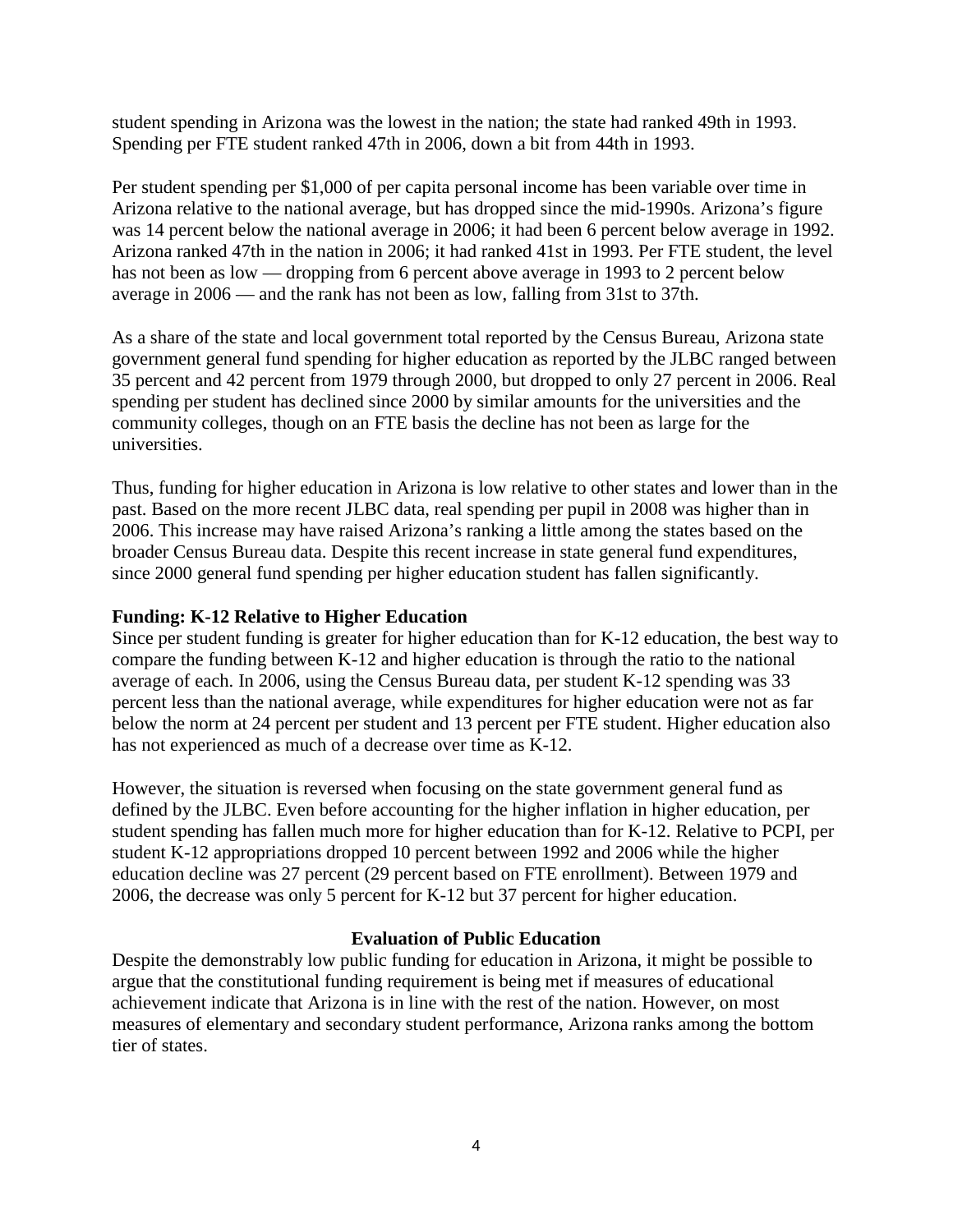In addition to raw data, most of which comes from the National Center for Education Statistics (NCES), three studies that compare Arizona's educational system to other states were examined: "Measuring Up 2008"by the National Center for Public Policy and Higher Education, "Quality Counts 2009" by *Education Week*, and "Educating Arizona" by the Arizona Community Foundation.

#### **Evaluation: Elementary and Secondary Schools**

Assessments of K-12 education typically include analyses in several categories. In addition to the key category of student performance, system indicators such as overall education finance and teacher quality are included.

Each study analyzed for this report agrees with the conclusion of the education funding section of this paper: the K-12 educational system in Arizona receives among the least resources in the nation and the amount of funding has dropped substantially over time relative to the rest of the nation.

On system indicators other than overall education finance, "Quality Counts" ranks Arizona 41st in the teaching profession category and "Educating Arizona" ranks Arizona 45th on teaching quality. Arizona's teachers are relatively inexperienced and receive low pay — less relative to the national average than in the past. Average classroom size in Arizona is larger than the U.S. average, with Arizona ranking among the bottom few states on this measure and on related measures of the number of pupils per full-time-equivalent teacher and per total educational system personnel. Arizona has fewer administrative staff than the norm.

Arizona compares more favorably on the standards, assessments, and accountability category. "Educating Arizona" gives the state near average marks, but "Quality Counts" ranks Arizona eighth in the nation.

One of the key components of student achievement is measured by test scores. Arizona's elementary school students perform near the national average on norm-referenced tests such as Terra Nova. However, all of the other tests administered to elementary and secondary school students indicate that Arizona students perform among the bottom tier of states.

On the NAEP tests administered to fourth and eighth graders, all of the studies agree on Arizona's poor scores, which are not improving over time relative to other states. On the most recent NAEP tests, Arizona students rank between 37th and 47th. On the Advanced Placement tests, Arizona ranks around 40th. "Measuring Up" places Arizona 50th on college entrance exams. While the average score of Arizonans taking the ACT and SAT tests is near average, only a small proportion of high school students in Arizona take the tests.

High school completion rates — high school graduation rates and dropout rates — are other common measures of student achievement. Unfortunately, the data on high school completion rates are not reliable. One related measure is the percentage of high school freshmen enrolling in college four years later. According to "Measuring Up," Arizona ranks 48th. "Educating Arizona" reports that less than half of those who do graduate from Arizona high schools are eligible for admission to the state's universities and that many of those admitted have deficiencies.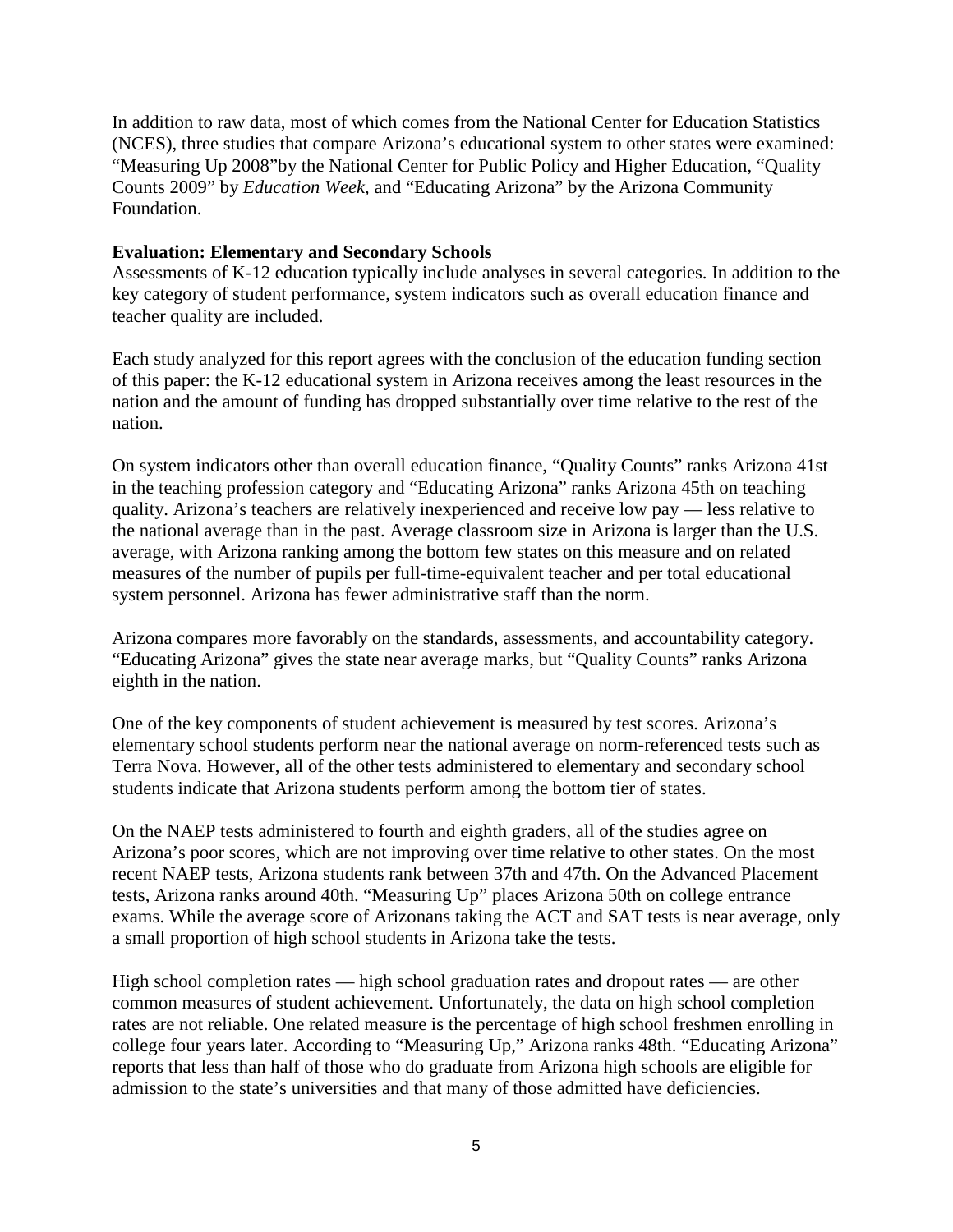Another means of assessing the high school completion rate is to use the educational attainment reported in the decennial census. The educational attainment, as defined by the percentage obtaining a high school diploma or GED, of those who likely received their K-12 education in Arizona was significantly lower in 2000 than the attainment of Arizonans of the same age who likely received their K-12 education in another U.S. state. Of those educated in the same state in which they lived, the percentage of adults who were high school graduates in Arizona ranked among the bottom few states in the nation.

Overall, the preparation for college category of "Measuring Up" ranks Arizona 49th. The K-12 achievement category of "Quality Counts" ranks Arizona 44th in the nation. If not for a somewhat better comparison on the equity portion of the category, Arizona's rank in "Quality Counts" would be even lower.

Arizona's demographics — such as an above-average child poverty rate and an above-average share of English-language learners — contribute to the poor educational achievement of Arizona's students in aggregate. However, the achievement of those children without such disadvantages is inferior to the performance of their peers nationally.

## **Evaluation: Higher Education**

The NCES data agree with the conclusion of the education funding section of this paper: the higher education system in Arizona receives resources far below the national average. Total public revenue per FTE student was 28 percent less than the national average of public institutions in 2005. State appropriations per FTE student were 20 percent below the average. Tuition revenue was 18 percent below average at the state's public universities and 28 percent below average at the state's public community colleges.

Participation in higher education at public institutions is quite high in Arizona, despite Arizona's low rankings on the percentage of high school freshmen enrolling in college four years later (48th) and on the percentage of Arizona high school graduates immediately enrolling at an institution of higher learning (44th). Several factors contribute to the high enrollment at public institutions of higher education in Arizona: a higher proportion of high school graduates from Arizona schools who do go on to college enroll at in-state schools, few private four-year schools are present in Arizona, many of the students enrolled moved to Arizona after completing their K-12 education, many are older than traditional college age, and many are enrolled part time.

Per capita enrollment at Arizona's public institutions of higher education is 22 percent above the national average, though the FTE figure is only 7 percent above average. Arizona's part-time enrollment is 59 percent above average, while the full-time enrollment is 5 percent below average. Enrollment is particularly high at community colleges.

The performance of the higher education system in Arizona is difficult to assess. Achievement test scores do not exist in higher education. Arizona's strong dependence on community colleges and the presence of few private universities relative to many states complicates the analysis.

Arizona ranks a little above the middle of the states on the completion category included in "Measuring Up." However, despite the state's high participation per capita, the number of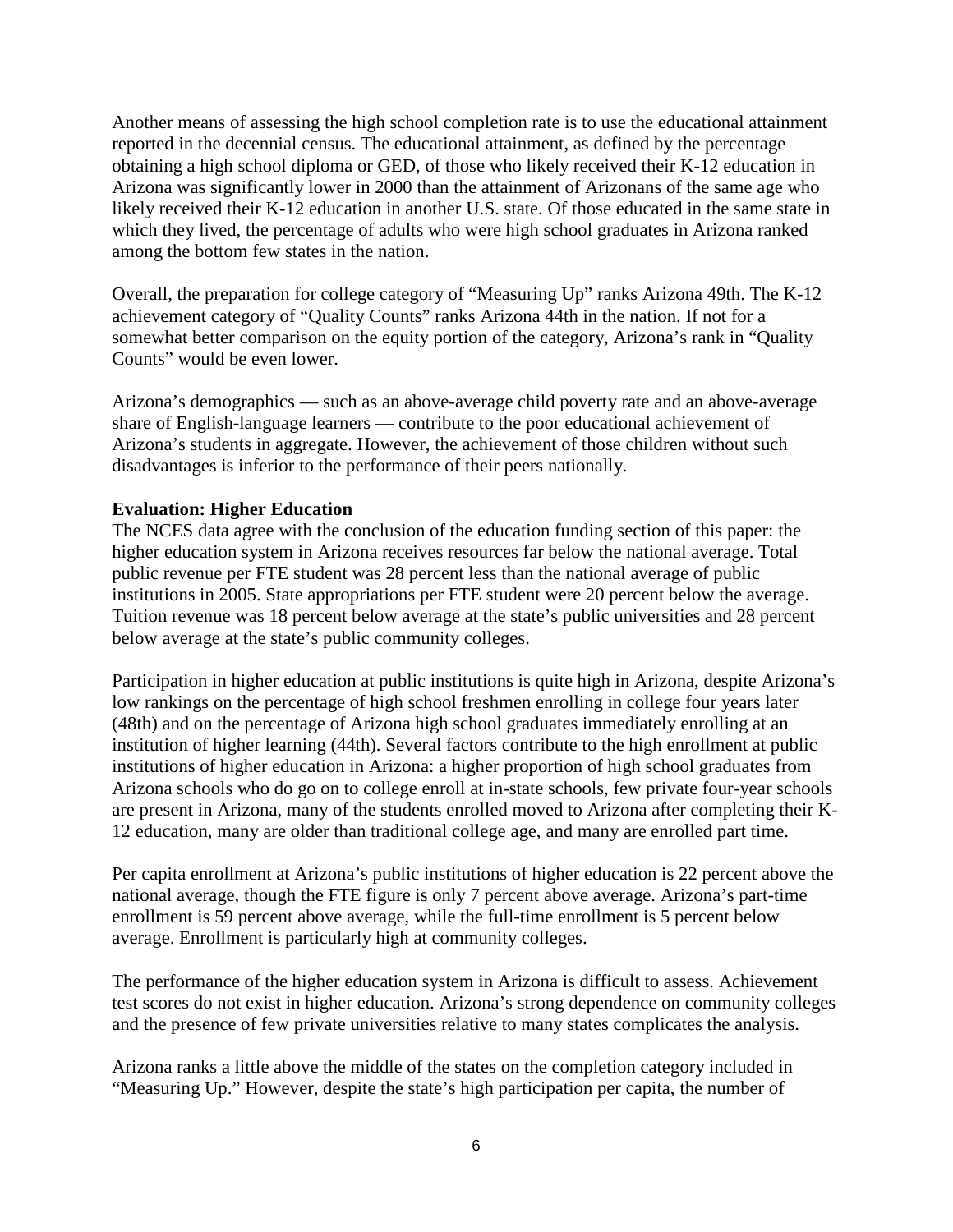degrees awarded per capita is slightly below average, with per capita associate's degrees, bachelor's degrees, and advanced degrees all a little below average. The per capita number of degrees is above average in business and education, but is below average in the humanities, social sciences, and natural sciences.

The educational attainment, as defined by the percentage obtaining a bachelor's degree, of those who likely received their K-12 education in Arizona was significantly lower in 2000 than the attainment of Arizonans of the same age who likely received their K-12 education in another U.S. state. Of those educated in Arizona, the percentage with a bachelor's degree ranks among the bottom 10 states in the nation.

#### **Conclusion**

According to the Arizona Constitution, "the legislature shall make such appropriations, to be met by taxation, as shall insure the proper maintenance of all state educational institutions, and shall make such special appropriations as shall provide for their development and improvement." However, the empirical record indicates that the amount of appropriations currently, and for some years in the past, has not been adequate to satisfy this constitutional requirement.

Given the unusually large demographic challenges faced by Arizona's children, the poor performance of Arizona's elementary and secondary school students even after adjustment for the demographic challenges, the very low public spending relative to other states, and the very significant decrease in spending over time, it is doubtful that the "proper maintenance" clause, much less the "development and improvement" clause, of the Constitution is being met for elementary and secondary education.

Funding for higher education is not as far below the national average as K-12 funding, but still is considerably below the median state and has decreased significantly over time. In particular, higher education funding from the state general fund has fallen more over time than has general fund expenditures for elementary and secondary education. Thus, funding for higher education also is not meeting the constitutional requirement.

The conclusion of this analysis that existing appropriations for higher education are not adequate to satisfy the constitutional requirement matches that of the February 2006 report "Tuition, Appropriations and Constitutional Mandates in Arizona:"

"Public appropriations, especially for Arizona's traditional four-year universities, have not advanced at a rate that allows the state to serve a growing student population while competing for resources in the increasingly costly higher-education marketplace. This suggests that the state has not met its obligation to provide for 'development and improvement' of the public university system as mandated by the Arizona Constitution. The declining public support is occurring despite increasing evidence that investments in higher education yield quantifiable societal returns in addition to the widely recognized private financial returns."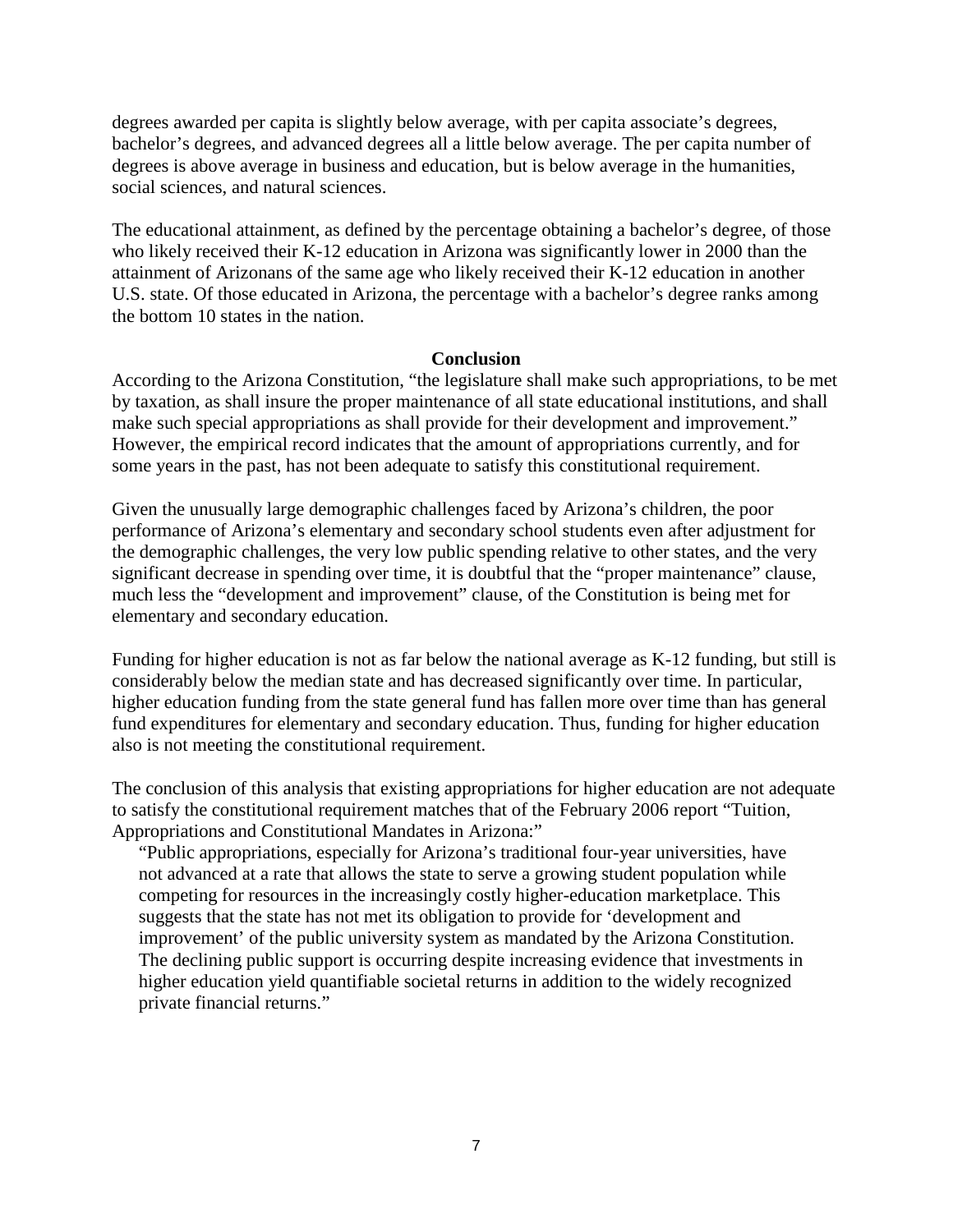## **CONSTITUTIONAL REQUIREMENT FOR FUNDING EDUCATION**

Article 11, Section 10 of the Arizona Constitution reads (in full):

The revenue for the maintenance of the respective state educational institutions shall be derived from the investment of the proceeds of the sale, and from the rental of such lands as have been set aside by the enabling act approved June 20, 1910, or other legislative enactment of the United States, for the use and benefit of the respective state educational institutions. In addition to such income the legislature shall make such appropriations, to be met by taxation, as shall insure the proper maintenance of all state educational institutions, and shall make such special appropriations as shall provide for their development and improvement.

The first sentence refers to the sale and lease of state trust land. Focusing on the second sentence, the constitutional requirement that the Arizona Legislature shall provide funding for public education from tax revenue is clear. No distinction is made between elementary, secondary, and higher education. What is less clear is whether existing funding appropriated by the Legislature is adequate to provide for the "proper maintenance" and the "development and improvement" of the public educational system.

To help interpret the constitutional requirement, the following words are defined:

- Proper: appropriate to the purpose; normal or regular
- Maintain: to keep in due condition or operation; to provide for the upkeep or support of
- Develop: to bring to a more advanced or effective state; strengthen

• Improve: to bring into a more desirable or excellent condition; to increase in value None of these terms are absolute; some degree of subjectivity is present. In the context of state spending, "proper" might be interpreted as being close to the national average or the median state. The "development and improvement" clause indicates that the writers of the Constitution intended that "all state educational institutions" be enhanced — that "proper maintenance" is not enough.

The purpose of this paper is to provide insight as to whether existing legislative appropriations for public education meet the requirements of Article 11, Section 10 of the Arizona Constitution. The focus is an analysis of empirical data on education funding in Arizona, over time and compared to other states. To assist in determining whether existing funding for public education in Arizona meets the constitutional requirement, evaluations of Arizona's public educational system are reviewed.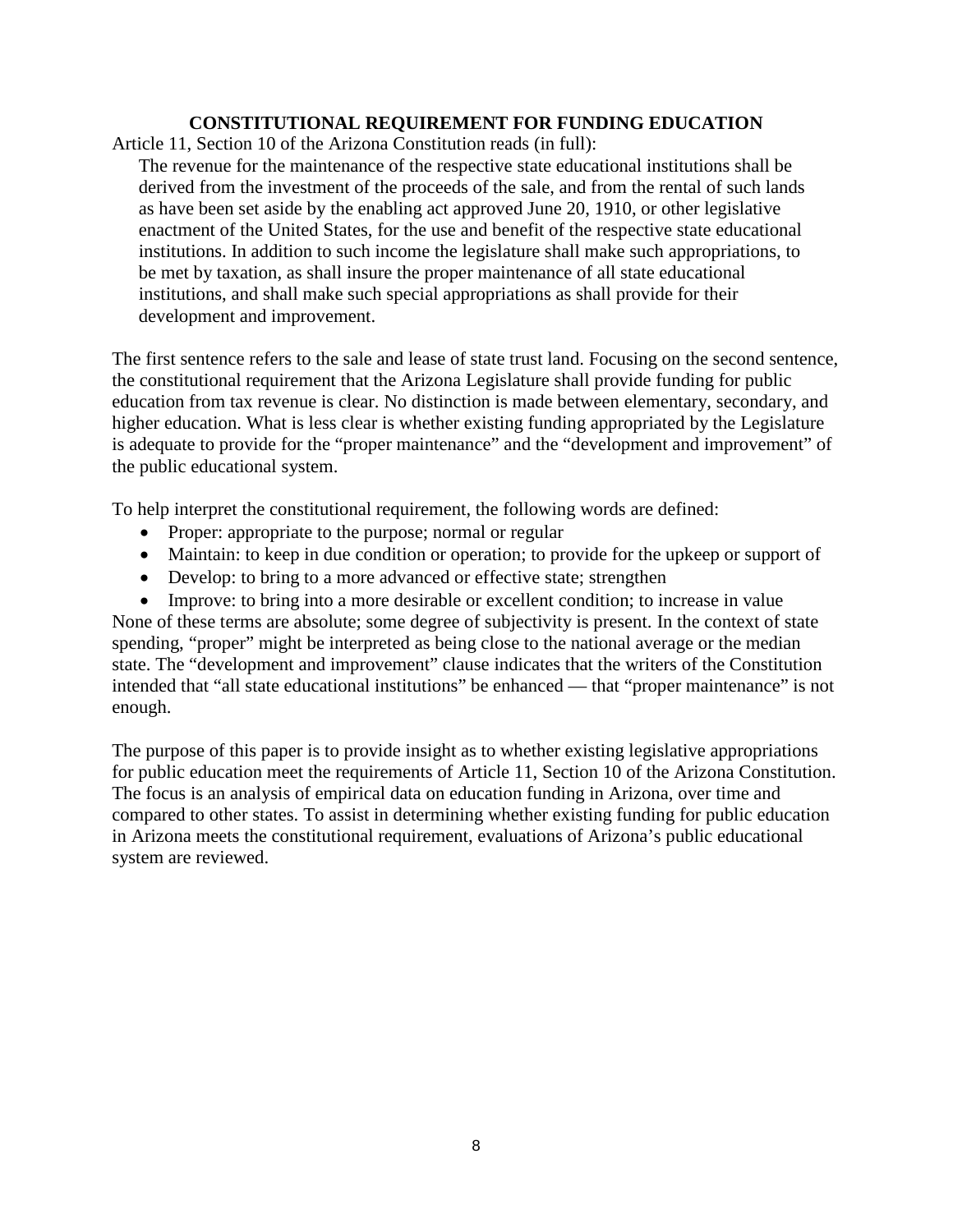## **DATA AND METHODOLOGY FOR ASSESSING EDUCATION FUNDING**

A factual examination of education funding in Arizona is addressed in the next section of this report. Unless otherwise noted, all references to years are for the end of the fiscal year that runs from July 1 through June 30. Two sources of education funding are analyzed.

The Arizona Joint Legislative Budget Committee (JLBC) is the source of state government expenditure data. The focus in this paper is the Arizona state government general fund, since this is the fund that provides most of the state government's monies for education and because the general fund is under the discretion of the Legislature. The general fund is the largest of numerous funds maintained by the state government. It is the fund currently receiving attention because of its large deficit in the last fiscal year and projected large deficits in the current and succeeding fiscal years.

A time series of general fund appropriations is available from 1979 through 2008 from the JLBC. (The initial 2009 appropriations also are available, but are almost certain to be lowered as part of the process of closing the general fund deficit.) While the JLBC data can be used to compare state government general fund expenditures over time, they cannot be directly compared to state government expenditures in other states.

The level of government levying taxes and fees and having responsibility for funding programs varies from state to state. Over time, within any state, the responsibility for some revenue and expenditures may shift between state and local governments. Thus, to make accurate state-bystate comparisons, state government finance data must be combined with local government finance data (of counties, cities and towns, school districts, and special districts — such as those created for fire prevention).

The primary source of data on public-sector finance across the United States is the "state and local government finances" series compiled by the U.S. Department of Commerce, Census Bureau. While the Census Bureau provides detail specific to "public elementary-secondary education finances," this series was not used in this paper so that the higher education data are consistent with the elementary and secondary school data. (The elementary and secondary education data are similar but not identical in the two series.)

The annual Census Bureau tabulations present revenue and expenditure figures by state, using a consistent accounting system for all states. The Census Bureau aggregates the data across all state and local governments in the nation to create a national total. In the next section, existing education funding in Arizona as reported by the Census Bureau is compared to historical levels as well as to the funding in other states and to the national average.

The Census Bureau's state and local government finance data run from 1964 through 2006, though data for 2001 and 2003 are limited to national totals. In the charts presented in this paper, missing data are estimated as the midpoint between the values of the preceding year and the following year.

Every five years (in years ending in '2' and '7'), the Census Bureau data come from a census of all governments. In the other years, the Census Bureau collects data from each state government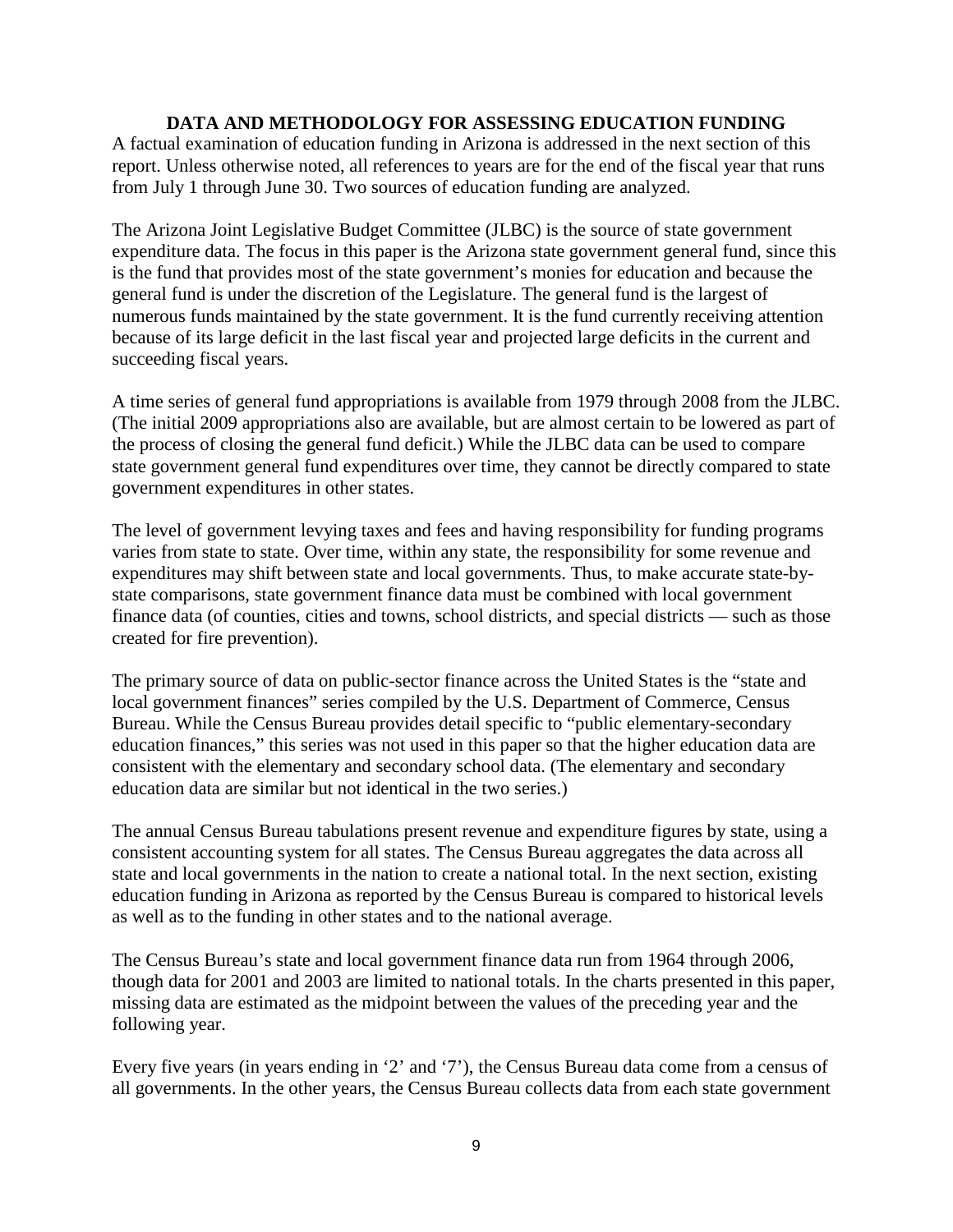and from a sample of local governments in each state in order to produce estimates of the government finance figures. Most of the detail reported by the Census Bureau is for "general" revenue and expenditures. For state government, the Census Bureau's definition of "general" is much broader than the general fund reported by the JLBC, including other state government funds.

Overall expenditures are divided into capital outlays and current operations. A capital outlay is defined as a public expenditure for construction, the purchase of land and existing structures, and the purchase of equipment. All other expenditures are classified as current operations. The Census Bureau does not split total spending into current operations and capital outlays in all expenditure categories and historical categorical data on current operations and capital outlays are even more limited.

The complete time series of data from the JLBC and from the Census Bureau are presented in the next section. Changes since 1992 are particularly examined. That year was selected as a comparison year since it is a census year and since it represents the beginning of the period of ongoing tax reductions by the Arizona Legislature. Since the tax reductions have resulted in reduced state government revenue, and since state government cannot operate at a deficit, reduced revenue has had an impact on education spending. Another reason for selecting 1992 is that for several years before then, spending for capital outlays was unusually high.

## **Funding Relative to Personal Income**

In order to compare government finance data over time, the expenditure data reported by the JLBC and the Census Bureau need to be adjusted for inflation, population growth, and real per capita economic growth. To compare the Census Bureau's government finance data across states, differences in state size also must be accounted for. All of these adjustments can be accomplished simply by dividing the expenditure data by personal income, as reported by the U.S. Department of Commerce, Bureau of Economic Analysis (BEA).

Dividing the government revenue or expenditure data by personal income is the most commonly used means of accounting for income differences across states and across time. The result of the division usually is expressed per \$1,000 of personal income. Personal income also is used in various Arizona statutes and constitutional clauses for purposes such as the calculation of the appropriation limitation and the operation of the budget stabilization fund.

Personal income by state is calculated quarterly and annually. For the analysis in the following section, the annual average of personal income for the four quarters that align with the state government fiscal year was calculated.

Personal income typically is used to adjust tax revenue and other government revenue in an effort to estimate the "ability to pay." Since states cannot run an annual deficit as can the federal government, expenditures cannot exceed revenue. Thus, considering the ability to pay also has relevance to expenditure data.

However, personal income is broadly defined and includes nonmonetary income, such as pensions paid by an employer, contributions paid by both the employer and the employee for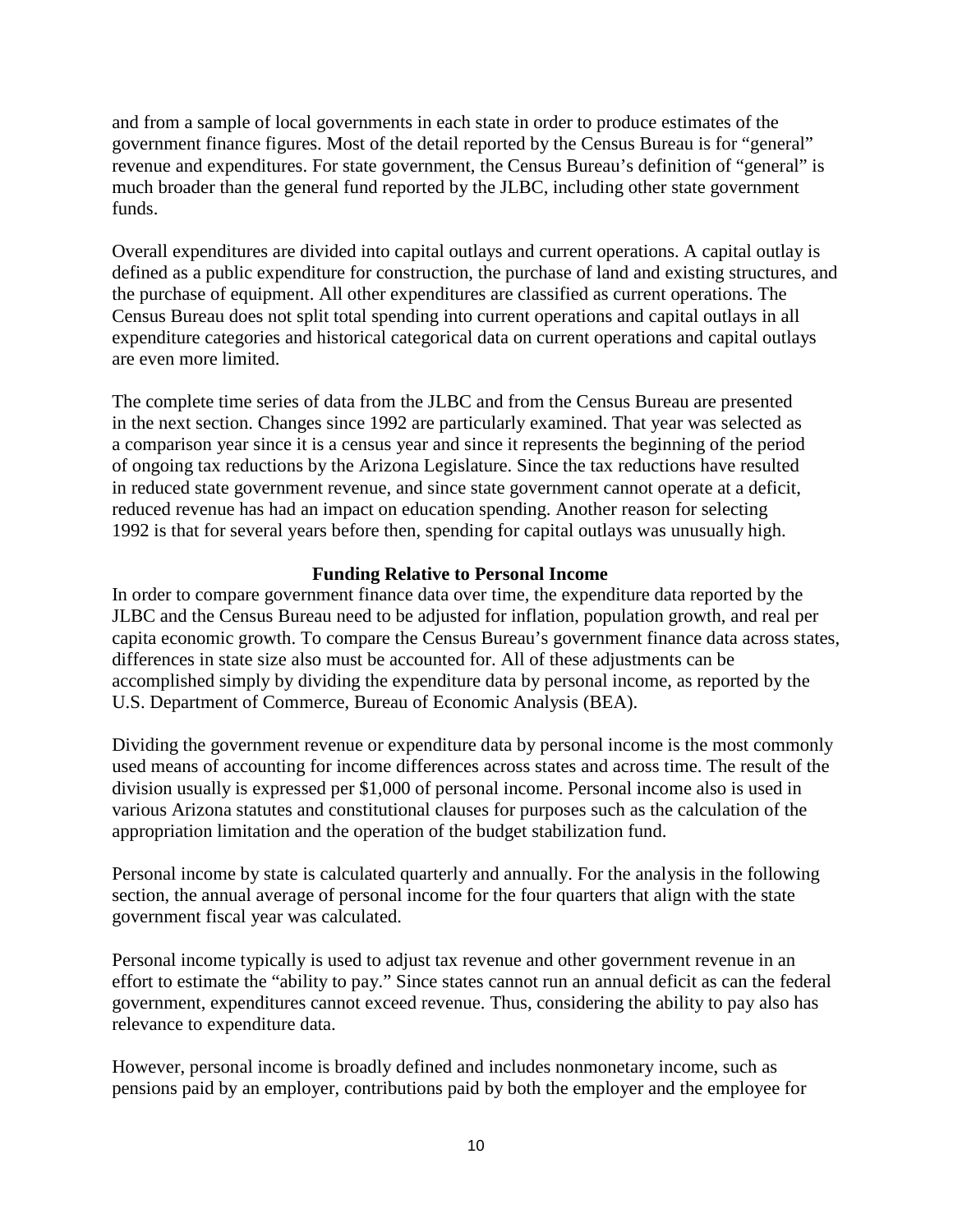government social insurance, and the imputed rent received by homeowners. Income received by entities other than individuals, such as businesses, also is included. Since these sources of income are not available to households to apply to tax payments, the use of personal income to adjust public finance data produces a distorted indicator of ability to pay.

In contrast, a measure such as household income includes only the money income actually received. Conceptually, money income would be much better as an adjustment to reflect ability to pay, but reliable money income estimates are not available annually by state. One source of household and per capita money income has been the decennial census; the American Community Survey now is beginning to provide an annual time series of these income figures, but the sampling error is large.

In Arizona, the difference between personal income as reported by the BEA and decennial census income reported by the Census Bureau relative to other states has been substantial. In 1999, Arizona's per capita income from the decennial census was 6 percent less than the national average, while per capita personal income was 15 percent less than the national average. The difference between these two measures was greater in Arizona than in any other state.

This large difference between the two income measures relative to the national average suggests either that the BEA is underestimating nonmoney income in Arizona in those components for which state-specific data do not exist, or that income other than household money income is very low in Arizona. In either case, the inclusion of nonmoney income in the personal income measure results in the understatement of the ability of Arizonans to pay taxes. Thus, personal income is not a suitable measure of the ability to pay in Arizona, but few alternatives exist.

One alternative is to use income reported by the IRS, but this time series is not complete and not all households file a tax return annually. The Tax Foundation has produced an annual measure, going back to 1977, of per capita income by state that adds to and subtracts from the BEA measure to come closer to the concept of money income. Per capita income is higher using the Tax Foundation's measure than the BEA's measure. In addition, Arizona is not as far below the national average on the Tax Foundation's measure as on the BEA's measure, but is further below average than based on the decennial census data. Estimation errors in the BEA data and in other data used by the Tax Foundation might account for the difference from the decennial census figure.

Since the Tax Foundation's income measure is about the same percentage higher than the BEA's personal income measure in each year, the trend of education spending is unaffected by which measure is used — the level of spending relative to income is consistently lower using the Tax Foundation's data. Thus, while the standard BEA measure was used throughout this analysis, it is important to remember that Arizona's education funding relative to the ability to pay is higher based on the BEA data than on other data.

#### **Funding Per Student**

In addition to the data shortcomings of the personal income measure, its use to standardize education spending is seriously flawed since it does not consider the number of students being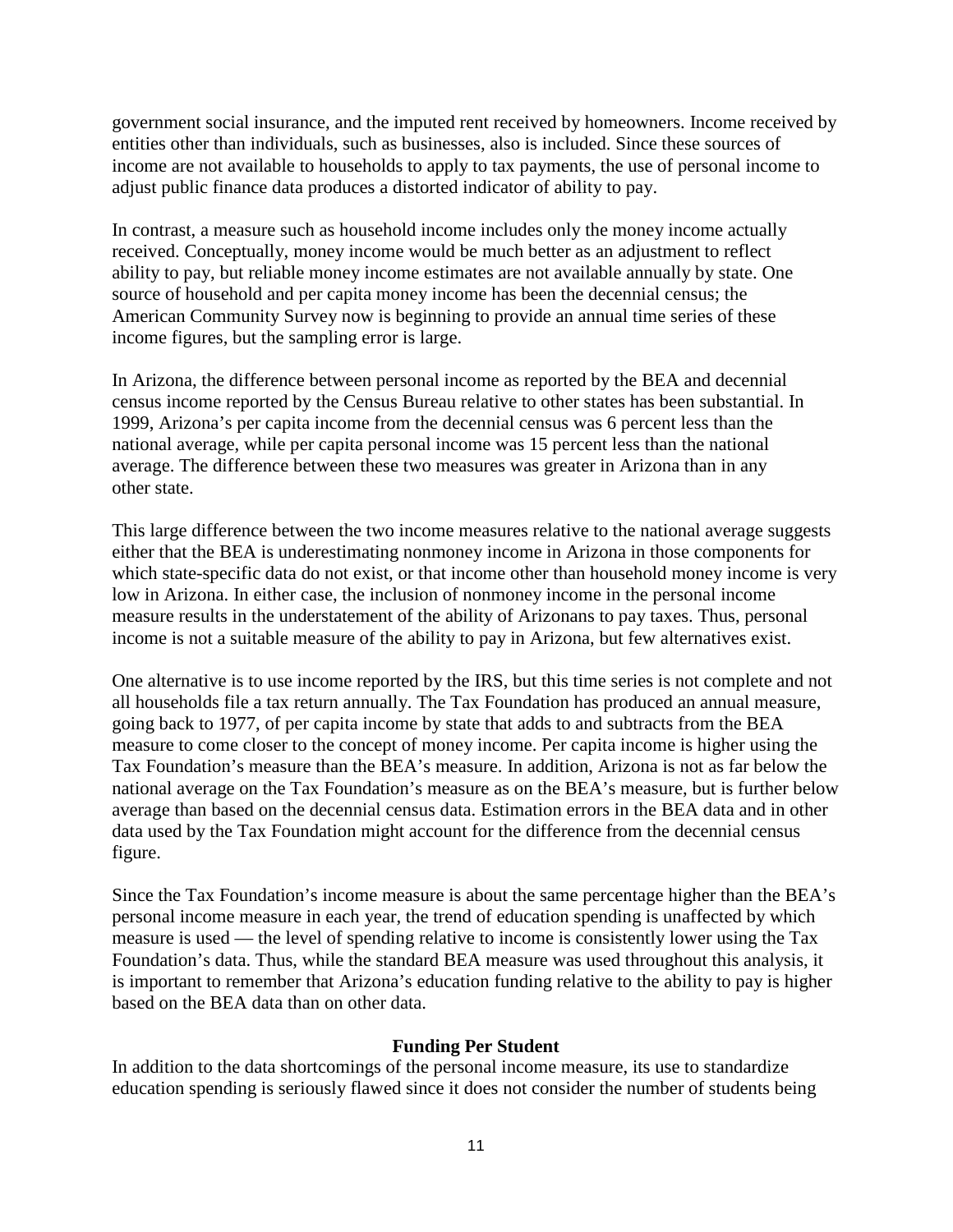educated. Children and young adults typically have made up a disproportionate share of Arizona's population. The demand for public education in Arizona also is above average due to the state's relatively few private schools. Thus, Arizona needs to spend more relative to personal income than other states in order to provide the same quality of public education. To reflect differences in demand for public education over time and across states, governmental education spending should be placed on a per student basis.

Enrollment counts were collected primarily from the National Center for Education Statistics (NCES). Fall enrollment by state by year is available for public elementary and secondary (K-12) education back to fall 1963, matching the first year of Census Bureau expenditure data. The latest data available are for fall 2005. While this corresponds to the last fiscal year of data from the Census Bureau (for 2005-06), two additional years of expenditure data are available from the JLBC. Thus, the NCES figures for Arizona were supplemented by K-12 enrollment figures reported by the Arizona Department of Education (ADE).

A disadvantage of using the per student measure is the questionable accuracy of the K-12 enrollment figures. A comparison of the enrollment reported by the ADE and the NCES indicates that the figures match or nearly match in some years, but that sizable differences exist in other years. From both sources, the time series includes erratic year-to-year changes that do not coincide with the economic cycle or with annual estimates of total population change.

Public higher education enrollment data are available annually from the NCES from fall 1965 through fall 2005. The higher education enrollment time series appears to be accurate. The first time that the higher education enrollment was split into community college and university categories was fall 1982. An alternative time series of full-time-equivalent (FTE) enrollment at community colleges and at universities begins in fall 1984. The NCES data for Arizona were supplemented with more current FTE enrollment data collected by Arizona State University's Office of Institutional Analysis. However, the FTE enrollment figures from ASU do not match those reported by the NCES. Thus, the time series relationship between the two series was used to estimate enrollment figures for the latest two years that are consistent with the NCES figures for earlier years.

To perform a per student analysis over time, the finance data must be inflation adjusted; the gross domestic product implicit price deflator (GDP deflator) is used for this purpose. However, the inflation rate varies by sector. For example, within the gross domestic product, inflation in fixed investment in nonresidential structures has been considerably higher than the overall inflation rate measured by the GDP deflator. Similarly, within the consumer price index (CPI), health care inflation has been much higher than overall inflation. Higher education also has experienced high inflation rates relative to overall inflation as measured by the GDP deflator or the CPI. Except during the mid-to-late 1970s, when overall inflation was quite high, the inflation rate measured by the higher education price index (HEPI) has been higher than the rate measured by the GDP deflator in every year since the beginning of the HEPI in 1961. The annual average differential since 1985 has been 1.5 percentage points.

The higher inflation rate in higher education is a result of a number of factors, including labormarket pressures to pay market-driven salaries, the conservatory nature of universities, and the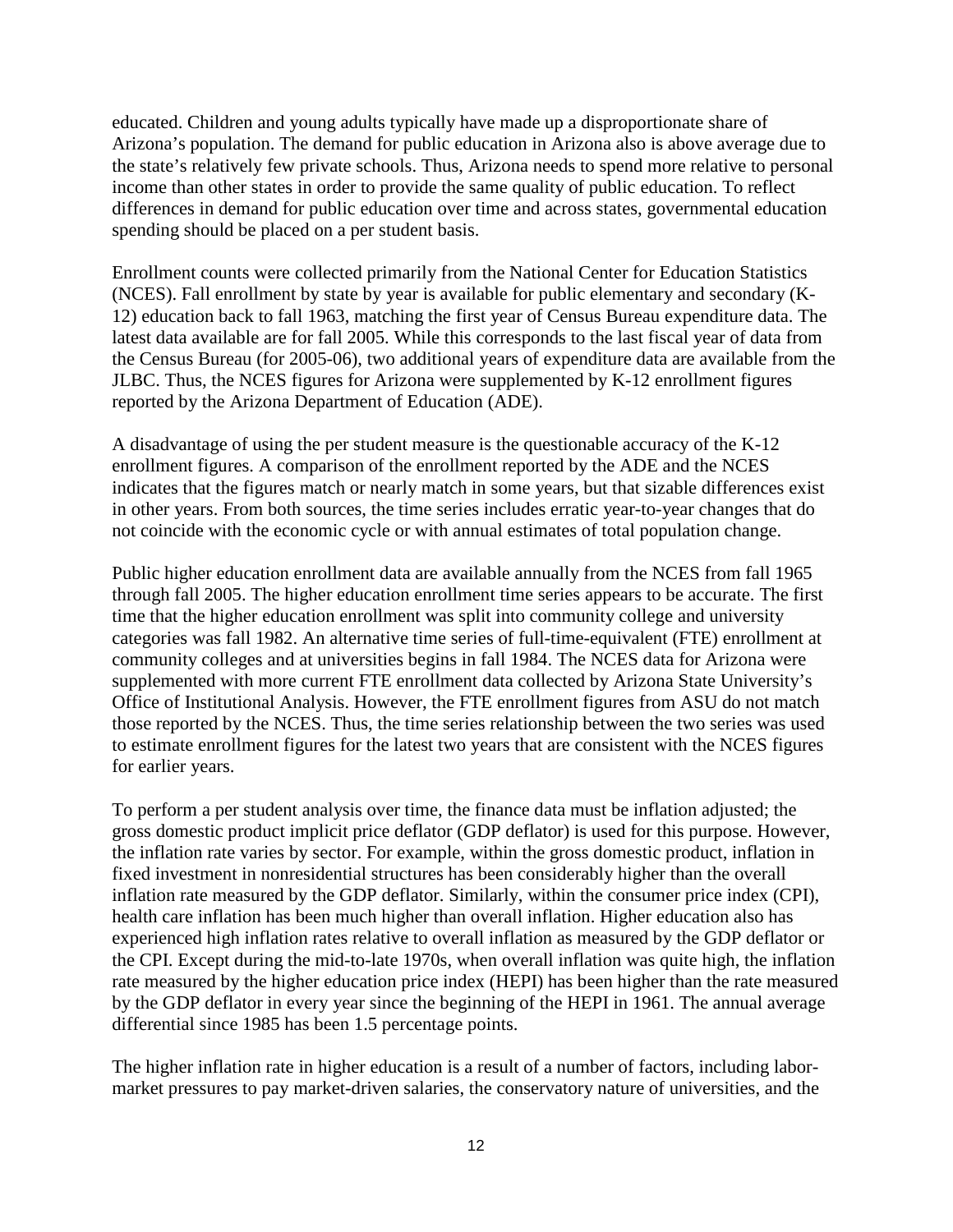need to incorporate costly cutting-edge technology. Thus, in the analysis in the next section, higher education expenditures per student have been inflation adjusted by the HEPI as well as by the GDP deflator.

However, simply adjusting per pupil expenditures for inflation does not reflect changes in the state's ability to pay for education (and other public services). Over time it is important to consider changes in income when analyzing government finance data. Inflation-adjusted per capita income in the United States rises over time due to productivity gains. In an increasingly affluent society, inflation-adjusted government tax collections per capita can increase at the pace of per capita income growth without the tax burden increasing. Thus, inflation-adjusted spending per student is an inadequate measure.

Moreover, a growing and changing economy creates additional costs and additional demand for public services, requiring the growth of public revenue and expenditures to keep pace with economic growth. For example, schools have expended substantial monies to acquire computer hardware and software to keep pace with the technological changes. Such investments would have been impossible if spending increases were limited to inflation and population growth.

Another drawback to comparing per pupil measures across states is that the cost of living varies by state. Research has shown that a meld of unadjusted and cost-of-living-adjusted data provides the best comparison across states. However, a state-level index of living costs is not regularly produced. The limitations of the per student measure due to not reflecting the geographic variation in living costs or real per capita economic growth can be overcome by expressing per pupil spending per \$1,000 of per capita personal income. Unfortunately, this measure is subject to the shortcomings of the personal income estimates.

Thus, because of inadequacies in each measure, three gauges of education funding are examined in the next section: (1) per \$1,000 of personal income, (2) per student, inflation adjusted, and (3) per student per \$1,000 of per capita personal income. The last measure is conceptually superior.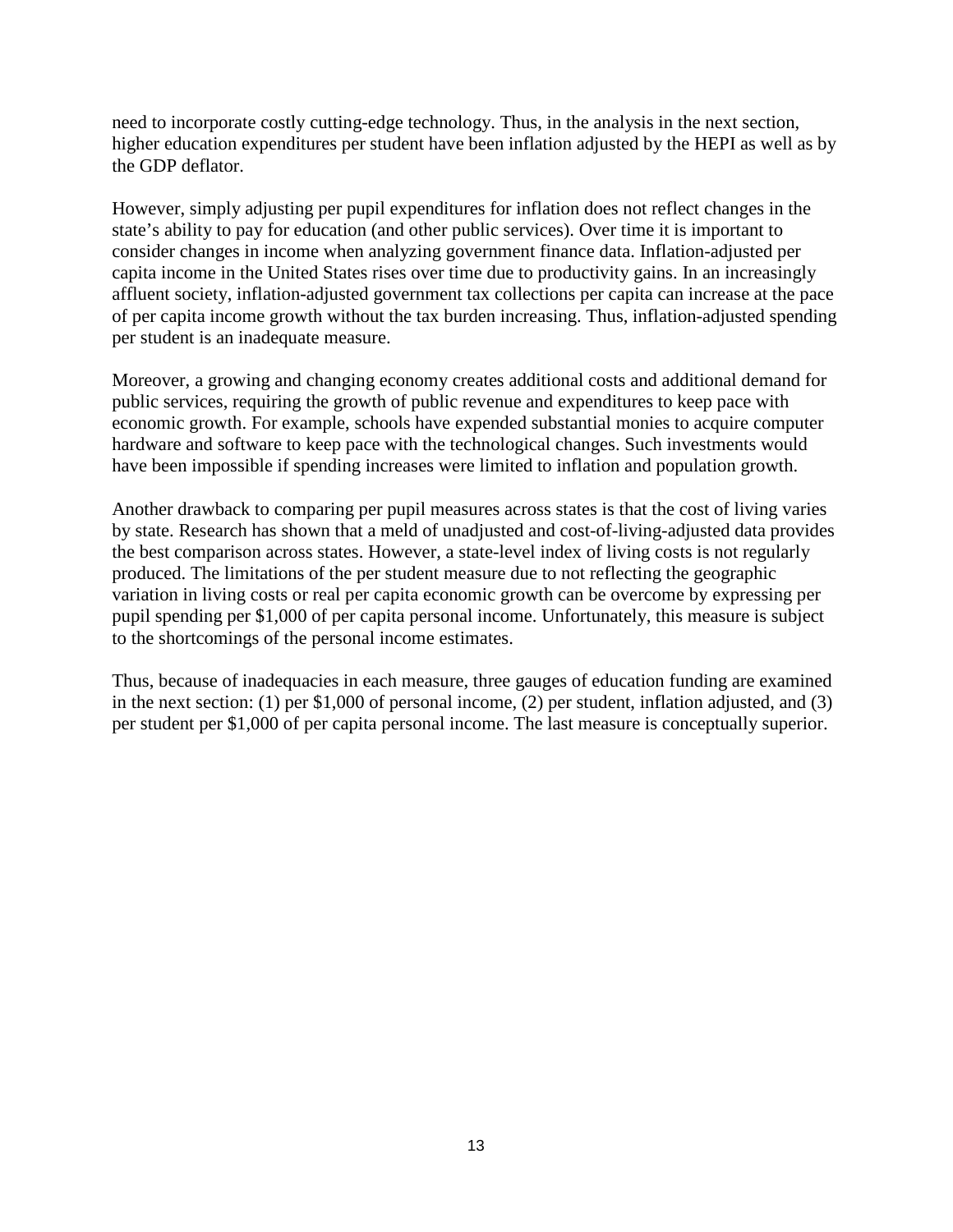#### **EXPENDITURES FOR EDUCATION IN ARIZONA**

In this section, education spending is presented first per \$1,000 of personal income and then per student adjusted for inflation and per student per \$1,000 of per capita personal income. Per pupil spending per \$1,000 of per capita personal income is the best measure of education spending, though year-to-year changes in the K-12 measure need to be interpreted cautiously due to the questionable accuracy of the enrollment figures.

#### **Arizona State Government General Fund Expenditures for Education**

The JLBC accounting of the state general fund includes an overall category of education and a number of subcategories, as seen in Table 1. The Department of Education subcategory consists almost entirely of funding that is distributed to public elementary and secondary schools.

Total general fund expenditures in 2008 totaled \$10,113 million. (Since actual expenditures for 2009 are likely to be less than the appropriated amount, the latest actual data for 2008 are presented in this section.) Education spending was 57 percent of the total. Health and welfare is the other large category of expenditures, responsible for 27 percent of the total. Protection and safety accounted for 11 percent of the spending, with most of this for corrections. All of the rest of the general fund spending was only 5 percent of the total.

In 2008, education expenditures totaled \$5,801 million. Elementary and secondary school spending was \$4,027 million (40 percent of the total general fund) and another \$479 million

## **TABLE 1 EDUCATION EXPENDITURES BY CATEGORY AND SUBCATEGORY, SELECTED YEARS, ARIZONA STATE GOVERNMENT GENERAL FUND**

|                                               |                  |                  | <b>Share of Total</b> |        |
|-----------------------------------------------|------------------|------------------|-----------------------|--------|
|                                               | 2008             | 2008             | 1992                  | 1979   |
| TOTAL GENERAL FUND                            | \$10,112,751,400 | 100.0%           | 100.0%                | 100.0% |
| <b>Total Education</b>                        | 5,801,312,000    | 57.4             | 55.4                  | 69.3   |
| Department of Education                       | 4,027,156,200    | 39.8             | 37.5                  | 45.9   |
| <b>School Facilities Board</b>                | 479,101,400      | 4.7              | 0.0                   | 0.0    |
| <b>Community Colleges</b>                     | 167,744,800      | 1.7              | 2.4                   | 3.7    |
| Universities/Regents                          | 1,091,780,400    | 10.8             | 14.9                  | 19.1   |
| <b>Board of Regents</b>                       | 19,717,500       | 0.2 <sub>0</sub> | 0.2 <sub>0</sub>      | 0.3    |
| Arizona State University                      | 482,878,300      | 4.8              | 5.8                   | 6.6    |
| Northern Arizona University                   | 158,273,500      | 1.6              | 2.0                   | 2.4    |
| University of Arizona                         | 430,911,100      | 4.3              | 6.9                   | 9.8    |
| School for the Deaf and the Blind             | 21,946,600       | 0.2 <sub>0</sub> | 0.4                   | 0.5    |
| Other                                         | 13,582,600       | 0.1              | 0.1                   | 0.1    |
| Commission on the Arts                        | 2,030,700        |                  |                       |        |
| Historical Society, Arizona                   | 4,430,200        |                  |                       |        |
| <b>Historical Society, Prescott</b>           | 762,200          |                  |                       |        |
| <b>State Board for Charter Schools</b>        | 1,131,800        |                  |                       |        |
| <b>Commission for Postsecondary Education</b> | 3,727,300        |                  |                       |        |
| <b>Medical Student Loans Board</b>            | 1,500,000        |                  |                       |        |

Source: Arizona Joint Legislative Budget Committee.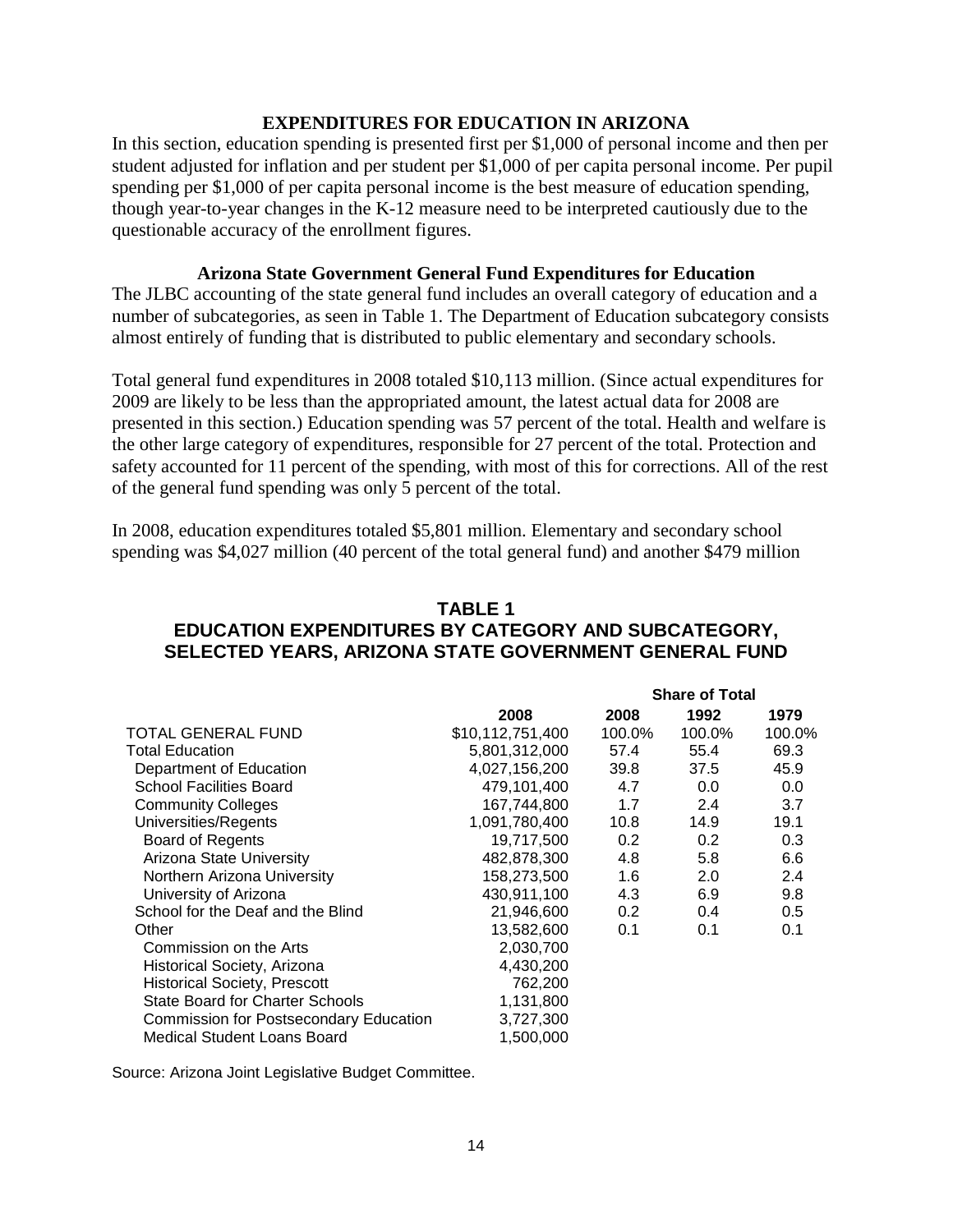went to the School Facilities Board to build and maintain the physical infrastructure of K-12 schools. Expenditures for the Board of Regents and the universities totaled  $$1,092$  million  $-11$ percent of the total general fund. State general fund spending for community colleges was much lower at \$168 million.

As large as education's share of state general fund appropriations was in 2008, it was smaller than in the past, as the share dropped from 69 percent in 1979 to 57 percent in 2008 (see Chart 1). Education's share of total general fund spending would have dropped even more had funding for school construction (the School Facilities Board category) not been shifted into the general fund in 1999; previously school construction had been funded by school district bonds. Offsetting the decline in the education share was a large gain in the share of expenditures for health and welfare, rising from 16 percent to more than 26 percent. The protection and safety category's share rose from 6 percent to 11 percent, while the share of all other spending fell from more than 8 percent to 5 percent.

## **Education Funding Per \$1,000 of Personal Income**

State government general fund expenditures per \$1,000 of personal income since 1979 are displayed in Chart 2. A large share of total expenditures always has gone to education. The lines plotted in Chart 2 illustrate some cyclicality in expenditures — particularly related to the economic downturn of the early 2000s and the subsequent recovery — as well as a decline over time, particularly for education.

The decrease in education spending per \$1,000 of personal income between 1979 and 2008 was greater than that of the entire general fund and occurred in each of the major education subcategories. Large declines in share have occurred throughout the period for the community colleges and universities, as seen in Table 1. However, after falling substantially during the 1980s, the K-12 share was slightly higher in 2008 than in 1992.

The decrease in overall education spending per \$1,000 of personal income totaled 22 percent between the 1981 peak and 2008. Most of the decline occurred during the 1980s. Between 1992 and 2008, the decrease was 5 percent.

Initially, decreases in education funding per \$1,000 of personal income occurred primarily in the K-12 subcategory. The decline between the 1981 peak and 1989 was 23 percent. Since the late 1980s, spending has hardly changed in K-12. The total decline from the 1981 peak has been 25 percent.

In contrast, funding per \$1,000 of personal income for the universities has decreased primarily since the early 1990s. Between 1992 and 2008, the drop was a considerable 34 percent. The total decline from 1979 has been 42 percent. Community college funding has fallen throughout the period, but especially during the early 1980s. The total decrease has been 55 percent.

Funding for the School Facilities Board has fluctuated with the economic cycle. During periods of budget deficits, rather than funding school construction out of the general fund, long-term financing has been used.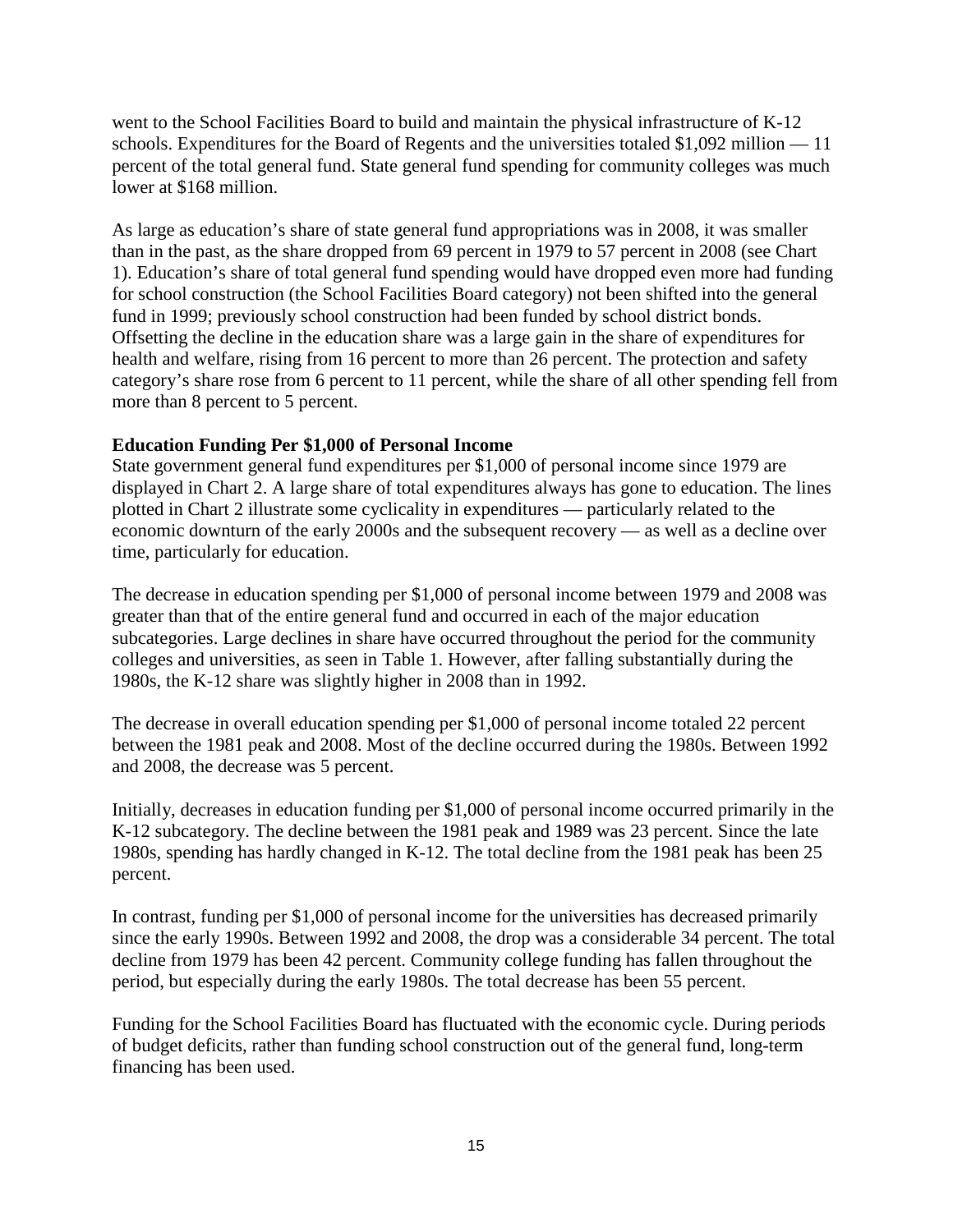**CHART 1 SHARE OF TOTAL EXPENDITURES BY CATEGORY, 1979 AND 2008, ARIZONA STATE GOVERNMENT GENERAL FUND**



**2008**



Source: Arizona Joint Legislative Budget Committee.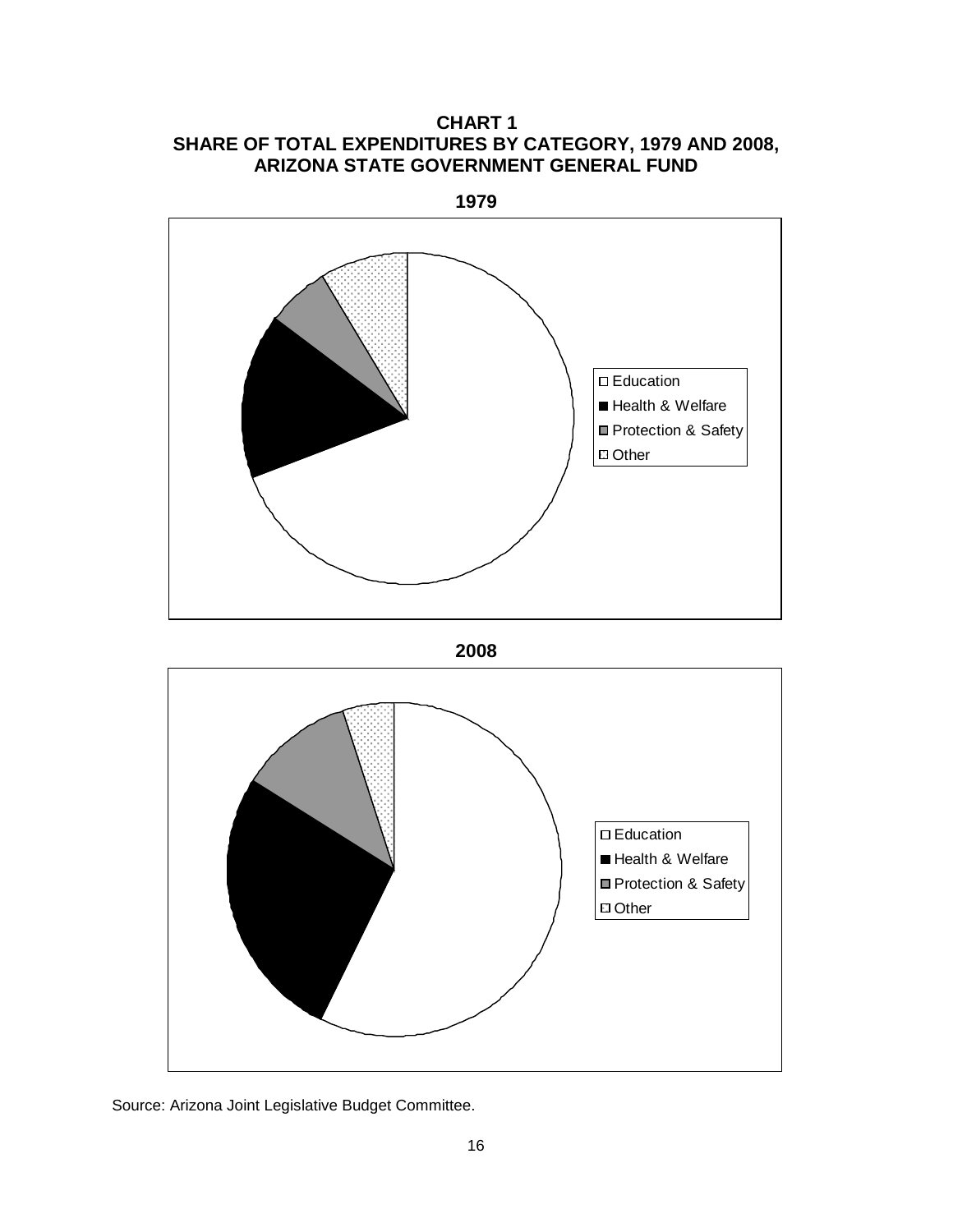**EXPENDITURES PER \$1,000 OF PERSONAL INCOME, 1979 THROUGH 2008, ARIZONA STATE GOVERNMENT GENERAL FUND** \$20 \$25 \$30 \$35 \$40 \$45 \$50 \$55 1979 1981 1983 1985 1987 1989 1991 1993 1995 1997 1999 2001 2003 2005 2007 Total - Education

**CHART 2**



Sources: Arizona Joint Legislative Budget Committee (expenditures) and U.S. Department of Commerce, Bureau of Economic Analysis (personal income).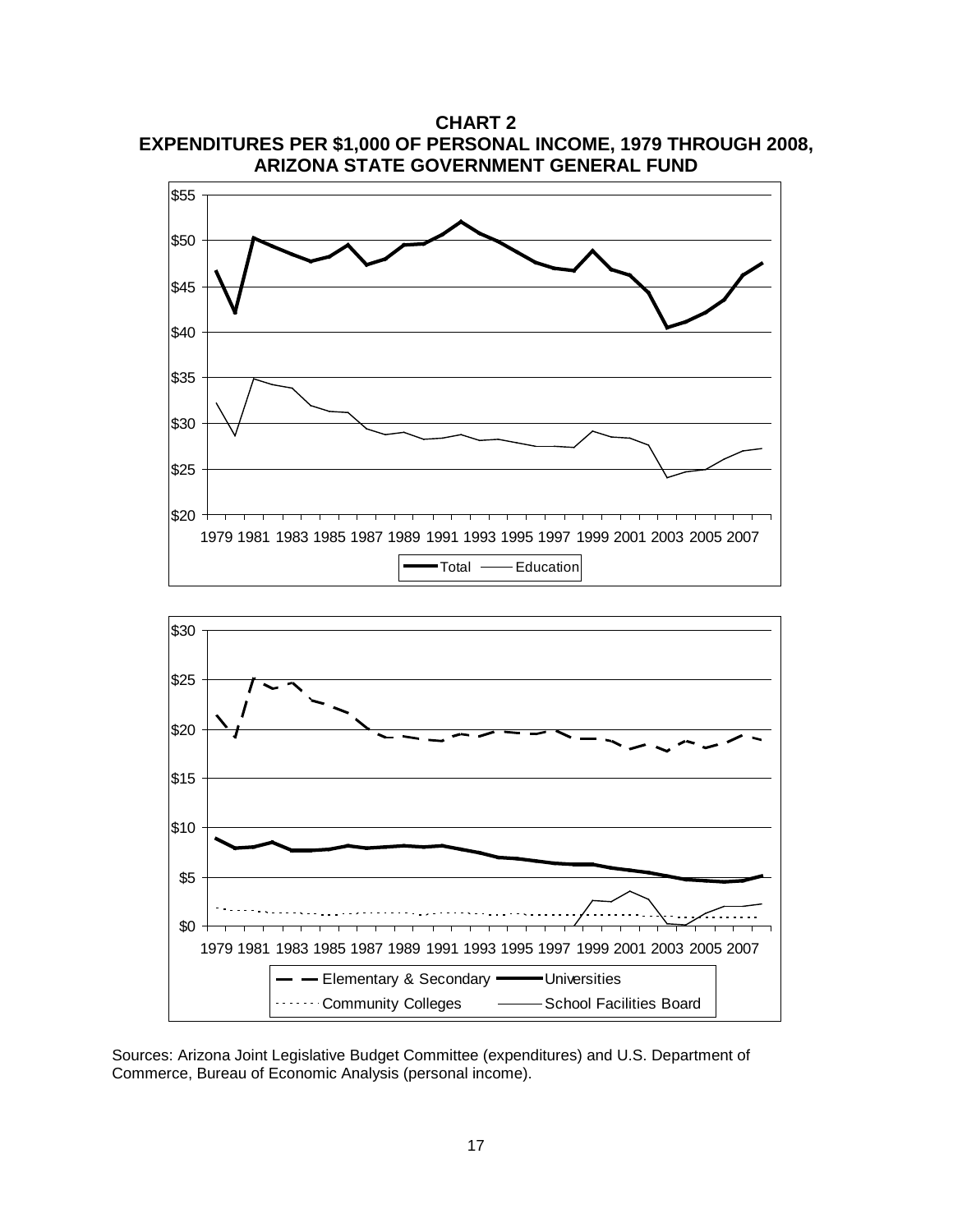The large decreases in total expenditures per \$1,000 of personal income in 2002 and 2003 reflect actions taken to resolve a significant budget deficit. That deficit was partially due to a weak economy but also was a result of the tax decreases passed by the Arizona Legislature in the preceding decade. The revenue lost had not been matched by equivalent declines in spending until the recession forced expenditures to be reduced. Much of the large decrease in education spending in 2002 and 2003 was in the School Facilities Board category.

The subsequent increase in expenditures after 2003 reflects a recovery from the record low spending figure, enabled by a surge in state general fund revenue resulting from a strong economic recovery that was enhanced by the real estate boom. Despite the increase in education expenditures per \$1,000 in personal income between 2003 and 2008, the 2008 level was lower than in most prior years. The current recession and very large deficit in the state general fund probably will cause spending per \$1,000 of personal income to plunge in 2009 and 2010 as it did in 2002 and 2003.

Thus, while proponents of spending cuts to balance the current fiscal year's general fund have justified this position by focusing on the large increase in spending between 2003 and 2008, the longer time series reveals how unrepresentative is the 2003-to-2008 period. Further, other than the return of funding to the School Facilities Board, education funding hardly rose over these five years.

## **Education Funding Per Student**

General fund expenditures for K-12 education per student have climbed over time on an inflation-adjusted basis, though expenditures fell during each of the economic recessions, as seen in Chart 3. Considering economic growth, however, K-12 expenditures have fallen significantly since the early 1980s. Per \$1,000 of per capita personal income (PCPI), elementary and secondary school expenditures have fallen from a peak of \$142 in 1983 to \$105 in 2008, a decline of 26 percent. The decrease from 1992 through 2008 was 8 percent.

An earlier analysis of appropriations for higher education in Arizona was included in the February 2006 report "Tuition, Appropriations and Constitutional Mandates in Arizona," available at [http://economist.asu.edu/arizona-universities.](http://economist.asu.edu/arizona-universities) This report included information specific to Arizona State University and its peer schools.

The pattern over time of per student spending for higher education is nearly identical whether total enrollment or FTE enrollment is used. Since more up-to-date estimates of FTE enrollment were obtained and because the FTE data conceptually are more meaningful, most of the following analysis focuses on spending per full-time-equivalent student.

Using the GDP deflator to adjust for inflation, general fund expenditures for higher education per FTE student have fluctuated over time with no trend. Decreases occurred during the early 1990s and early 2000s recessions, as seen in Chart 4. A sharp decline from 2001 through 2004 was largely offset by 2008. In contrast, using the HEPI to adjust for inflation, higher education expenditures per FTE student have fallen substantially over time in Arizona. The figure in 2008 was 21 percent less than in 1985 and 11 percent less than in 1992.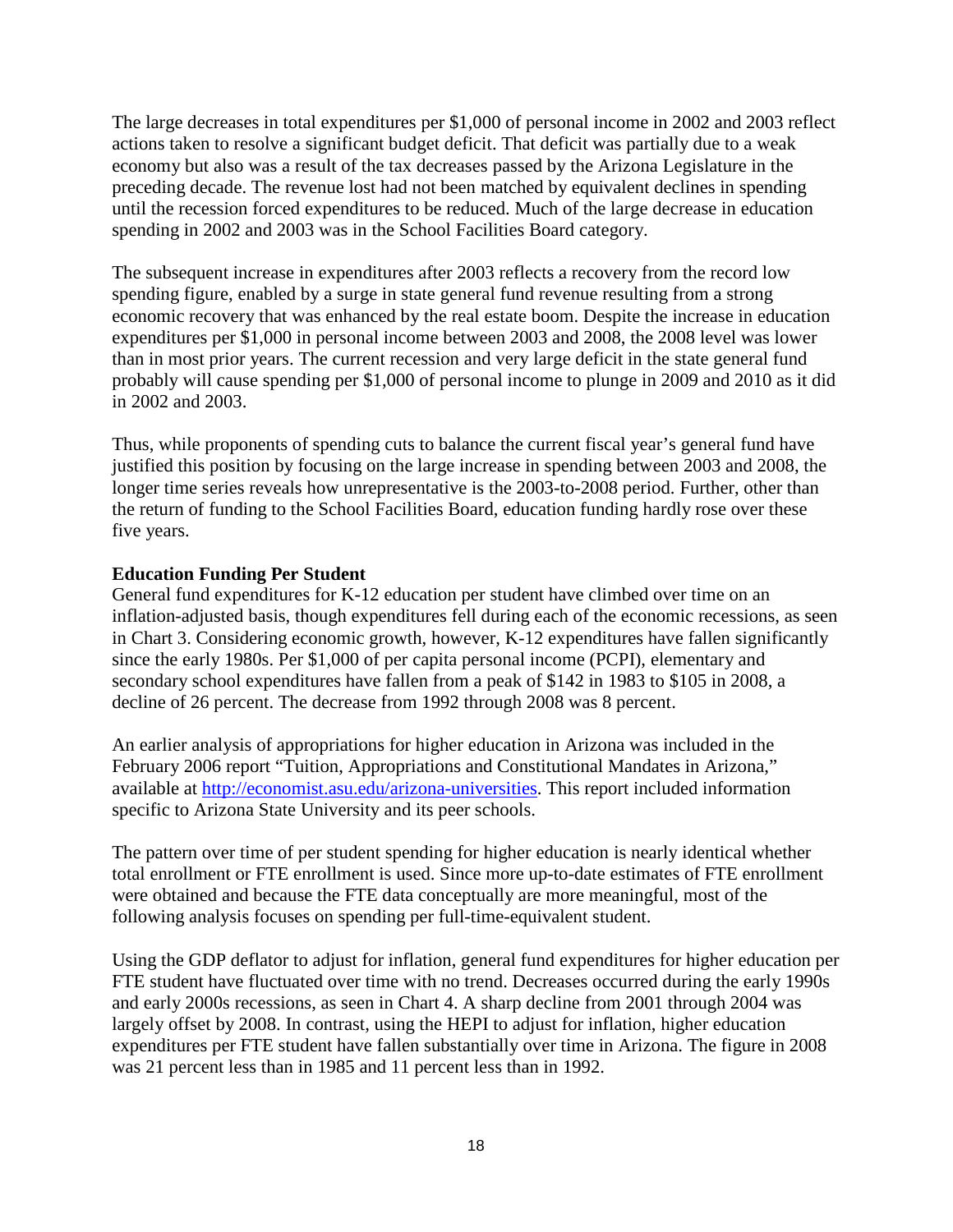## **CHART 3 ELEMENTARY AND SECONDARY EDUCATION EXPENDITURES PER STUDENT, 1979 THROUGH 2008, ARIZONA STATE GOVERNMENT GENERAL FUND**



Note: Left scale is inflation adjusted using the gross domestic product implicit price deflator, and is expressed in 2008 dollars.

Sources: Arizona Joint Legislative Budget Committee (expenditures); U.S. Department of Education, National Center for Education Statistics, and Arizona Department of Education (enrollment); and U.S. Department of Commerce, Bureau of Economic Analysis (personal income and gross domestic product implicit price deflator).

Considering economic growth, higher education expenditures per FTE student have followed a pattern very similar to that of real spending per FTE student adjusted by the HEPI. Per \$1,000 of per capita personal income, expenditures dropped from a peak of \$252 in 1986 to \$157 in 2005 before recovering somewhat to \$182 in 2008. The decline was 22 percent between 1985 and 2008; the decrease from 1992 through 2008 was 18 percent.

Per FTE student expenditures from the state general fund adjusted by the HEPI have decreased for both community colleges and the university system. The same is true relative to economic growth. As seen in Chart 5, from 1997 through 2008, community college expenditures per FTE student per \$1,000 of PCPI fell 27 percent. The decline from 1992 through 2008 was 19 percent; it was 20 percent from 1985 through 2008.

General fund expenditures for the universities are displayed in Chart 6. Per FTE student — both adjusted by the HEPI and per \$1,000 of PCPI — a sharp decline occurred between 1986 and 2006. The percentage decrease since 1985 has been 15 percent, even with the recovery in spending in 2007 and 2008. Between 1992 and 2008, the decrease was 20 percent. Even without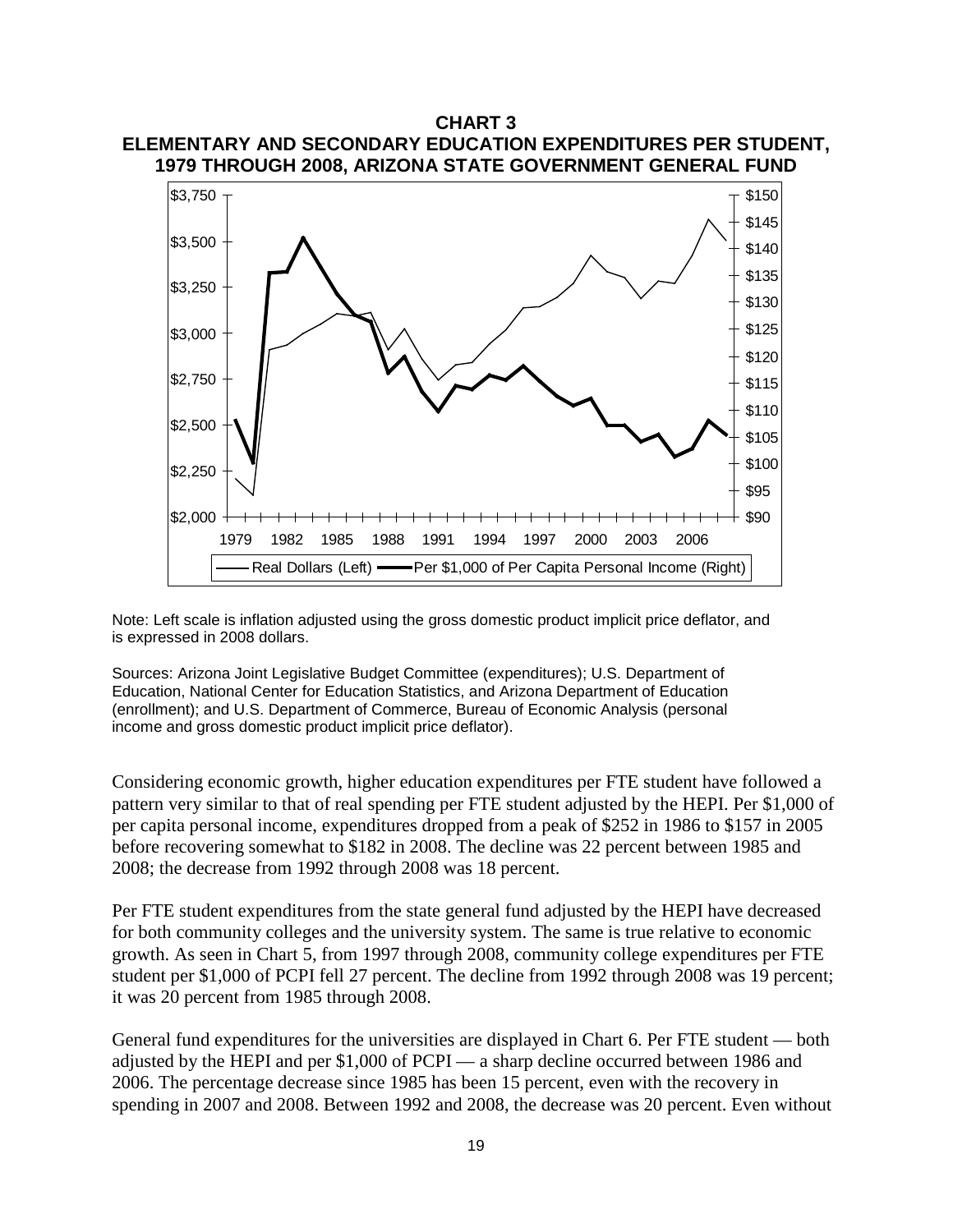

Note: The inflation-adjusted dollars on the left scale are expressed in 2008 dollars, using the gross domestic product implicit price deflator and the higher education price index, respectively.

Sources: Arizona Joint Legislative Budget Committee (expenditures); U.S. Department of Education, National Center for Education Statistics, and Arizona State University (enrollment); U.S. Department of Commerce, Bureau of Economic Analysis (personal income and gross domestic product implicit price deflator), and Commonfund Institute (HEPI).

considering economic growth or the higher inflation experienced in higher education, real spending per FTE student was hardly higher in 2008 than in 1986 and was less than in 1999, 2000, and 2001.

The percent change in spending per student per \$1,000 of per capita personal income is shown for standardized time periods in Table 2. (Total K-12 enrollment is assumed to be the same as FTE enrollment.) Each type of education spending was down over each time period shown. The declines in higher education generally have exceeded those of K-12 education.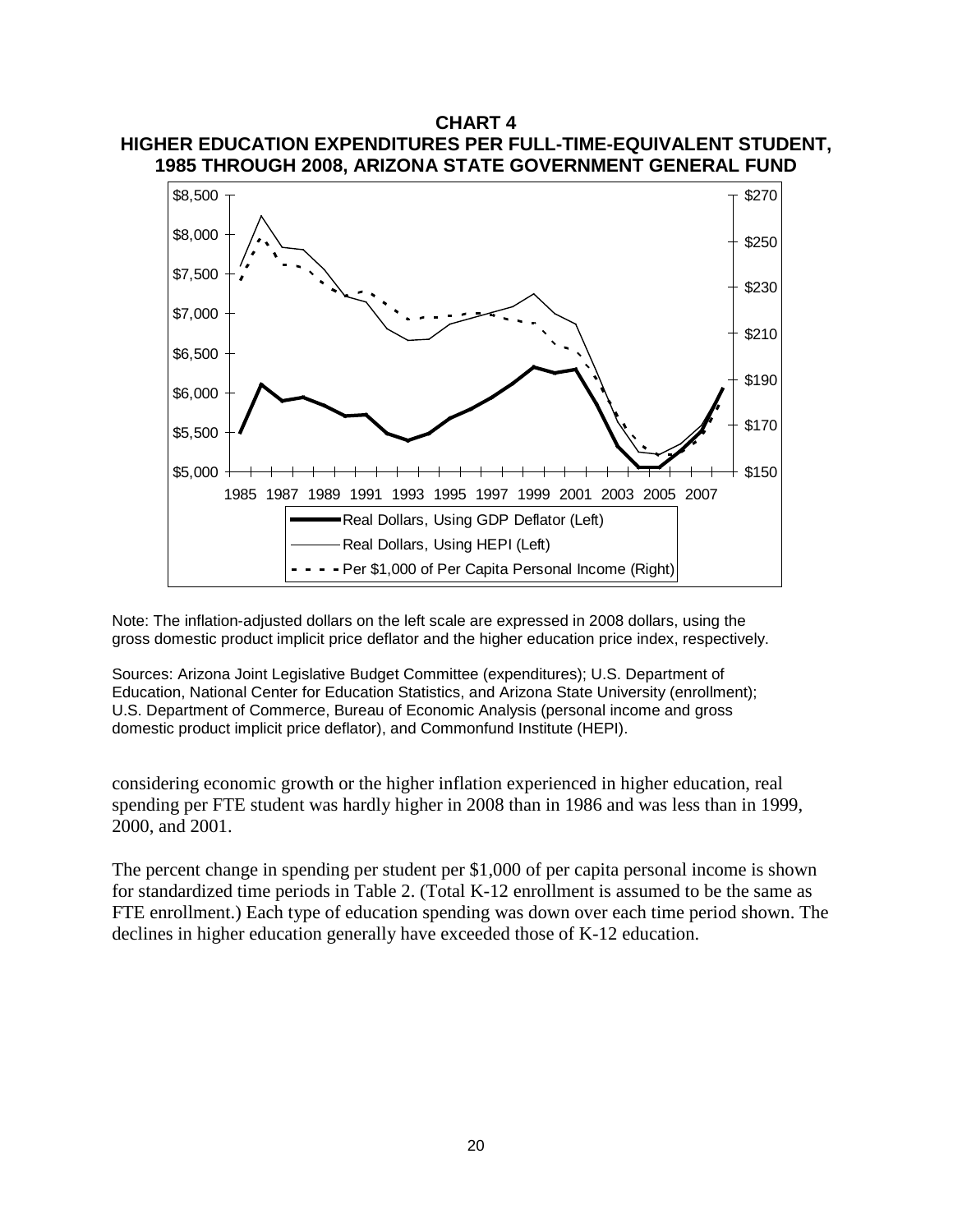

Note: The inflation-adjusted dollars on the left scale are expressed in 2008 dollars, using the gross domestic product implicit price deflator and the higher education price index, respectively.

Sources: Arizona Joint Legislative Budget Committee (expenditures); U.S. Department of Education, National Center for Education Statistics, and Arizona State University (enrollment); U.S. Department of Commerce, Bureau of Economic Analysis (personal income and gross domestic product implicit price deflator), and Commonfund Institute (HEPI).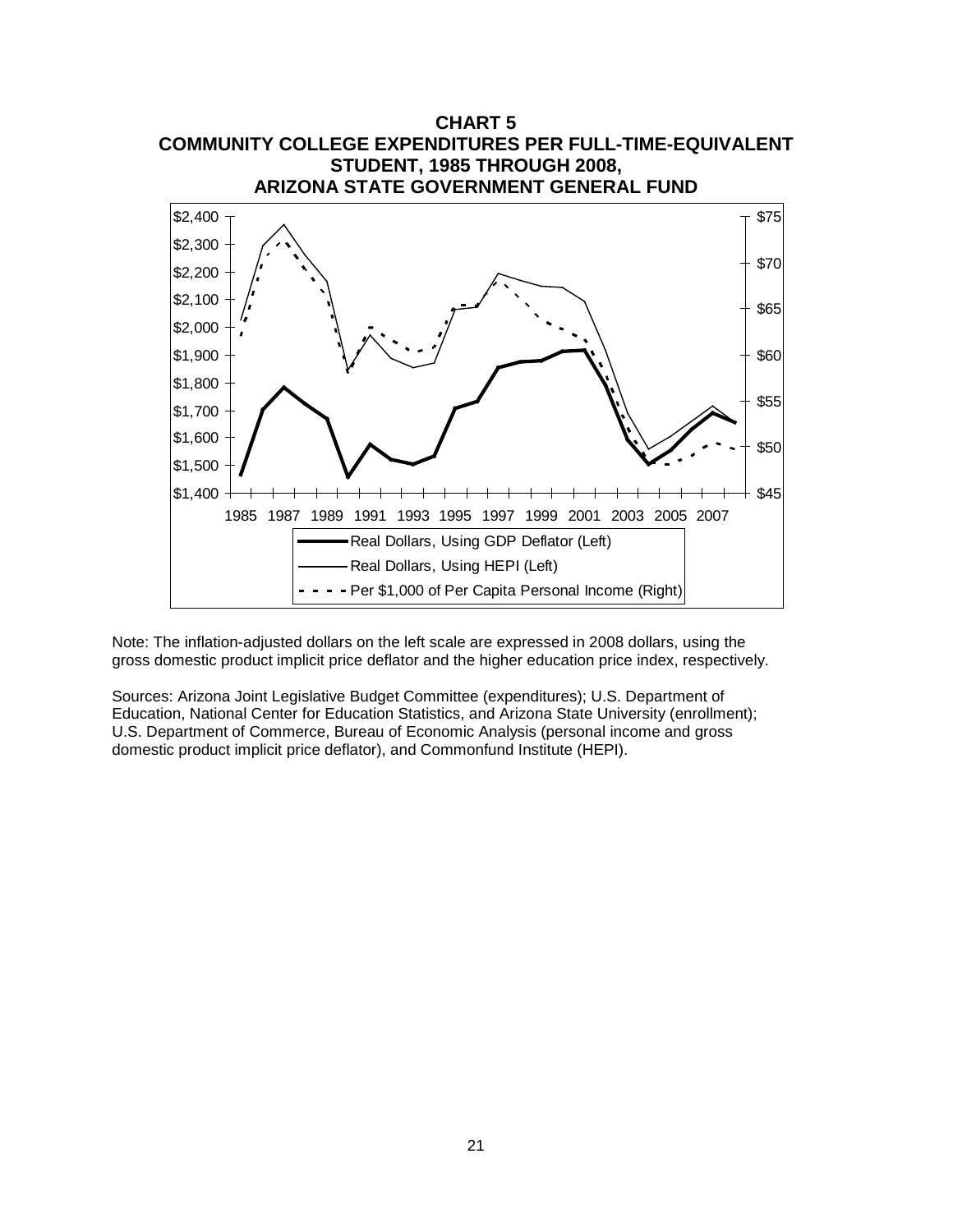

Note: The inflation-adjusted dollars on the left scale are expressed in 2008 dollars, using the gross domestic product implicit price deflator and the higher education price index, respectively.

Sources: Arizona Joint Legislative Budget Committee (expenditures); U.S. Department of Education, National Center for Education Statistics, and Arizona State University (enrollment); U.S. Department of Commerce, Bureau of Economic Analysis (personal income and gross domestic product implicit price deflator), and Commonfund Institute (HEPI).

## **TABLE 2 PERCENT CHANGE IN PER STUDENT SPENDING PER \$1,000 OF PER CAPITA PERSONAL INCOME IN ARIZONA, ARIZONA STATE GOVERNMENT GENERAL FUND**

|                           |           |                         |                   | <b>Full-Time-Equivalent</b> |  |
|---------------------------|-----------|-------------------------|-------------------|-----------------------------|--|
|                           |           | <b>Total Enrollment</b> | <b>Enrollment</b> |                             |  |
|                           | 1992-2006 | 1983-2006               | 1992-2008         | 1985-2008                   |  |
| Elementary & Secondary    | $-10.3%$  | $-27.6%$                | $-7.9%$           | $-19.9%$                    |  |
| <b>Higher Education</b>   | $-27.1$   | $-23.5$                 | $-18.1$           | $-22.0$                     |  |
| <b>Community Colleges</b> | $-18.9$   | $-20.2$                 | $-19.1$           | $-19.8$                     |  |
| <b>Universities</b>       | $-27.9$   | $-17.9$                 | $-19.8$           | $-15.2$                     |  |

Sources: Arizona Joint Legislative Budget Committee (expenditures); U.S. Department of Education, National Center for Education Statistics, Arizona Department of Education, and Arizona State University (enrollment); and U.S. Department of Commerce, Bureau of Economic Analysis (per capita personal income).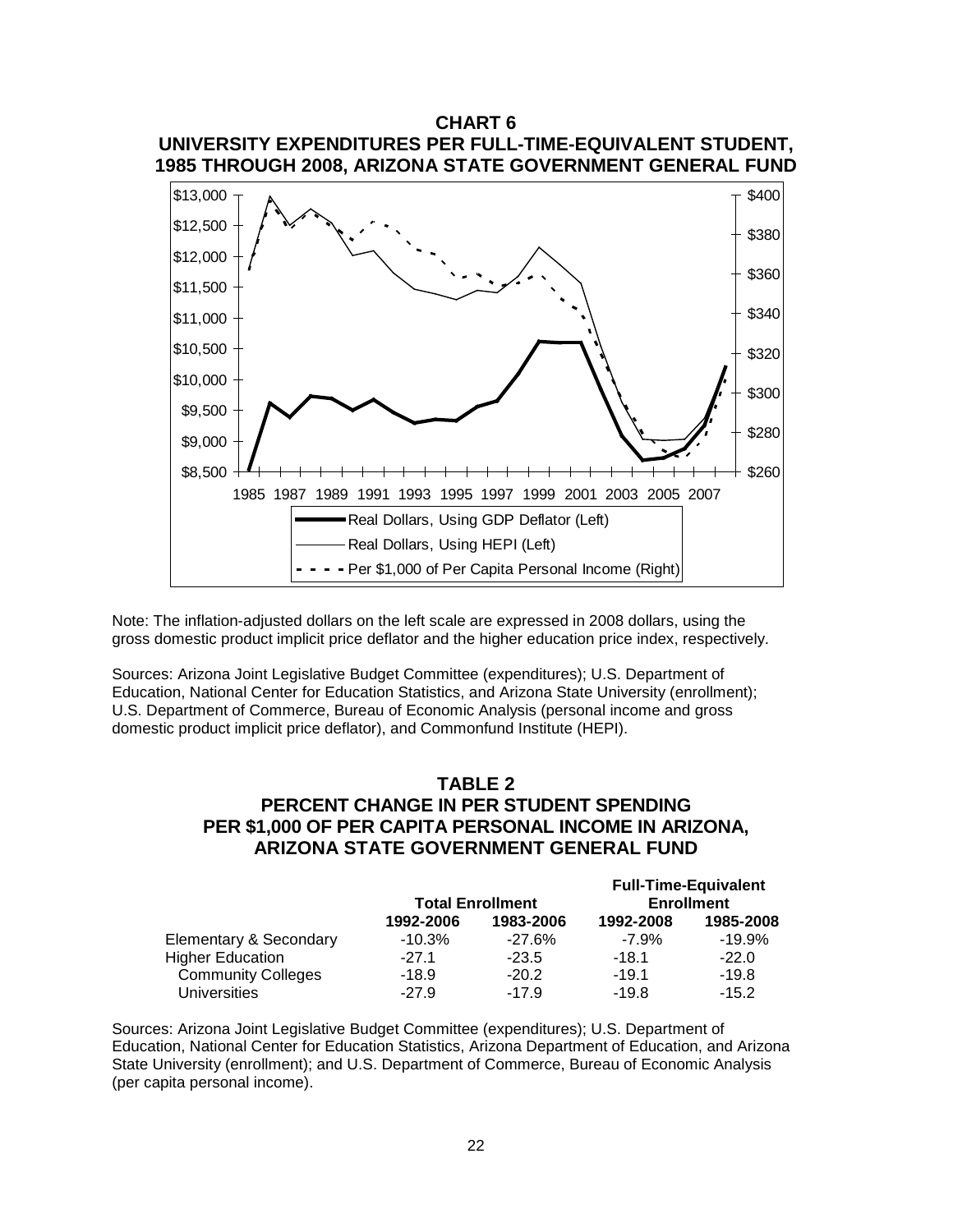#### **Other Sources of Education Funding**

The general fund is not the only source of state government education funding in Arizona. As indicated in the constitutional clause presented on page 8, the educational system receives funding from the sale and lease of state trust lands. In addition, the voters of Arizona passed Proposition 301 in November 2000, which raised the state sales tax 0.6 percentage points, earmarking the revenue to be used for education.

Of the total spent on K-12 education in 2008 by state government, excluding the School Facilities Board but including all of Proposition 301, the general fund was the dominant source, accounting for 86 percent of the total. Proposition 301 revenue accounted for 13 percent, while the proceeds from the state trust lands contributed just 1 percent. The impact of Proposition 301 funds being added in 2002 is seen in Chart 7, causing total per student expenditures per \$1,000 of PCPI to increase a little; they would have decreased without the voter-approved proposition.

## **CHART 7**

## **ELEMENTARY AND SECONDARY EDUCATION EXPENDITURES PER STUDENT PER \$1,000 OF PER CAPITA PERSONAL INCOME, 1999 THROUGH 2008: COMBINED TOTAL OF ARIZONA STATE GOVERNMENT GENERAL FUND, PERMANENT STATE SCHOOL FUND, AND PROPOSITION 301**



Sources: Arizona Joint Legislative Budget Committee (expenditures); U.S. Department of Education, National Center for Education Statistics, and Arizona Department of Education (enrollment); and U.S. Department of Commerce, Bureau of Economic Analysis (personal income).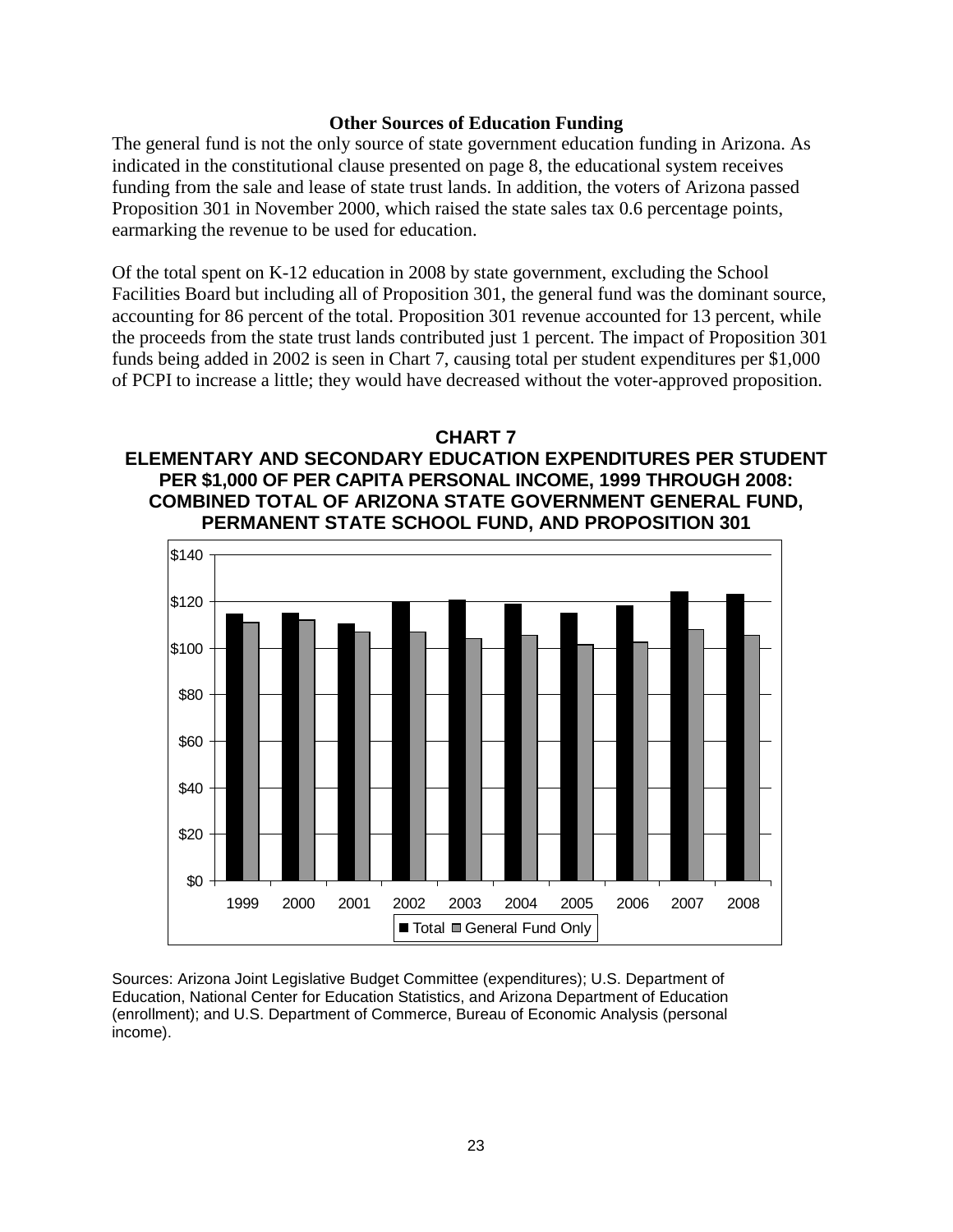These three state government funds are not the only sources of monies expended for education. Funding also comes in the form of federal aid, tuition, other fees, local property taxes, etc. Total spending for education by state and local governments combined is presented in the next subsection.

#### **Combined State and Local Government Expenditures for Education**

In the analysis of combined state and local government data for Arizona presented in this subsection, Arizona is compared to the national average and is ranked among the 51 "states" (including the District of Columbia). In addition, Arizona is compared to a subset of western or fast-growing states (California, Colorado, Florida, Georgia, Idaho, Nevada, New Mexico, North Carolina, Oregon, Texas, Utah and Washington).

Total state and local government general expenditures in Arizona totaled \$35.7 billion in 2006 (see Table 3). Total expenditures per capita of \$5,900 per Arizona resident were 17.3 percent less than the national average. Arizona's per capita figure was fifth lowest in the nation and third lowest among 13 western and/or fast-growing states.

## **TABLE 3 EDUCATION EXPENDITURES BY CATEGORY AND SUBCATEGORY, 2006, ARIZONA STATE AND LOCAL GOVERNMENTS**

|                                     | <b>Dollars in Thousands</b> |              |              | <b>Share of Total</b> |               |        |
|-------------------------------------|-----------------------------|--------------|--------------|-----------------------|---------------|--------|
|                                     | <b>State and</b>            |              |              | State &               |               |        |
|                                     | Local                       | <b>State</b> | Local        | Local                 | <b>State</b>  | Local  |
| <b>TOTAL, CURRENT &amp; CAPITAL</b> |                             |              |              |                       |               |        |
| <b>TOTAL EXPENDITURES</b>           | \$35,747,327                | \$14,677,632 | \$21,069,695 |                       | 100.0% 100.0% | 100.0% |
| <b>Education Services</b>           | 11,957,872                  | 3,077,156    | 8,880,716    | 33.4                  | 21.0          | 42.1   |
| Education                           | 11,800,497                  | 3,067,294    | 8,733,203    | 33.0                  | 20.9          | 41.4   |
| <b>Higher Education</b>             | 3,574,947                   | 2,579,486    | 995,461      | 10.0                  | 17.6          | 4.7    |
| <b>Elementary and Secondary</b>     | 7,737,742                   | $\Omega$     | 7,737,742    | 21.6                  | 0.0           | 36.7   |
| Other                               | 487,808                     | 487,808      | 0            | 1.4                   | 3.3           | 0.0    |
| Libraries                           | 157,375                     | 9,862        | 147,513      | 0.4                   | 0.1           | 0.7    |
| <b>CAPITAL OUTLAYS</b>              |                             |              |              |                       |               |        |
| <b>TOTAL EXPENDITURES</b>           | 5,420,117                   | 1,495,422    | 3,924,695    | 100.0                 | 100.0         | 100.0  |
| Education                           | 1,561,975                   | 329,108      | 1,232,867    | 28.8                  | 22.0          | 31.4   |
| <b>Higher Education</b>             | 413,965                     | 324,778      | 89,187       | 7.6                   | 21.7          | 2.3    |
| <b>Elementary and Secondary</b>     | 1,143,680                   | 0            | 1,143,680    | 21.1                  | 0.0           | 29.1   |
| Other                               | 4,330                       | 4,330        | 0            | 0.1                   | 0.3           | 0.0    |
| <b>CURRENT OPERATIONS</b>           |                             |              |              |                       |               |        |
| <b>TOTAL EXPENDITURES</b>           | 30,327,210                  | 13,182,210   | 17,145,000   | 100.0                 | 100.0         | 100.0  |
| Education                           | 10,238,522                  | 2,738,186    | 7,500,336    | 33.8                  | 20.8          | 43.7   |
| <b>Higher Education</b>             | 3,160,982                   | 2,254,708    | 906,274      | 10.4                  | 17.1          | 5.3    |
| <b>Elementary and Secondary</b>     | 6,594,062                   | 0            | 6,594,062    | 21.7                  | 0.0           | 38.5   |
| Other                               | 483,478                     | 483,478      | 0            | 1.6                   | 3.7           | 0.0    |

Source: U.S. Department of Commerce, Census Bureau.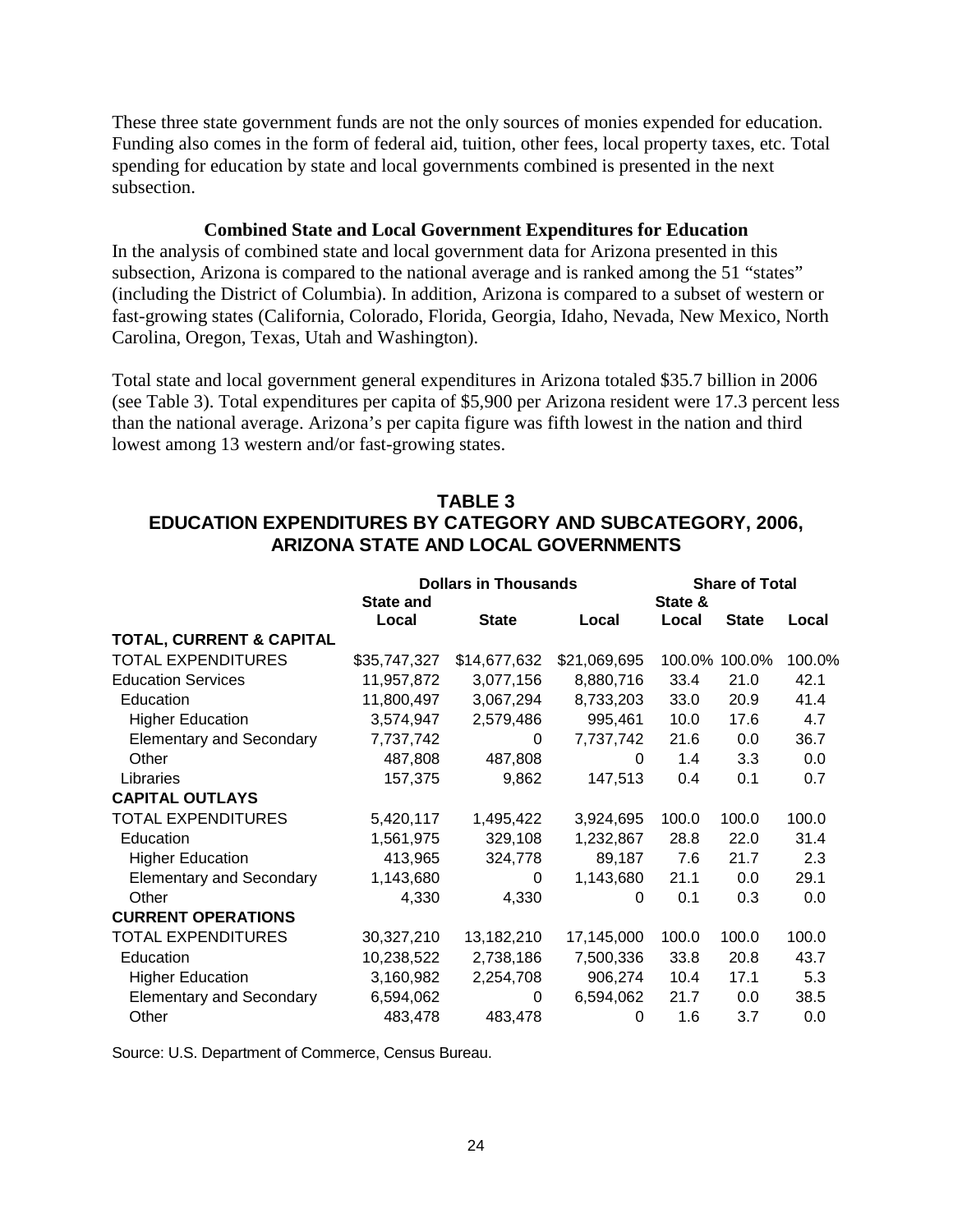Arizona governments expended nearly \$12 billion for educational services in 2006. Education's share of total expenditures was not as high on a combined state and local government basis as for the state government general fund alone, but still accounted for one-third of total government expenditures in Arizona in 2006. The funding for elementary and secondary education was more than twice as much as for higher education. While the JLBC accounting system places most of the elementary and secondary school spending within the state general fund, the Census Bureau allocates this spending to local governments. The higher education category is not divided by the Census Bureau into community colleges and universities, but the local government spending for higher education presumably is for community colleges.

Spending on capital outlays by Arizona governments was \$5.4 billion in 2006, or \$895 per person, only 3 percent more than the national average (17th in the nation and sixth in the comparison group). These above-average figures are due to the demands placed on infrastructure building from Arizona's rapid population growth. Historically, Arizona's capital outlays have been much further above the national average. More than one-fourth of the capital outlays in 2006 were for education. In 2006, capital outlays accounted for 12 percent of the higher education spending and 15 percent of K-12 spending.

Expenditures for current operations totaled \$30.3 billion in 2006, just more than \$5,000 per resident. This was 20 percent less than the national average and the second lowest in the nation. Education received just more than one-third of the total.

## **Per \$1,000 of Personal Income**

As a percentage of the national average, total state and local government expenditures per \$1,000 of personal income have fallen substantially since 1990 in Arizona and the 1990 peak was less than the figures in the mid-1960s, as seen in Chart 8. Arizona's spending relative to personal income since the mid-1990s has been less than the U.S. average, the lowest on record. Total spending per \$1,000 of personal income fell from 6 percent above average in 1992 — typical of the period from the 1970s through the early 1990s — to 7 percent below average in 2006, with the rank dropping from 21st to 36th overall and from fifth to ninth among the 13 comparison states.

State and local government expenditures for education per \$1,000 of personal income in Arizona fell sharply as a percentage of the national average during the 1960s. After fluctuating throughout the 1970s and 1980s at around 120 percent of the national average, the percentage of the national average dropped to less than 100 in 1997 and to 90 in 2006, far below the historical norm. Between 1992 and 2006, the percentage decreased from 114 to 90, the rank among all states dropped from 20th to 42nd, and the rank among the comparison states fell from fifth to 10th.

As a percentage of the national average, K-12 spending per \$1,000 of personal income in Arizona has decreased since the initial year of data in 1964, when it was 38 percent above average. From 1970 into the 1990s, Arizona's figure fluctuated between 6 and 21 percent above the national average. In 1997, it fell to below the U.S. average and in 2006, K-12 spending was 14 percent less than the U.S. average per \$1,000 of personal income — the fifth lowest in the nation, down from 22nd highest in 1992 when it was 8 percent above average. Only one of the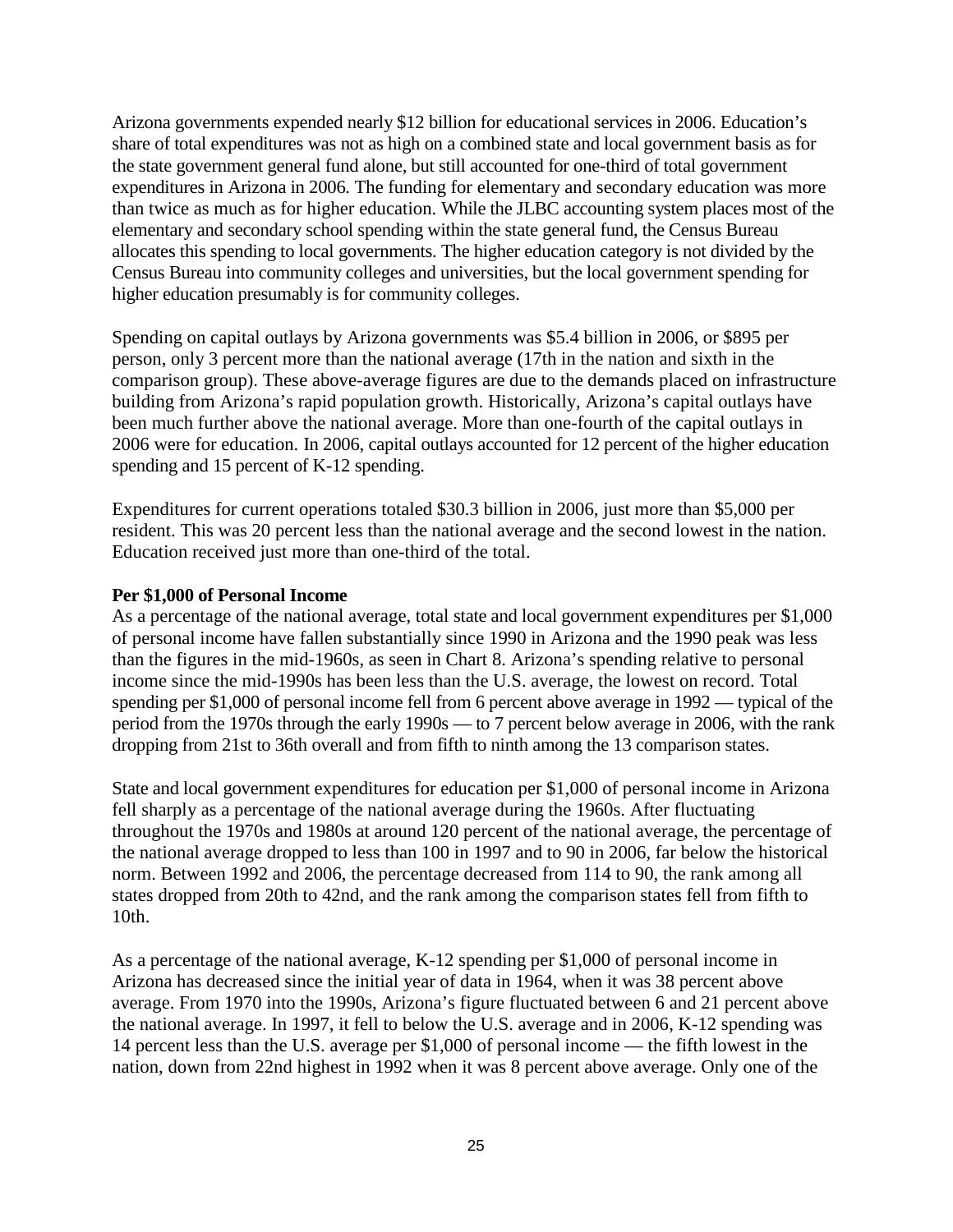## **CHART 8 GENERAL EXPENDITURES PER \$1,000 OF PERSONAL INCOME AS A PERCENTAGE OF THE NATIONAL AVERAGE, 1964 THROUGH 2006, ARIZONA STATE AND LOCAL GOVERNMENTS**





Note: Data for 2001 and 2003 are estimated.

Source: U.S. Department of Commerce, Census Bureau (expenditures) and Bureau of Economic Analysis (personal income).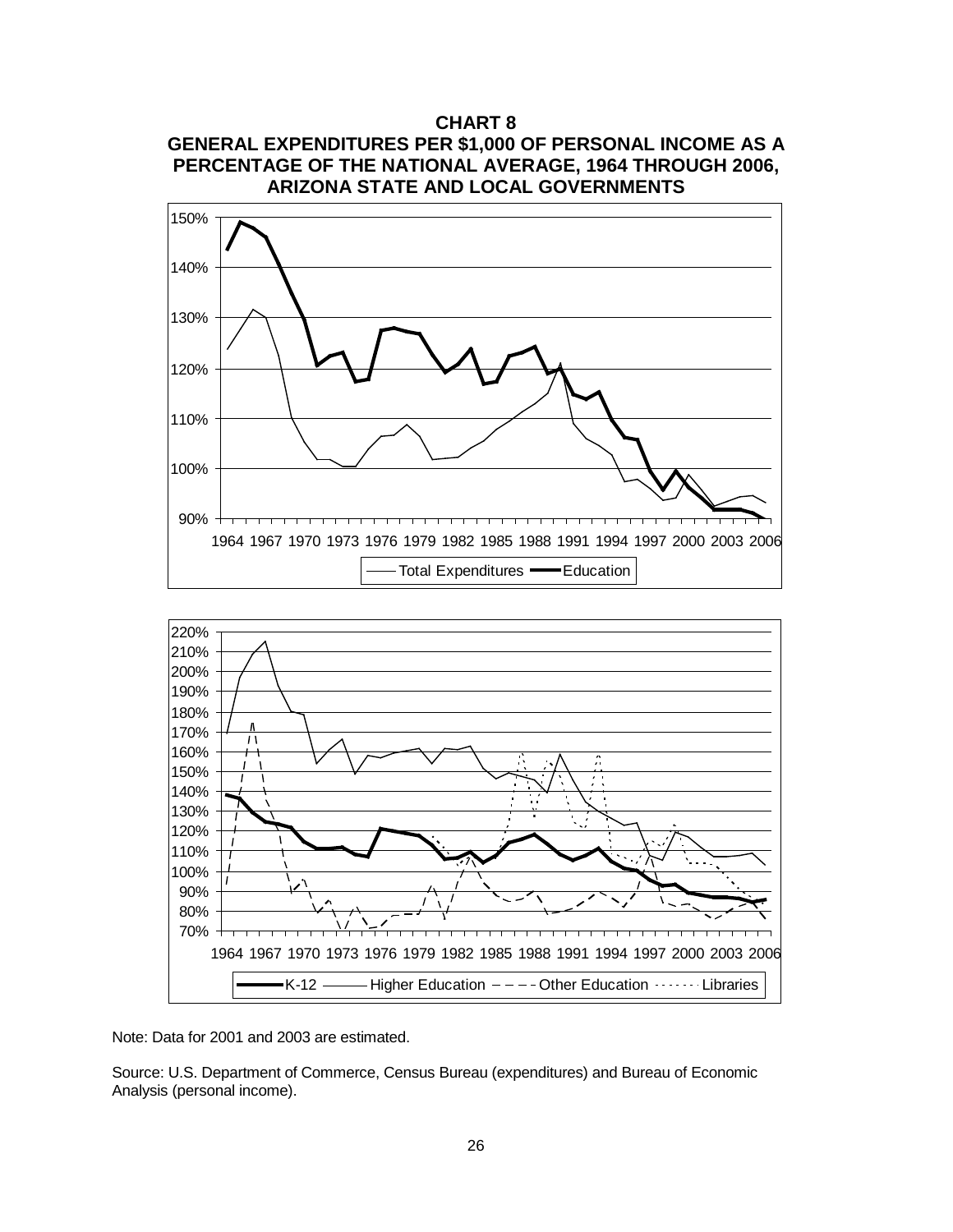comparison states spent less relative to personal income in 2006; Arizona had ranked sixth in the early 1990s.

Even after dropping considerably from the very high levels of the 1960s, Arizona's spending for higher education relative to personal income remained about 50-to-60 percent higher than the national average. Since 1990, however, the figure has dropped significantly, falling to 3 percent above the national average in 2006. Its national rank relative to personal income fell from 12th in 1992 (when Arizona's figure was 35 percent above average) to 30th in 2006, and its rank among the comparison states dropped from third to eighth.

Expenditures for other education and for libraries are small relative to K-12 and higher education. In all but two years since 1969, spending per \$1,000 of personal income for other education in Arizona has been below the national average, usually by 10-to-20 percent. The 2006 figure was 24 percent less. Since the early 1990s, Arizona's rank generally has been between 30th and 40th nationally, and around eighth in the comparison group. Spending for libraries was above average until recent years; it dropped to 17 percent below average in 2006. After ranking above the median state, the rank in 2006 was 35th nationally and 10th in the comparison group.

These overall spending figures are somewhat misleading, however, given the amount Arizona must spend on capital outlays to serve its rapid population growth. Capital outlays are volatile from year to year and account for much of the fluctuations in the lines in Chart 8.

As seen in Chart 9, total general capital outlays per \$1,000 of personal income have been higher than the national average in every year, usually by 20-to-90 percent. However, capital outlays in recent years have been among the lowest on record relative to the national average, far less than from the early 1980s to the early 1990s. The 2006 figure was 16 percent above the U.S. average, ranking 17th in the nation and fifth among the comparison states. In contrast, Arizona generally has been the second-fastest growing state in the nation.

Relative to personal income, capital outlays for education have been above average in every year. From the mid-1970s to the mid-1990s, Arizona's figure was at least 66 percent higher in every year. The figures since 2000 have been at historical lows at less than 20 percent above average. In 1992, Arizona's figure was 82 percent higher than the national average, but in 2006 it was only 5 percent more. The rank dropped from third to 20th nationally and from third to ninth in the comparison group between 1992 and 2006.

Historically, capital outlays per \$1,000 of personal income in Arizona have been considerably above the national average in most years for both K-12 and higher education. Prior to 1992, the median figure for higher education was 65 percent above average. However, since the early 1990s, the higher education figure has fluctuated from below average to about 40 percent above average. The 2006 figure was 1 percent above average, 28th in the nation and ninth in the comparison group. From the 1970s through the mid-1990s, the K-12 figure frequently was double or triple the national average. Since then, it has dropped precipitously to around the U.S. average. It was 2.2 times higher than average in 1992 but only 7 percent above the national average in 2006. Between the early 1990s and 2006, the national rank dropped from second to 14th while the comparison group rank slid from among the top three to ninth.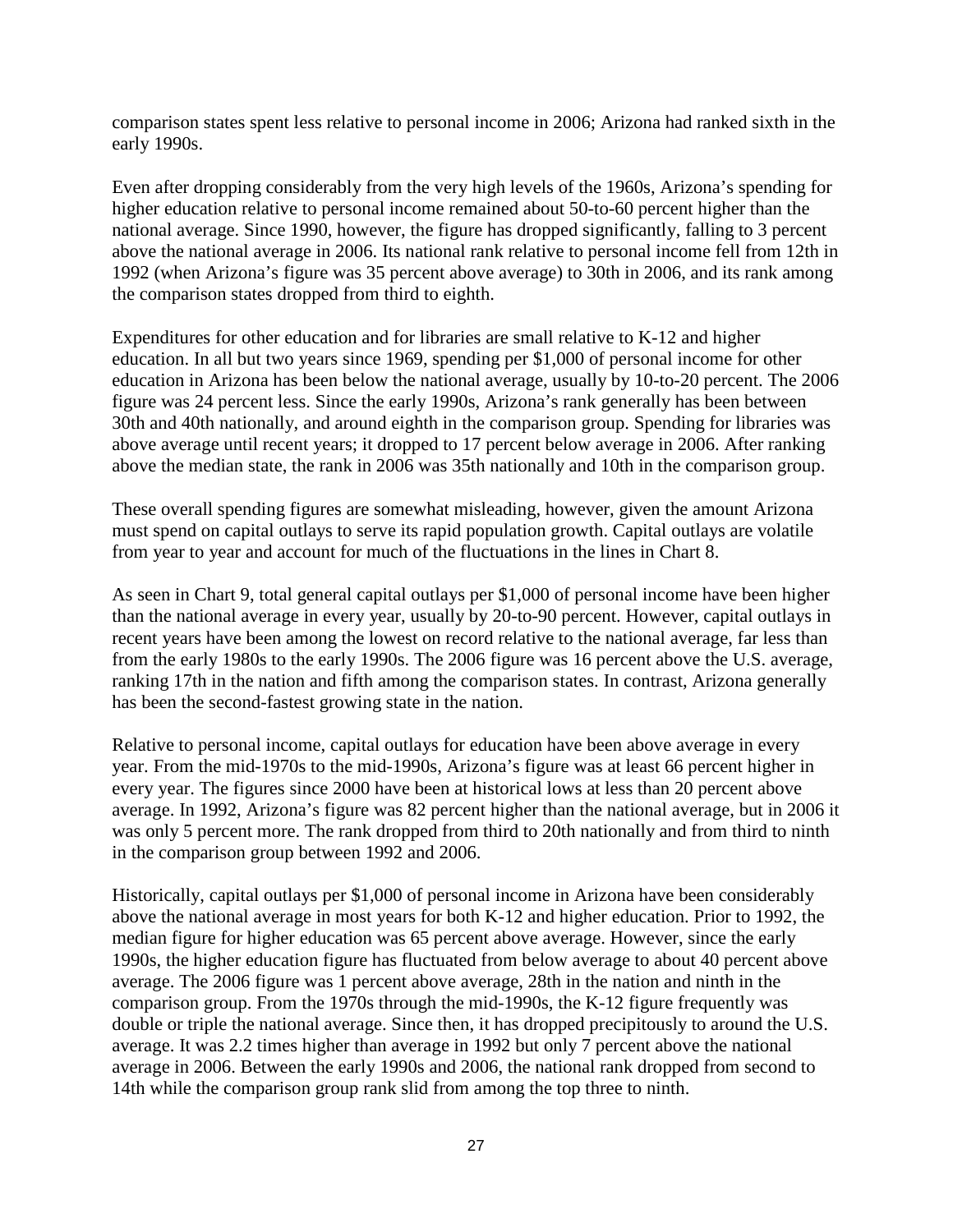





Note: Data for 2001 and 2003 are estimated.

Source: U.S. Department of Commerce, Census Bureau (expenditures) and Bureau of Economic Analysis (personal income).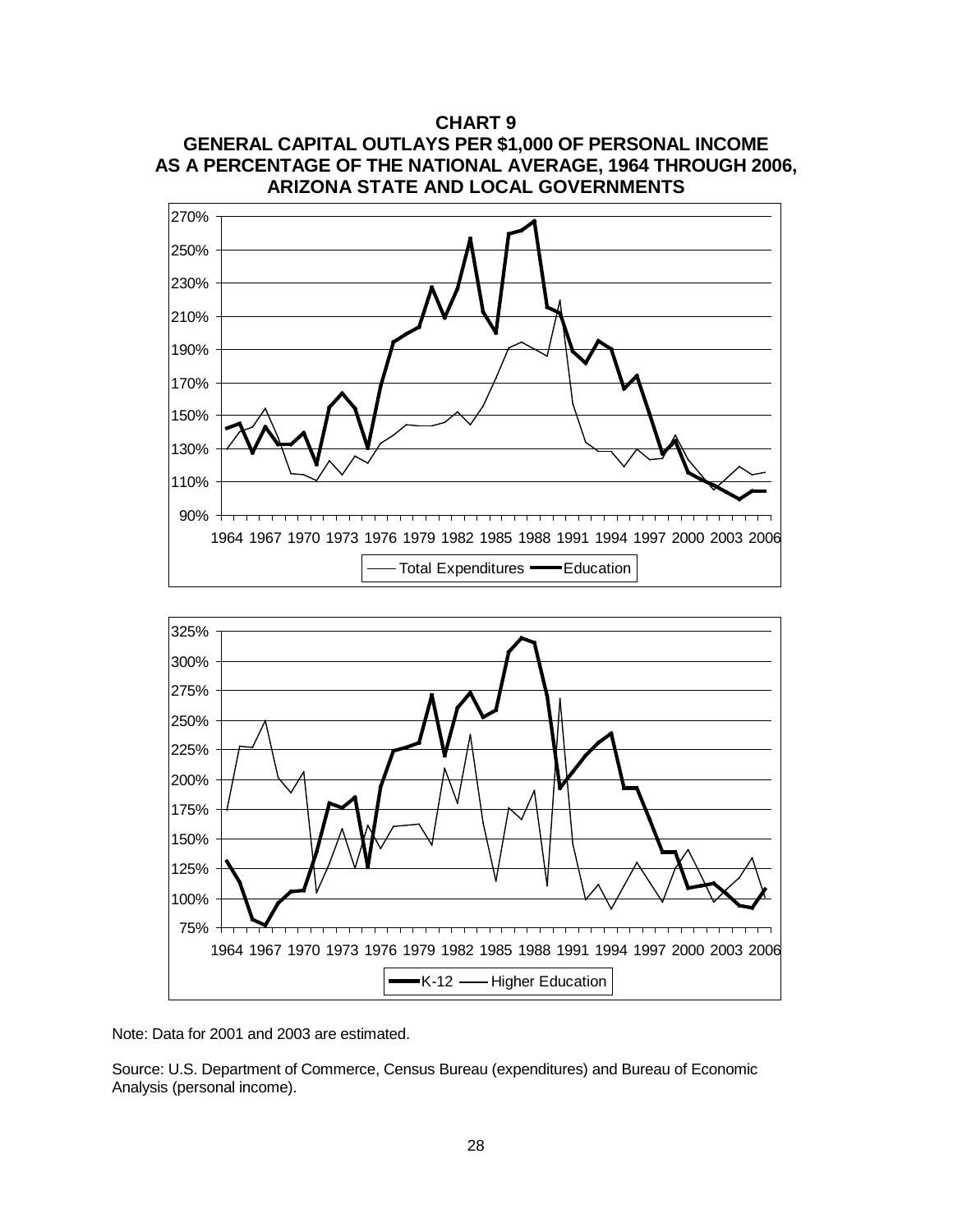The exclusion of capital outlays from the expenditure figures provides a better measure of public spending on services and is conceptually consistent with the JLBC's general fund data, minus the School Facilities Board. The amount per \$1,000 of personal income that state and local governments have spent on current operations has dropped considerably over time relative to the national average, as seen in Chart 10. Current operations spending during the 1960s was as much as 28 percent above average. From the 1970s into the mid-1990s, Arizona's spending fluctuated from about 5 percent above to 5 percent below the national average. That is, excluding government expenditures for capital outlays that are closely related to the state's rapid growth, Arizona's government spending relative to personal income was around the national average for a span of more than 20 years. Since the mid-1990s, however, Arizona's public spending relative to personal income has dropped, to 10 percent below average in 2006. Between 1992 and 2006, the 12-percentage-point decrease has corresponded to a decline in rank from 22nd to 42nd nationally and from fifth to 10th in the comparison group.

After being far above the national average during the 1960s, Arizona's current operations spending per \$1,000 of personal income for education was 10-to-20 percent above average from the 1970s through the 1980s. The differential from the national average began to fall in 1991 and by 2006, spending in Arizona was 12 percent below average. Arizona ranked 45th among all states and 10th among the 13 states in the comparison group in 2006.

Elementary and secondary school spending for current operations per \$1,000 of personal income was greater than the U.S. average through the 1970s, then was very close to the national average through 1993. By 2006, Arizona's figure was 17 percent below the national average, fourth lowest in the nation and in the comparison group.

The decline over time in current operations spending per \$1,000 of personal income relative to the national average has been even greater for higher education. Arizona's figure was at least 50 percent higher than the national average through the early 1980s, and still was 39 percent higher in 1992. In 2006, however, Arizona's figure was only 4 percent above average. Arizona ranked 30th in the nation and eighth in the comparison group in 2006.

## **Per Student**

Enrollment data for Arizona and the nation for 2006 indicate that the demand for education is higher in Arizona than the national average for both K-12 and higher education, measured both by enrollment per capita and enrollment relative to personal income. Thus, Arizona's education expenditures are further below the national average per student than as measured relative to personal income.

The high demand for education in part is due to a slightly larger share of the Arizona population being of school age, at least at most times since 1970 (see Table 4). Relatively few private schools in Arizona also contribute to the above-average demand for public schools.

**K-12.** Inflation-adjusted spending per K-12 student is shown in the top graph of Chart 11. After rising substantially (139 percent) from 1964 through 1989, total spending since then has fluctuated but has been flat on average, falling 1 percent from 1989 through 2006. Arizona's rank among the 51 "states" has fallen substantially since the late 1980s to second-lowest in the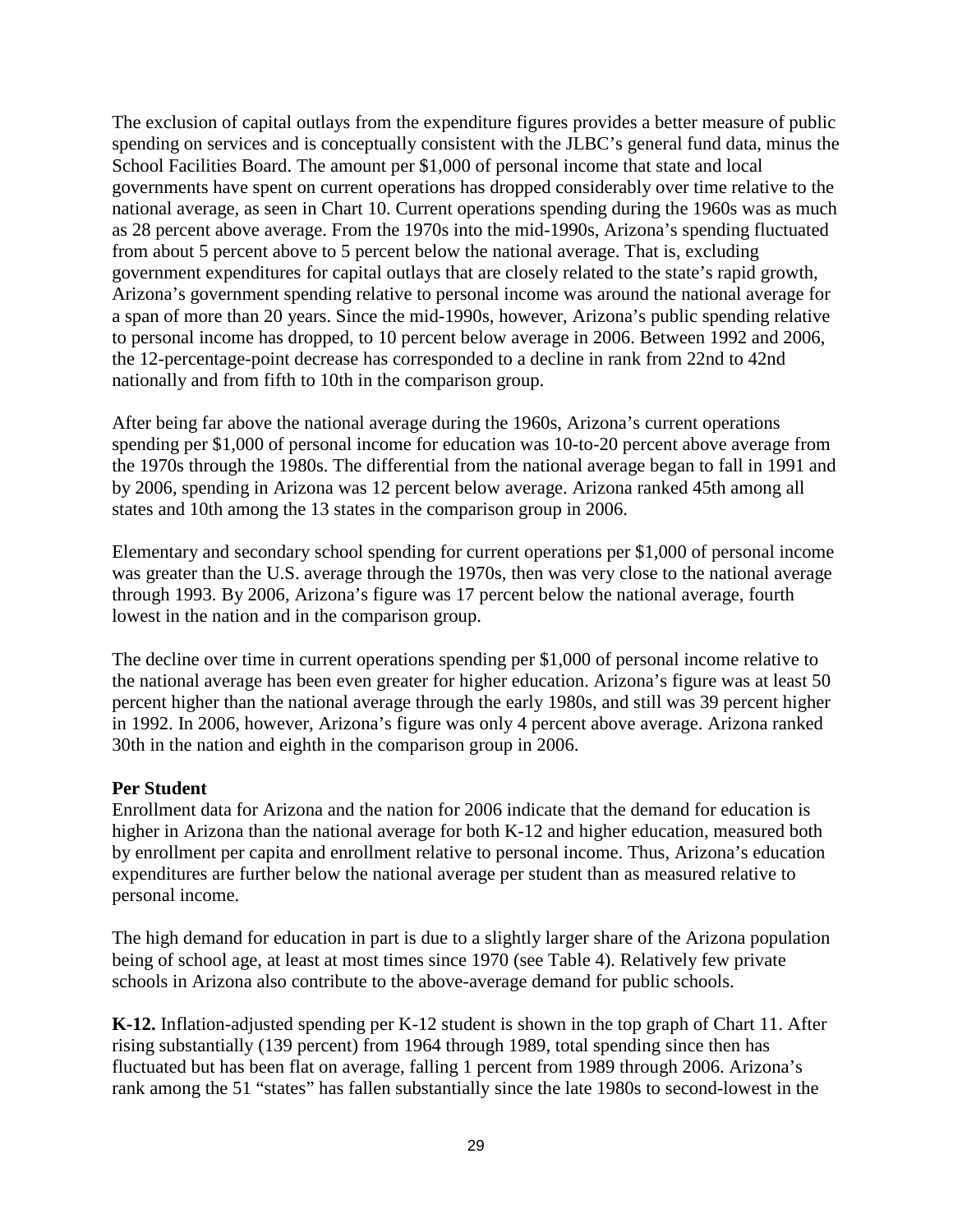**CHART 10 GENERAL CURRENT OPERATIONS SPENDING PER \$1,000 OF PERSONAL INCOME AS A PERCENTAGE OF THE NATIONAL AVERAGE, 1964 THROUGH 2006, ARIZONA STATE AND LOCAL GOVERNMENTS**





Note: Data for 2001 and 2003 are estimated.

Source: U.S. Department of Commerce, Census Bureau (expenditures) and Bureau of Economic Analysis (personal income).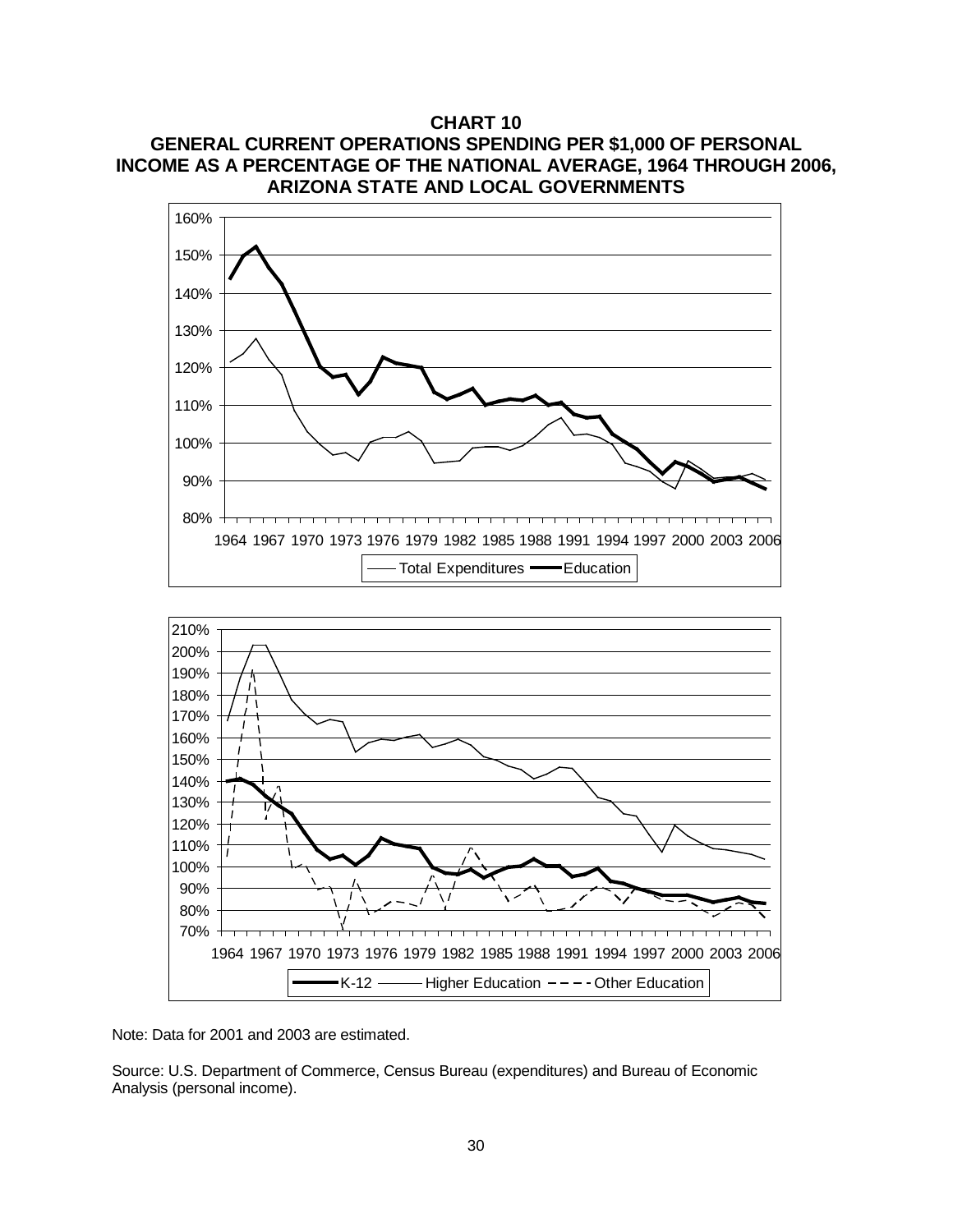## **TABLE 4 SHARE OF TOTAL POPULATION BY AGE, 1970 THROUGH 2007, ARIZONA AND UNITED STATES**

|         |         | Ages 5 to 17 |       |         | <b>Ages 18 to 24</b> |              |
|---------|---------|--------------|-------|---------|----------------------|--------------|
|         | Arizona | U.S.         | Ratio | Arizona | U.S.                 | <b>Ratio</b> |
| 1970    | 25.44%  | 25.82%       | 0.985 | 11.94%  | 11.66%               | 1.024        |
| 1980    | 21.25   | 20.93        | 1.015 | 13.57   | 13.25                | 1.024        |
| 1990    | 18.78   | 18.19        | 1.032 | 10.71   | 10.75                | 0.996        |
| 2000    | 19.19   | 18.87        | 1.017 | 10.02   | 9.65                 | 1.038        |
| 2005-07 | 18.55   | 17.81        | 1.042 | 9.44    | 9.85                 | 0.958        |

Source: U.S. Department of Commerce, Census Bureau, decennial censuses and American Community Survey (2005 through 2007 average).

country in 2006. Arizona also ranked next-to-last in the comparison group in 2006, down from a rank of sixth in 1993.

Inflation-adjusted spending per student rose substantially into the late 1980s for both capital outlays (217 percent increase between 1964 and 1989) and current operations (127 percent increase over those 25 years). Since then, capital outlays have fallen 21 percent while current operations spending has increased 4 percent. Arizona's rank on capital outlays fell from second in 1993 to 24th in the nation and ninth among the 13 comparison states in 2006. The current operations rank also has dropped, overall from 41st in 1993 to 50th in 2006, and in the comparison group from ninth to 12th.

Relative to the national average (the bottom graph of Chart 11), inflation-adjusted spending per K-12 student was essentially flat from 1964 through 1987, but has decreased since then, from 12 percent higher than the national average to 10 percent lower in 1992 and to 31 percent less in 2006. Since 1994, the ratio to the U.S. average has been lower than in all prior years, with the figures of the last three years the lowest on record. The pattern has been very similar for current operations spending, with the 2006 figure the lowest on record. In contrast, capital outlays surged relative to the national average from the late 1960s through 1987 and since has plunged, with the ratios to the U.S average in the last four years lower than in all prior years except 1966 through 1968.

In Chart 12, the figures presented in Chart 11 are adjusted by income instead of by inflation. Total spending per K-12 student per \$1,000 of PCPI has been variable, higher during the late 1970s and from the late 1980s into the mid-1990s than at other times. Only in 1973 and 1974 was the figure less than in 2006. The 2006 figure was 11 percent less than that of 1964 and 20 percent less than in 1992. Arizona had the lowest figure in the nation in 2006; the rank had been 18th in 1993 (and third in the comparison group). The pattern has been similar for current operations, with Arizona's spending in 2006 the lowest in the nation, down from a rank of 37th (seventh in the comparison group) in 1993. Capital outlays rose from 1967 through 1987 before falling. Arizona's capital spending in 1993 was second highest in the nation; by 2006, the rank was down to 21st (and 10th in the comparison group).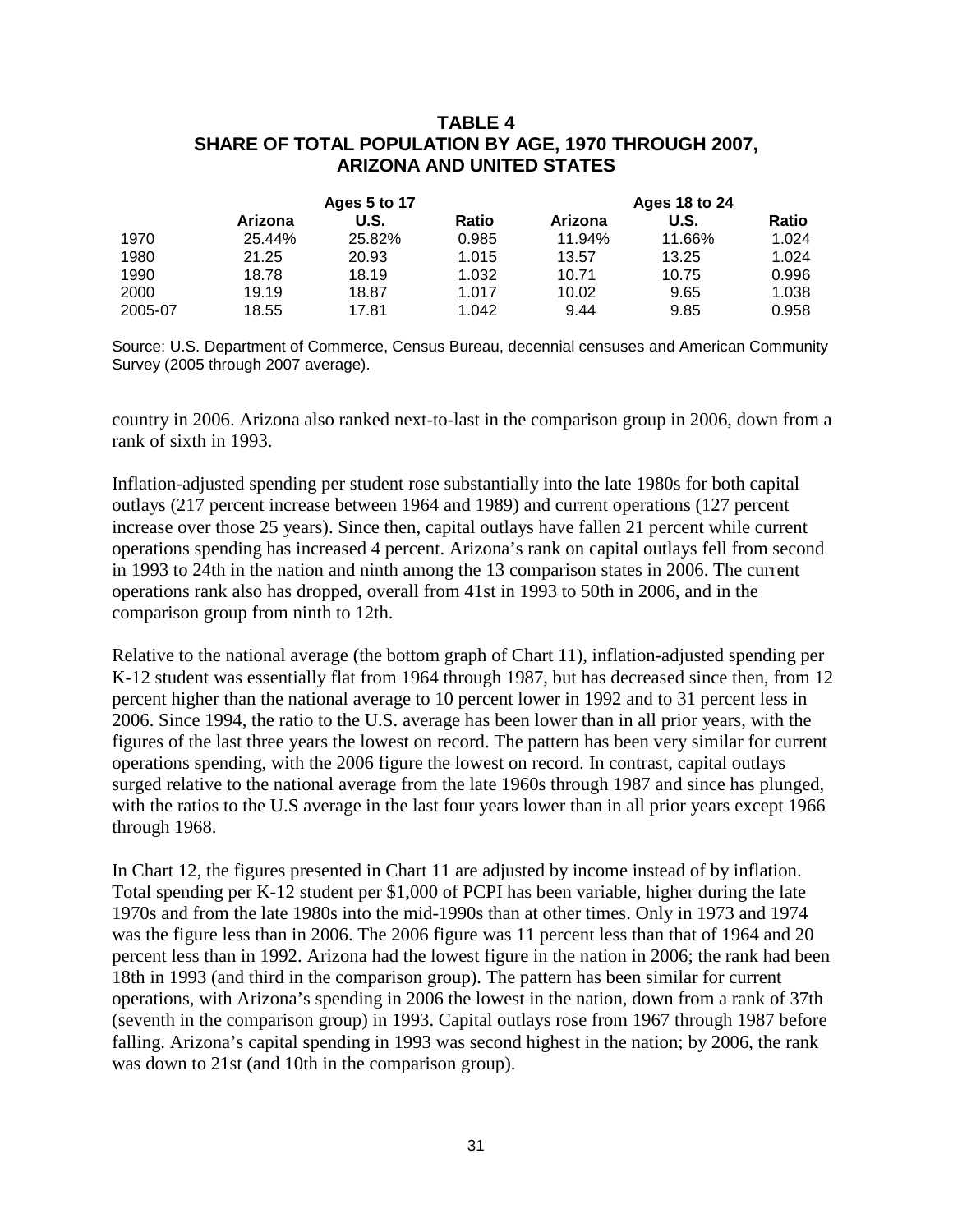



60% 100% 140% 180% 220% 260% 300% 1964 1967 1970 1973 1976 1979 1982 1985 1988 1991 1994 1997 2000 2003 2006 Total Capital ——Current

Sources: U.S. Department Of Commerce, Census Bureau (expenditures); U.S. Department of Education, National Center for Education Statistics (enrollment); and U.S. Department of Commerce, Bureau of Economic Analysis (personal income and gross domestic product implicit price deflator).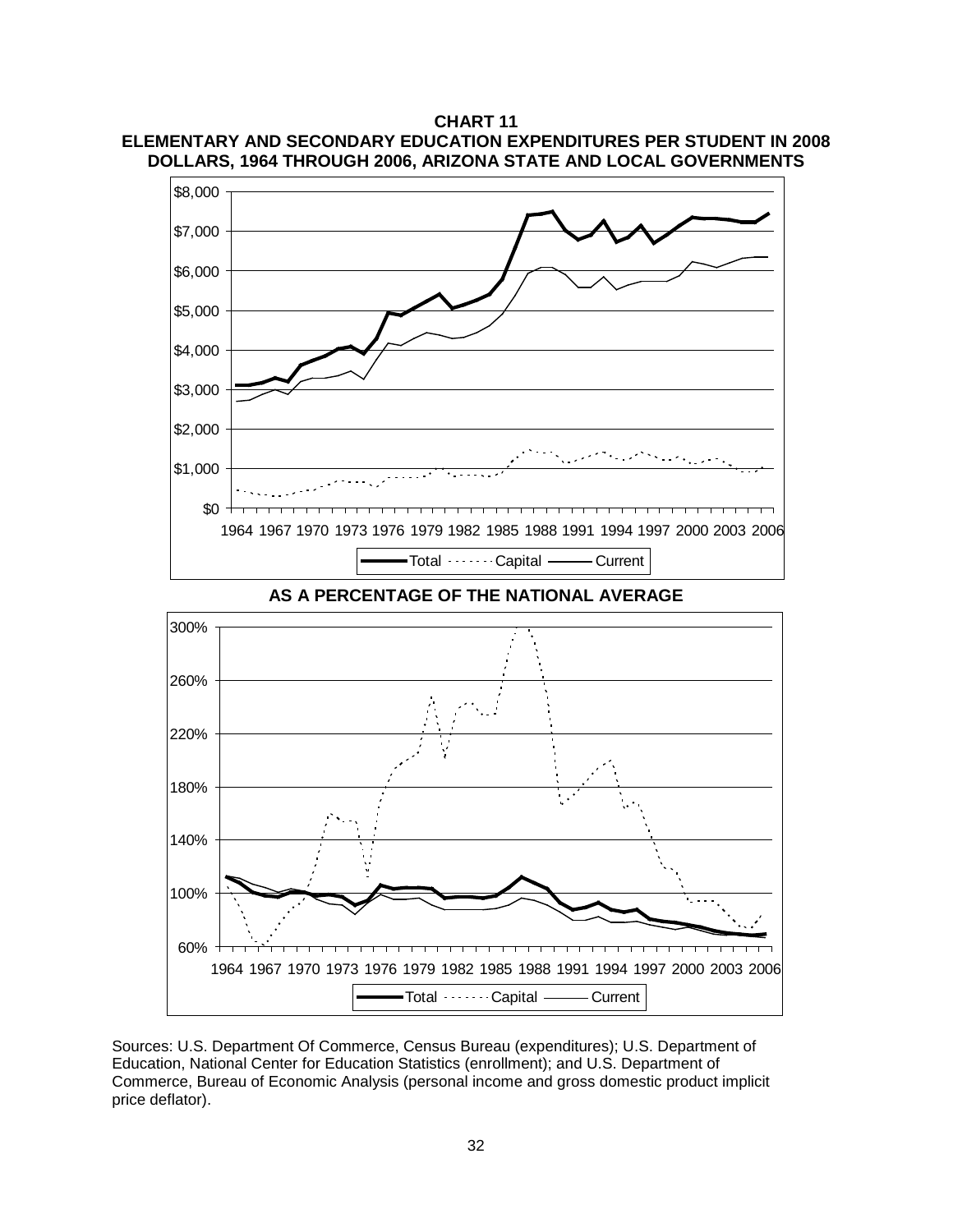**CHART 12 ELEMENTARY AND SECONDARY EDUCATION EXPENDITURES PER STUDENT PER \$1,000 OF PER CAPITA PERSONAL INCOME, 1964 THROUGH 2006, ARIZONA STATE AND LOCAL GOVERNMENTS**



**AS A PERCENTAGE OF THE NATIONAL AVERAGE**



Sources: U.S. Department Of Commerce, Census Bureau (expenditures); U.S. Department of Education, National Center for Education Statistics (enrollment); and U.S. Department of Commerce, Bureau of Economic Analysis (personal income).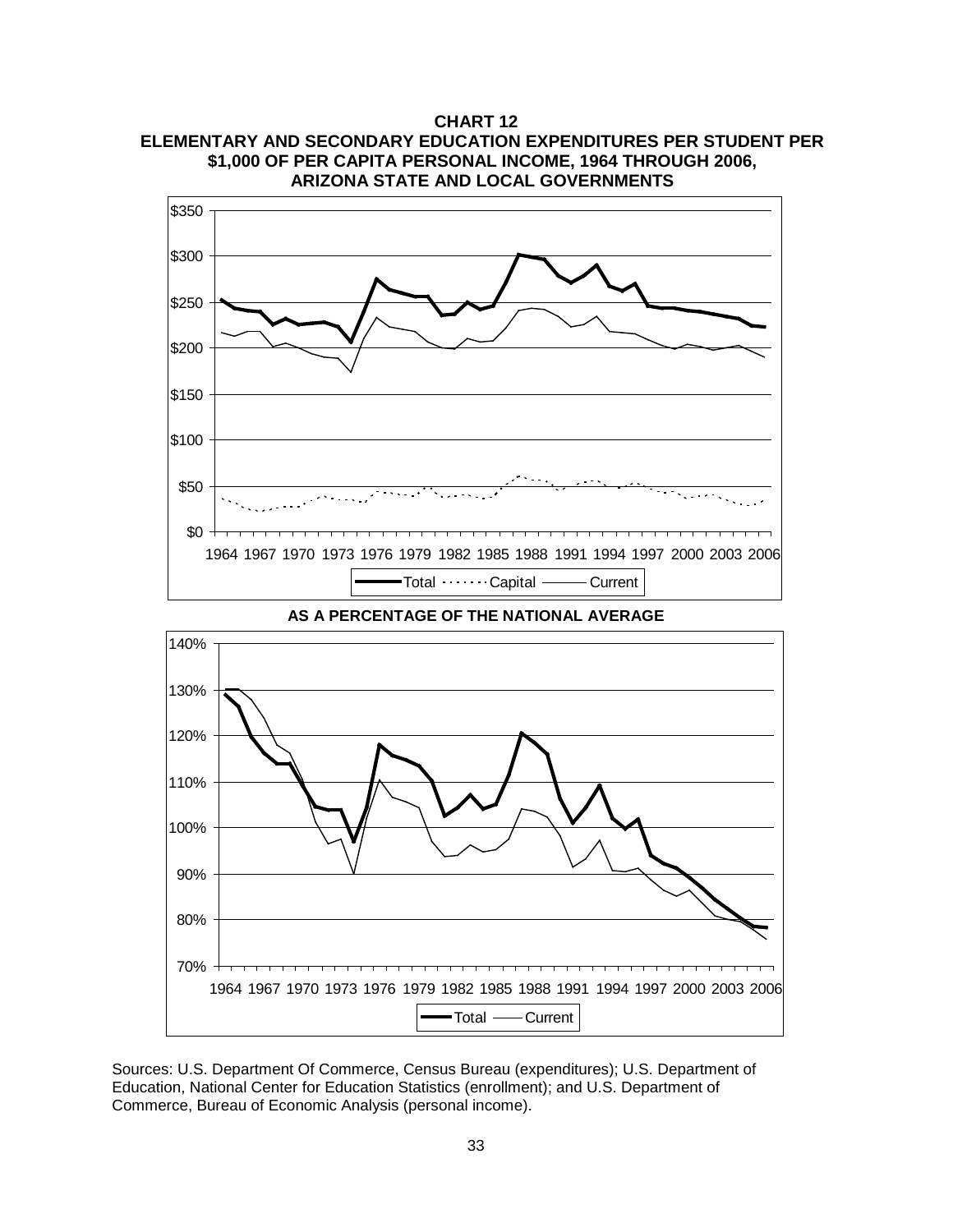As a percentage of the national average (the bottom graph of Chart 12), total spending per K-12 student per \$1,000 of PCPI has fluctuated but followed a downward trend since 1964. Arizona's 2006 figure was 22 percent less than the national average, the lowest on record, and far below the above-average figures that prevailed until the mid-1990s. Current operations spending per K-12 student per \$1,000 of PCPI has followed a similar pattern, with the 2006 figure of 24 percent less than the national average in sharp contrast to the 1964 figure of 30 percent above average; the figure was above average as recently as the late 1980s. Capital outlays are not shown in the bottom graph due to the volatility; the pattern is similar to that of the bottom graph of Chart 11.

**Higher Education**. Community college and university data are combined in this subsection. Since the FTE student enrollment data go back only to 1985, while the expenditure data go back to 1964 and the total enrollment data are available back to 1966, the charts in this subsection display spending per student rather than per FTE student.

Inflation-adjusted spending per student — calculated using the GDP deflator — is shown in the top graph of Chart 13. After fluctuating from 1966 through 1998, total spending since then has increased by 35 percent, with current operations spending up nearly as much. These increases in spending disappear when HEPI is used to make the inflation adjustment (see Chart 14). Per student spending overall and for capital outlays fell in the 1960s and has been variable since with no trend. Per student spending for current operations has fluctuated around \$10,000 since the 1960s.

Relative to the national average (the bottom graph of Chart 13), spending per higher education student was variable from 1966 through 1996, but has decreased a little since then. Arizona's figure was 24 percent less than the national average in 2006, lower than in all years through 1996. The pattern has been very similar for current operations spending, which also was 24 percent below the U.S. average in 2006; the 1992 figure was 19 percent below average. In contrast, capital outlays have been erratic relative to the national average, ranging from much below to above the U.S average.

The expenditure relationship to the national average is similar per full-time-equivalent student as per student, though the state's figures are not as low on a per FTE student basis. Total and current operations spending per FTE student was 14 percent less than the U.S. average in 2006.

Overall per student spending for higher education in Arizona was the lowest in the country in both 1993 and 2006. Arizona's rank on capital outlays per student was 41st in 2006, the same as in 1993 — despite the state's rapid growth consistently ranking near the top in the nation. The rank for current operations spending per student dropped from 49th in 1993 to last in 2006. Spending patterns since 1985 are similar per full-time-equivalent student as per student, though the state does not rank quite as low on a per FTE student basis: 47th overall in 2006, down from 44th in 1993; 34th on capital outlays, in 2006, up from 38th in 1993; and 46th on current operations in 2006, down from 43rd in 1993.

Chart 15 is the complement to Chart 13, adjusting per student spending by income instead of by inflation. Total spending per higher education student per \$1,000 of PCPI has been flat since the mid-1970s after dropping considerably from the mid-1960s. The 2006 figure was 42 percent less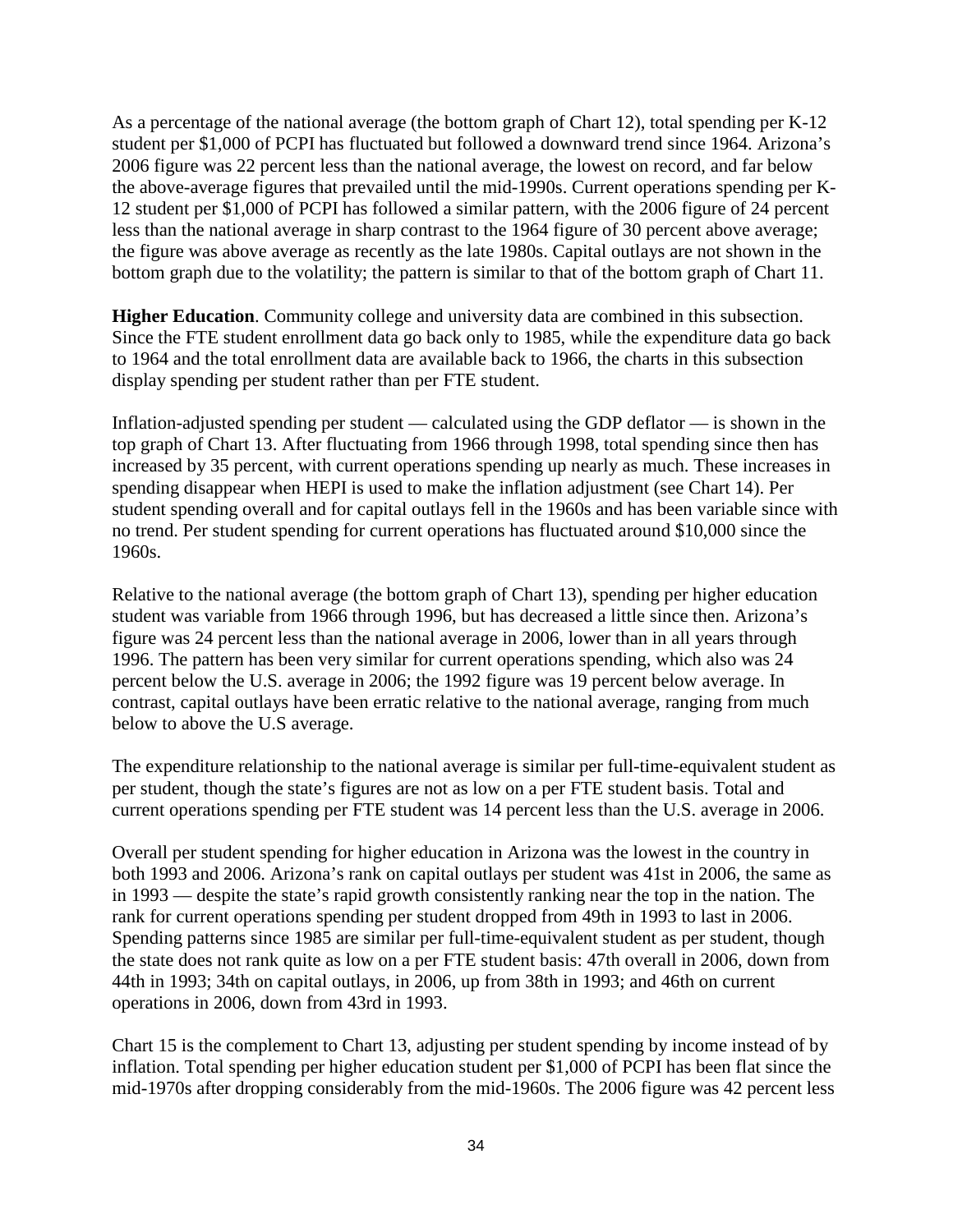

**CHART 13**

**AS A PERCENTAGE OF THE NATIONAL AVERAGE**



Sources: U.S. Department Of Commerce, Census Bureau (expenditures); U.S. Department of Education, National Center for Education Statistics (enrollment); and U.S. Department of Commerce, Bureau of Economic Analysis (personal income and gross domestic product implicit price deflator).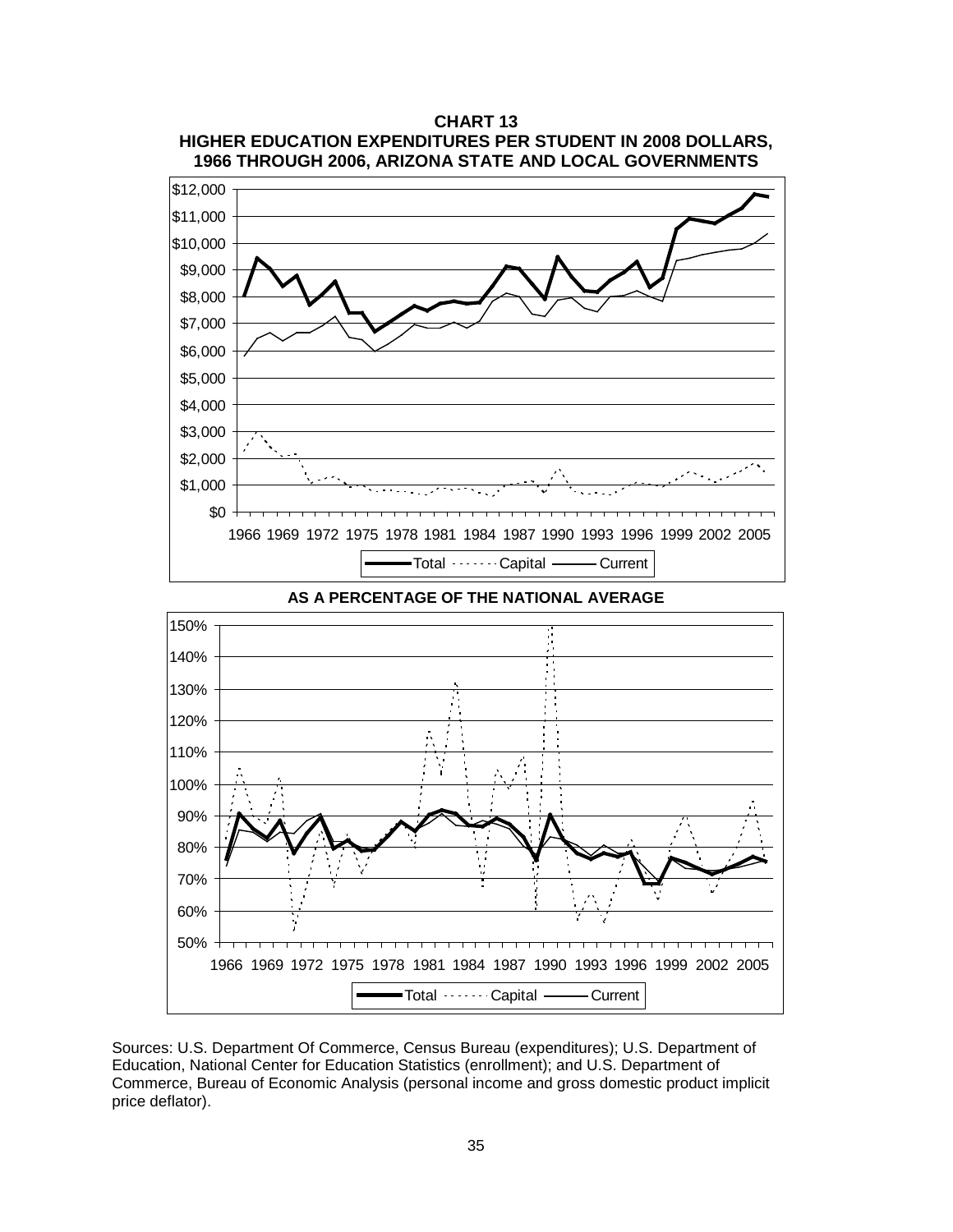than that of 1966. The pattern has been similar for current operations, with a decline of 29 percent since 1966, but an increase of 1 percent since 1992. Capital outlays dropped in the 1960s and have been variable since.

As a percentage of the national average (the bottom graph of Chart 15), total spending per higher education student per \$1,000 of PCPI in Arizona has fluctuated but has generally been below the national average. The figures have been particularly low since the early 1990s. Arizona's 2006 figure was 15 percent less than the national average. Current operations spending per higher education student per \$1,000 of PCPI has followed a similar pattern, with the 2006 figure 14 percent less than average. It was only 6 percent below average in 1992. Capital outlays are not shown in the bottom graph due to the volatility; the pattern is similar to that of the bottom graph of Chart 13. Arizona's capital spending was 17 percent below average in 2006.

Arizona ranked 47th in the nation (ninth in the comparison group) in 2006 on total higher education spending per student per \$1,000 of PCPI, down from 41st in 1993. Arizona's capital outlays also ranked 47th in the nation in 2006, down from a rank of 41st in 1993. Arizona's capital spending in 2006 was 39th in the nation and 10th in the comparison group.

![](_page_38_Figure_3.jpeg)

Sources: U.S. Department Of Commerce, Census Bureau (expenditures); U.S. Department of Education, National Center for Education Statistics (enrollment); and U.S. Department of Commerce, Bureau of Economic Analysis (personal income), and Commonfund Institute (HEPI).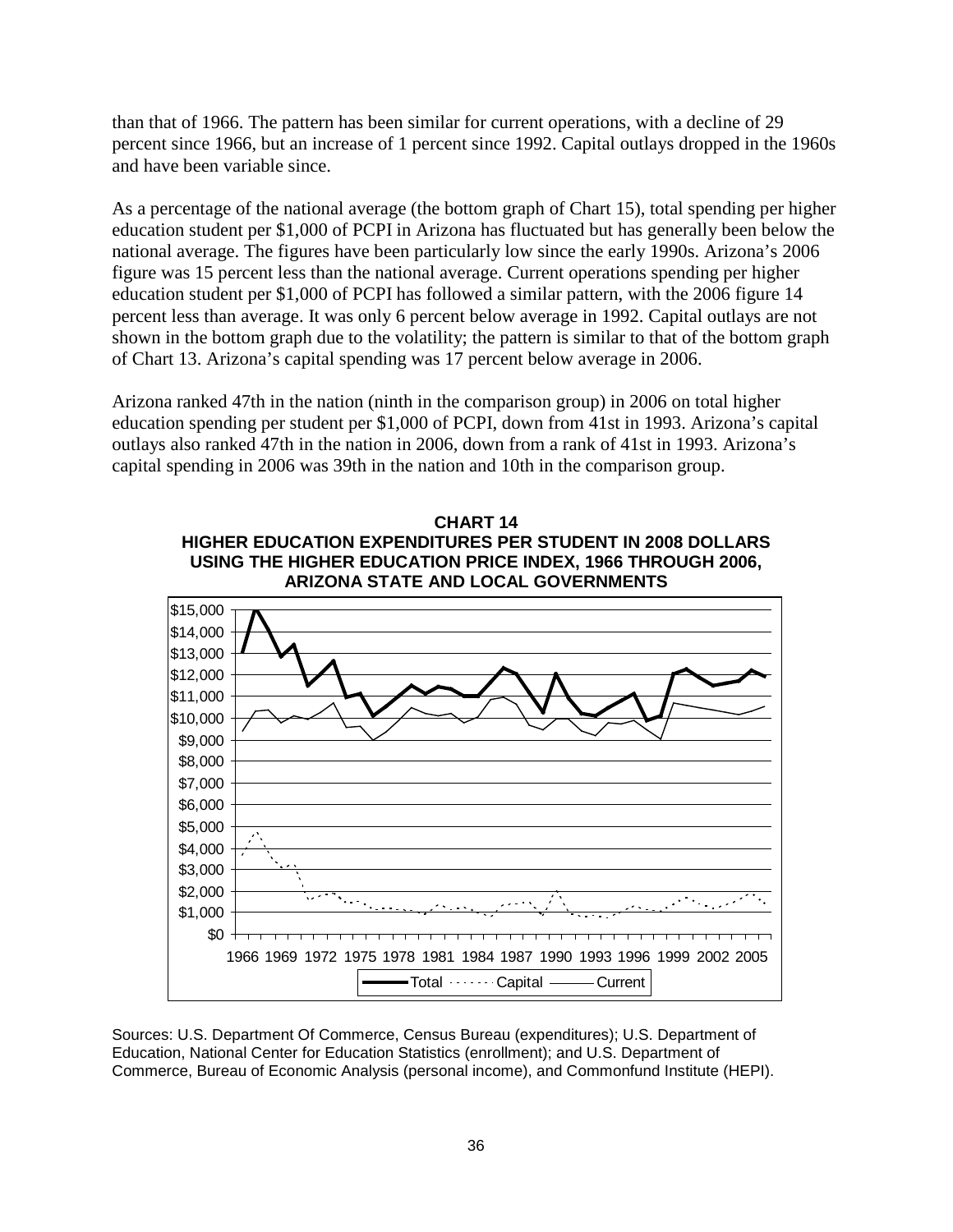**CHART 15 HIGHER EDUCATION EXPENDITURES PER STUDENT PER \$1,000 OF PER CAPITA PERSONAL INCOME, 1966 THROUGH 2006, ARIZONA STATE AND LOCAL GOVERNMENTS**

![](_page_39_Figure_1.jpeg)

![](_page_39_Figure_2.jpeg)

Sources: U.S. Department Of Commerce, Census Bureau (expenditures); U.S. Department of Education, National Center for Education Statistics (enrollment); and U.S. Department of Commerce, Bureau of Economic Analysis (personal income and gross domestic product implicit price deflator).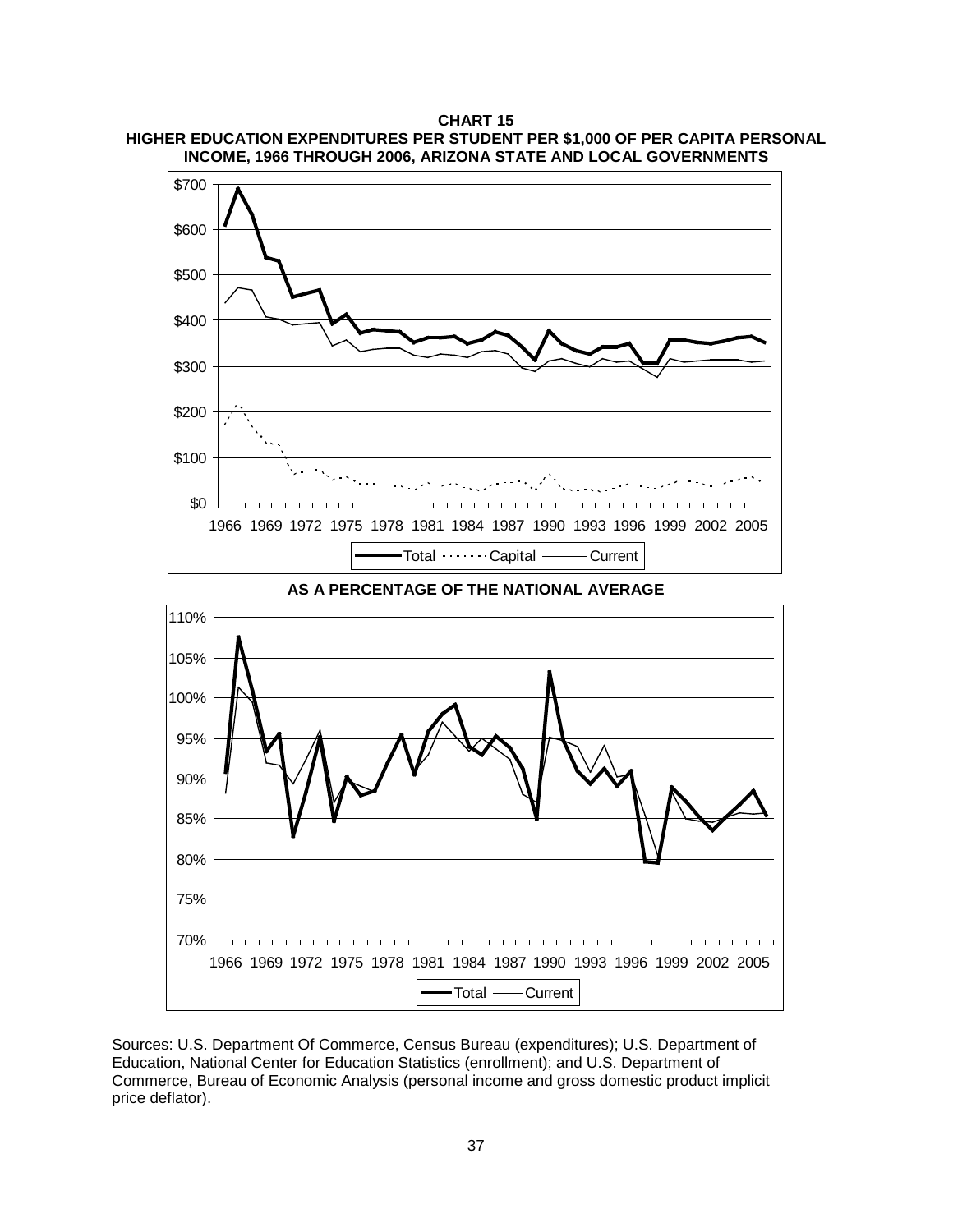Using FTE enrollment instead, current operations spending in Arizona fell a little more than using total enrollment. The decrease was 11 percent between 1985 and 2006 and 1 percent from 1992 through 2006. However, Arizona's figure was not as far below the national average at only 2 percent below the national average in 2006, after having been 6 percent above average in 1992 and 11 percent above average in 1985. Arizona does not rank quite as low using FTE enrollment instead of total enrollment, at 36th overall in 2006, down from 31st in 1993; 31st on capital outlays in 2006, compared to 32nd in 1993; and 37th on current operations in 2006, down from 31st in 1993.

A comparison between per student and per FTE student spending relative to the national average is shown in Chart 16 for current operations expenditures. Each of the lines follow a similar pattern, with spending lower since the mid-1990s than in earlier years, but the differential from the national average varies by line. Using FTE enrollment and adjusting for per capita personal income, Arizona's spending in recent years has been only a little below the U.S. average, though the state's rank in 2006 was 37th. Arizona was furthest below the national average on the per student measure, ranking last in the nation in 2006.

![](_page_40_Figure_2.jpeg)

![](_page_40_Figure_3.jpeg)

Sources: U.S. Department Of Commerce, Census Bureau (expenditures); U.S. Department of Education, National Center for Education Statistics (enrollment); and U.S. Department of Commerce, Bureau of Economic Analysis (personal income and gross domestic product implicit price deflator).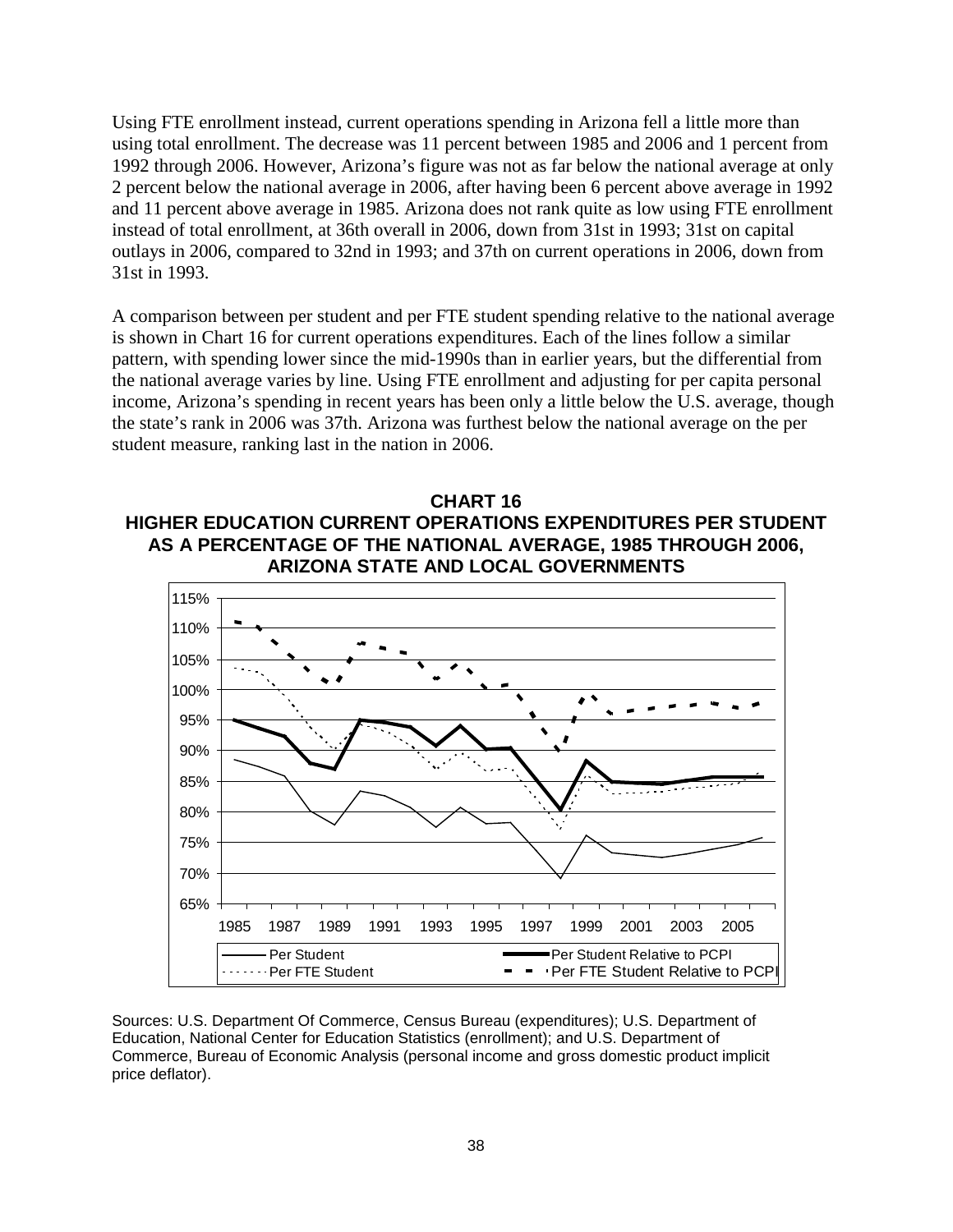## **EVALUATION OF PUBLIC EDUCATION IN ARIZONA**

If Arizona's educational system were performing well, the low funding documented in the prior section of this report would be of lesser significance. This would provide contravening evidence to the contention that the Arizona Legislature is not meeting its constitutional requirement in funding public education, particularly in terms of "development and improvement."

While funding is not the only input into the educational system and therefore not the only factor affecting the performance of Arizona's educational system, funding is of obvious significance. To expect Arizona's schools and institutions of higher education to perform well despite the very low funding levels, the quality of the other inputs would need to be very high.

However, there is no evidence that funding deficiencies in Arizona are offset by inherently more intelligent or harder-working students, by better-quality teachers, by significantly more efficient use of limited resources by schools and school districts, etc. In fact, as discussed in this section, Arizona's teachers have less experience than their counterparts nationally. Arizona has a disproportionate share of disadvantaged students — a circumstance requiring above-average rather than below-average funding to overcome.

In this section, an evaluation of the performance — primarily outputs related to student achievement — of Arizona's educational system is undertaken. There are many indicators of education quality, but most of these must be carefully interpreted due to a variety of limitations in their measurement and meaning.

Much of the data presented in this section come from the "Digest of Education Statistics," produced by the National Center for Education Statistics (NCES). This annual report presents the latest data by state on many topics, but by the time the report is published most of these data lag behind by a few years.

## **Elementary and Secondary Education**

Various studies have included different types of measures to evaluate the quality of K-12 education. Common categories are student achievement, as measured by test scores; high school completion rates; assessments of resources, including total spending and teacher salaries; and academic standards and accountability.

In many cases, the Arizona data are reported by the Arizona Department of Education. Historically, the ADE made many errors in the reporting of data, such that it is difficult to determine changes in the state's performance on various measures over time. As noted earlier, the enrollment figures are suspect. Other measures, such as teachers' salaries, also are of questionable accuracy.

In the rest of this subsection, a review of K-12 data, mostly as reported by the NCES, is undertaken first. Then, the findings of two comprehensive studies of K-12 education by state and of another study specific to Arizona are presented.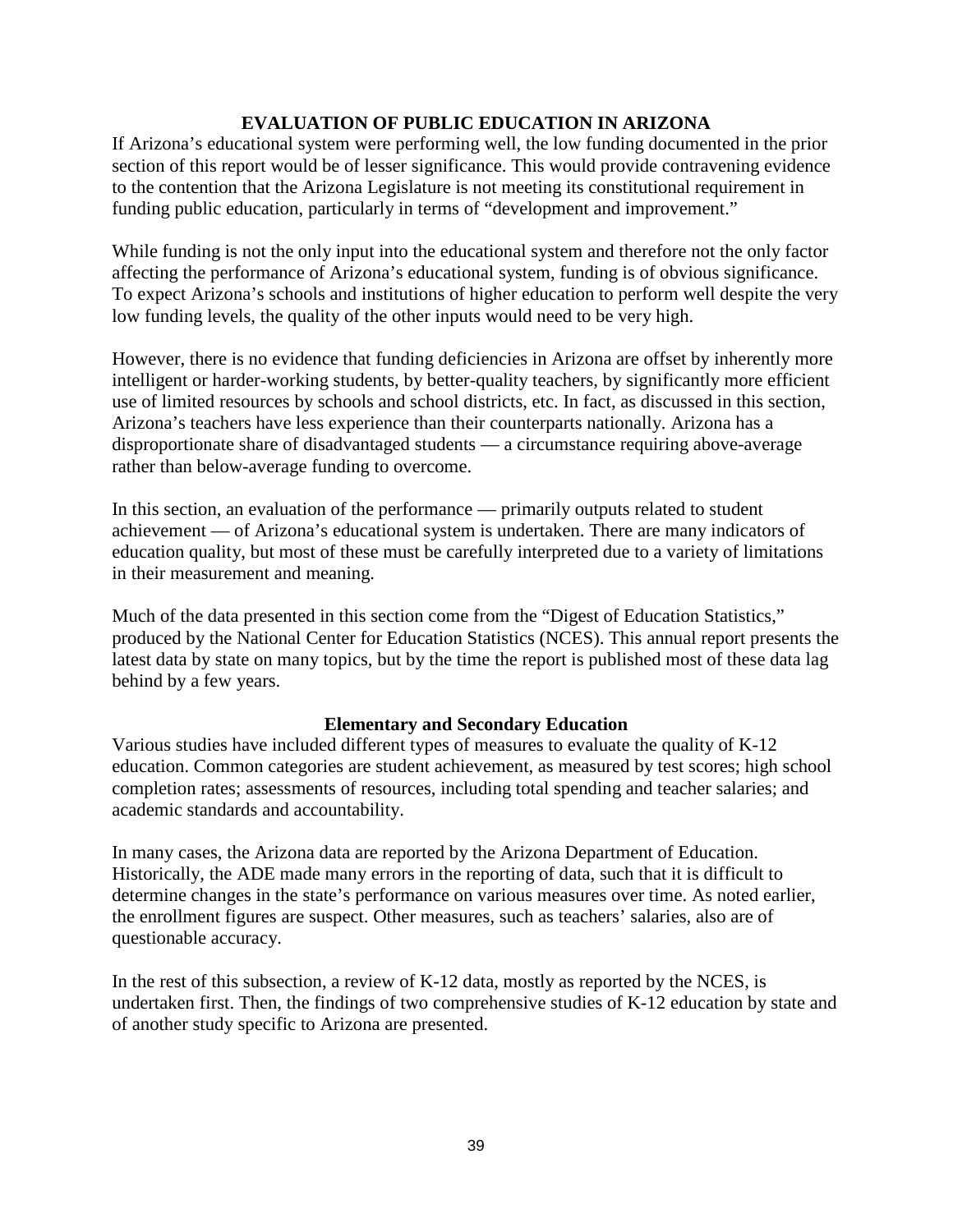## **Achievement**

Various tests are used to assess student achievement, comparing one state to itself over time or comparing states at one point in time. These include tests given by grade level, advanced placement tests, and university entrance exams. Some tests are norm-referenced — scores are presented relative to how well other test-takers do. Other tests are criterion-referenced — scores are based on performance relative to certain criteria and are not affected by how well other testtakers do on the test.

Each test has shortcomings such that any comparison of Arizona's performance over time or its performance relative to other states must be made cautiously. Recent results for Arizona vary by test, from Arizona students scoring near the national average and the median of the states to ranking near the bottom of the states.

**NAEP**. The National Assessment of Educational Progress (NAEP), also known as the Nation's Report Card, is a criterion-referenced test that provides measures of the performance of students in grades 4 and 8 on national standardized tests in four subjects: mathematics, reading, writing, and science. Results for other grades and subjects are available only for the nation. The tests have not been administered on a consistent schedule, by subject or by grade. Since the NAEP is the only test administered in all states, it is the test used in all studies of state-to-state comparisons.

The NAEP is administered to a small sample of students. The sample size in Arizona is approximately 1/100 that of other tests and thus is much more subject to sampling error. In addition, the NAEP test is not given under the same circumstances from state to state. All students must take the test in English in Arizona due to a voter-passed initiative, while in a number of other states, English language learners may take the test in Spanish. However, Arizona's test scores were below average before this requirement took effect. Arizona has consistently scored considerably below the national average in each NAEP subject in each grade over time.

In the fourth-grade NAEP reading test, Arizona's score has been somewhat further below the national average in recent years than in earlier years. In 2007, Arizona ranked 47th among the 51 states and next to last among the comparison states. A higher-than-average proportion of Arizona students did not meet the basic requirements, with lesser proportions at each of the achievement levels: basic, proficient, and advanced. Fourth-grade math scores also have been below average in Arizona, with the state ranking tied for 44th nationally and tied for 10th in the comparison group in 2007.

Eighth-grade scores in Arizona have not been quite as far below the national average. In 2007, Arizona ranked tied for 43rd nationally and 10th of the 13 comparison states on the reading test. The state ranked 37th nationally and ninth in the comparison group on eighth-grade math scores in 2007. In the eighth-grade science test, scores of Arizona students were similarly below average. Due to the small sample size, scores are not reported for all states.

The NCES reports selected test results by various demographics. In the eighth-grade reading test, Arizona's scores were below average in each of three geographic areas: central city, urban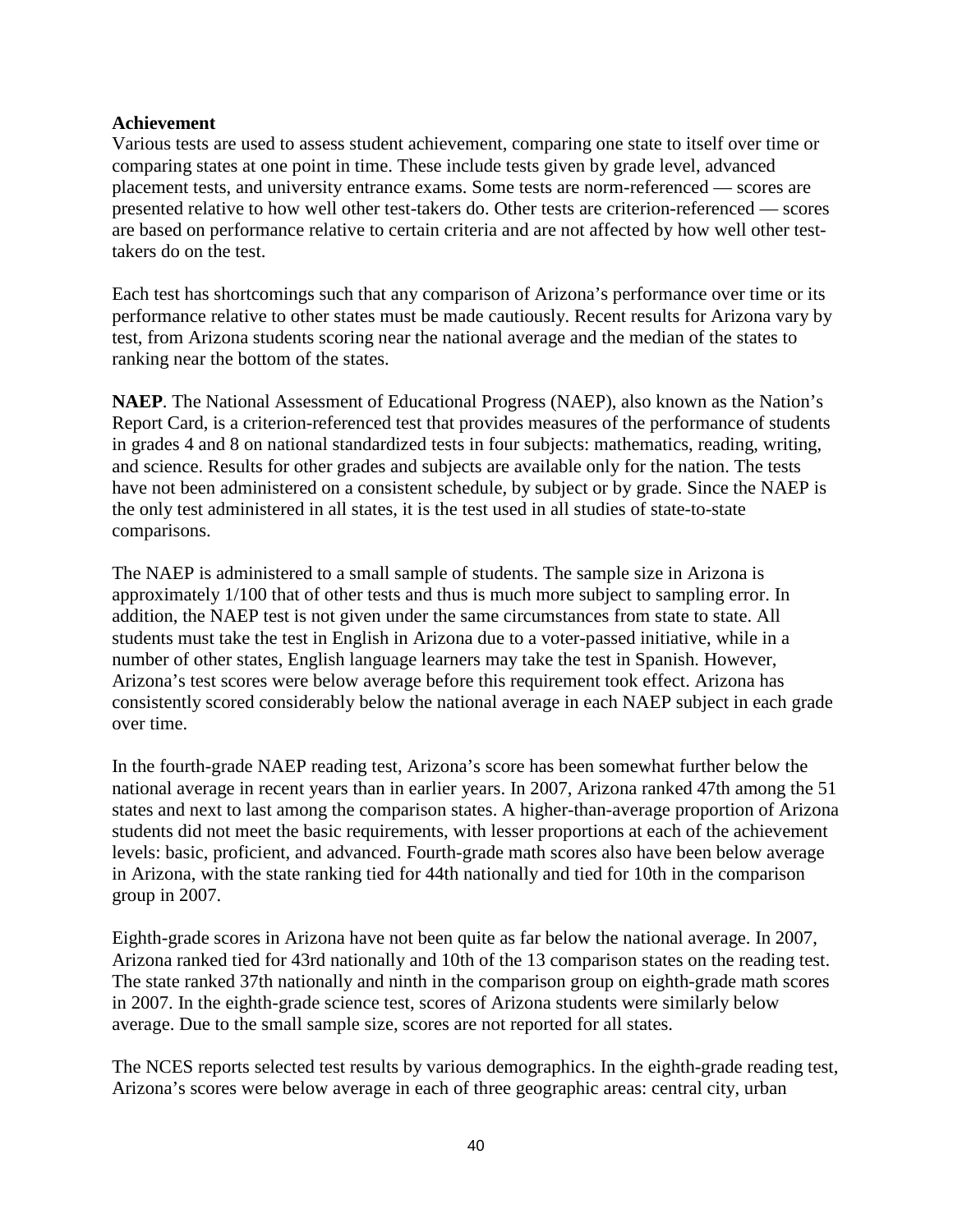fringe/large town, and rural/small town. Eighth-grade math scores were tallied by the educational attainment of the parents of the children taking the test; Arizona scored below average regardless of the educational attainment of the parents. The eighth-grade science test results were reported based on eligibility for reduced-price lunch programs — a measure of income — and Arizona scored similarly below average in each category. By race/ethnicity, the science scores were below the national average among whites, Hispanics, and American Indians, but slightly above average among blacks. Thus, Arizona's below-average NAEP scores cannot be explained by poor performance in any particular category of student.

**Norm-Referenced Tests**. Various norm-referenced tests have been administered in Arizona over the years. The state switched from the Iowa test to the Stanford 9, then in 2005, the Terra Nova test and the AIMS dual purpose assessment replaced the Stanford 9. Because of the switching between tests, it is difficult to determine changes in performance of Arizona's students over a long time span. Even within the same test, the scores from year to year sometimes change considerably.

Arizona students compare more favorably to the national average on the Terra Nova and AIMS tests than on the NAEP test. In general, second through ninth grade students in Arizona scored near the national median in 2008. The test results show the percentile for the math test ranged from 50 to 53 across the grades. The reading percentiles ranged from 47 to 53, while the language results also were between 47 and 53.

**AP**. Advanced placement (AP) courses are offered in numerous subject areas in participating high schools. AP courses are intended to be at a college level of learning. The number of students taking at least one AP exam, the total number of AP exams taken, and the number of AP exams taken scoring 3 or higher are reported by the College Board by state. Exam scores range from 1 to 5, with 3 termed "qualified" (equivalent to a 'B' to 'C' grade in a college course) and 5 defined as "extremely well qualified" (equivalent to an 'A' grade in a college course). For this paper, the percentage of students taking an AP exam was calculated based on enrollment figures that are a proxy for the potential number of students who could take an AP exam.

Arizona's considerably lower-than-average share of students taking an AP exam (in 2006, 17.5 percent of Arizona students versus a national total of 35.7 percent) could result from multiple causes: for example, AP courses may not be offered, or publicized, at some schools. This low percentage could bias the results, depending on the reasons for the low participation in AP courses. For example, if only very highly qualified students in Arizona are taking AP courses, then the average grade in Arizona would be higher than in a state in which a high percentage of the students take one or more AP courses. The percentage of AP exams taken scoring 3 or higher in Arizona has fluctuated over the last decade from a little lower to a little higher than the national total, though the 2007 percentage was further below the national total (53.7 percent versus 57.2 percent).

**University Entrance Exams**. High school students may take either or both of two university entrance exams: the SAT and ACT. The SAT test historically consisted of two parts — critical reading and mathematics — but a third section, writing, was added in 2006. For the ACT test, a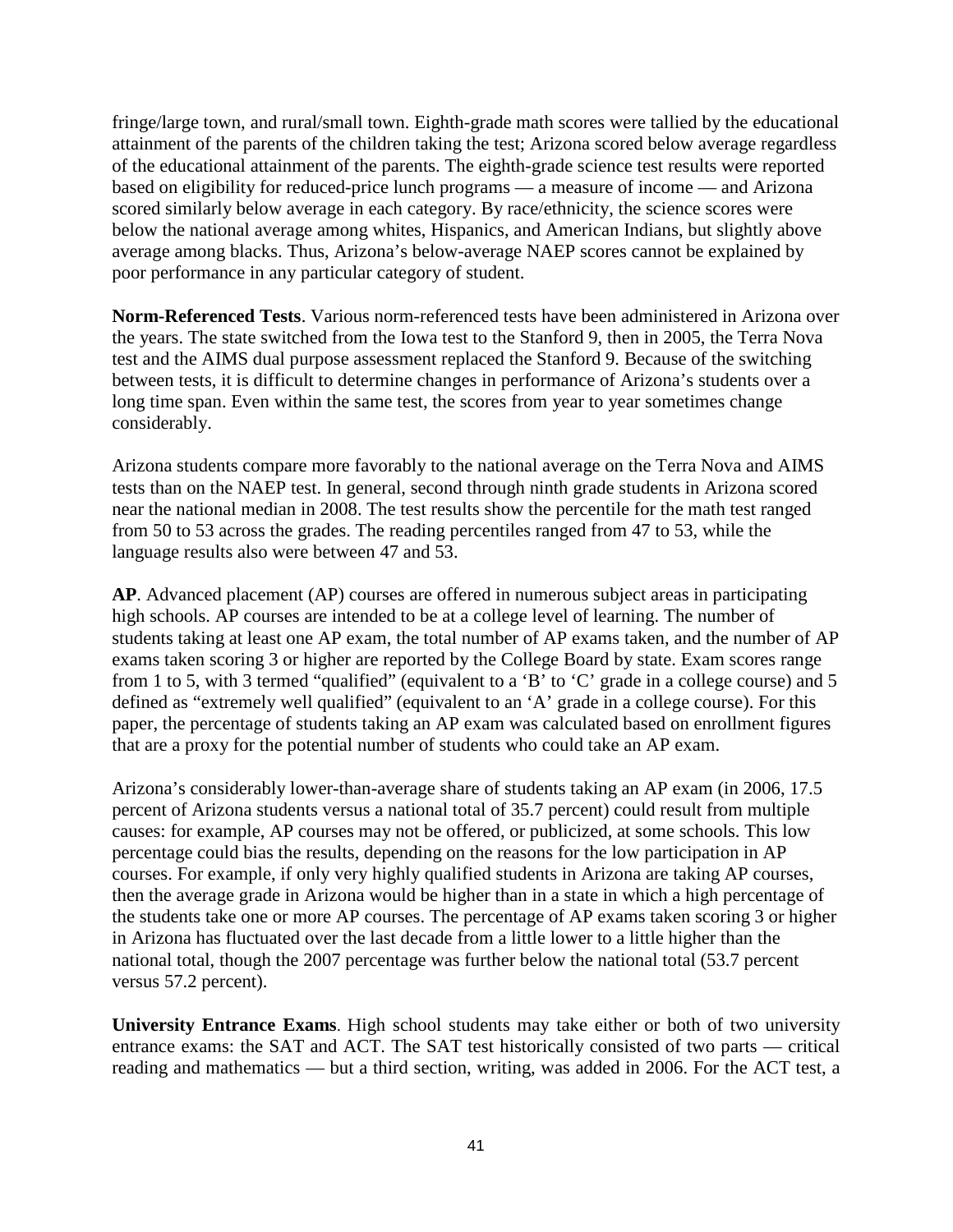composite score and scores for each of the four subjects — English, mathematics, reading, and science — are available.

For this paper, the percentage of students taking an entrance exam was calculated based on October 1 enrollment figures. Since some students take SAT and ACT exams prior to the 12th grade, and since the exams are given on various dates, enrollment serves as a proxy for the potential number of students who could take a university entrance exam. In Arizona, the population of test takers is self selected: only those students considering applying to universities typically take these entrance exams and these generally are students with higher achievement levels. In some states, however, these tests are either mandated of all students or are taken by a very high proportion of students.

As a result, the percentage of students taking the SAT test in Arizona in 2006 was barely more than half the national average; the proportion taking the ACT was considerably less than half. Two-thirds of the test takers in Arizona ranked in the top 20 percent of their class, versus only 56 percent nationally. Thus, Arizona's higher scores relative to the national average reflect the more selective nature of Arizona test takers in comparison to the national norm, rather than superior achievement by Arizona students.

The NCES reports SAT results. Arizona's SAT scores in recent years have been less far above the national average than in earlier years. Despite the somewhat higher-than-average scores, Arizona ranked slightly below the median state in 2007: 28th on reading, 27th on math, and tied for 30th on science. Though the percentage of students taking the SAT was far below the national average in 2007, Arizona's percentage was at the median of the states.

## **High School Completion Rates**

Dropout rates and high school graduation rates are included in this category, but these measures have very serious limitations. The graduation rate and dropout rate calculations are greatly hampered by the difficulty in tracking individual students over time. Some of those shown as not graduating in reality are in the "status unknown" category. For example, a student who moves to another state without notifying his Arizona school is shown as not graduating. Results are so erratic from year to year and across states that it is not possible to definitively state how Arizona compares to other states or to evaluate Arizona's progress over time. Thus, considerable caution is advised in using both the graduation rate and dropout rate.

**High School Graduation**. As reported by the Arizona Department of Education, the high school graduation rate measures the graduation rate of public high school students across Arizona. It is based on a measure of four-year graduation as a share of students who comprised the original ninth-grade class, plus transfers in, minus transfers out and minus deceased students. The graduation rate is calculated specific to a cohort: for example, those entering ninth grade in the 2002-03 school year comprised the cohort measured by the 2006 data.

The graduation rates in Arizona have been highly erratic from year to year. Between 2001 and 2004, the reported graduation rate rose from 70.8 percent to 76.6 percent, then plunged to 69.9 percent in 2006, but recovered to 73.4 percent in 2007.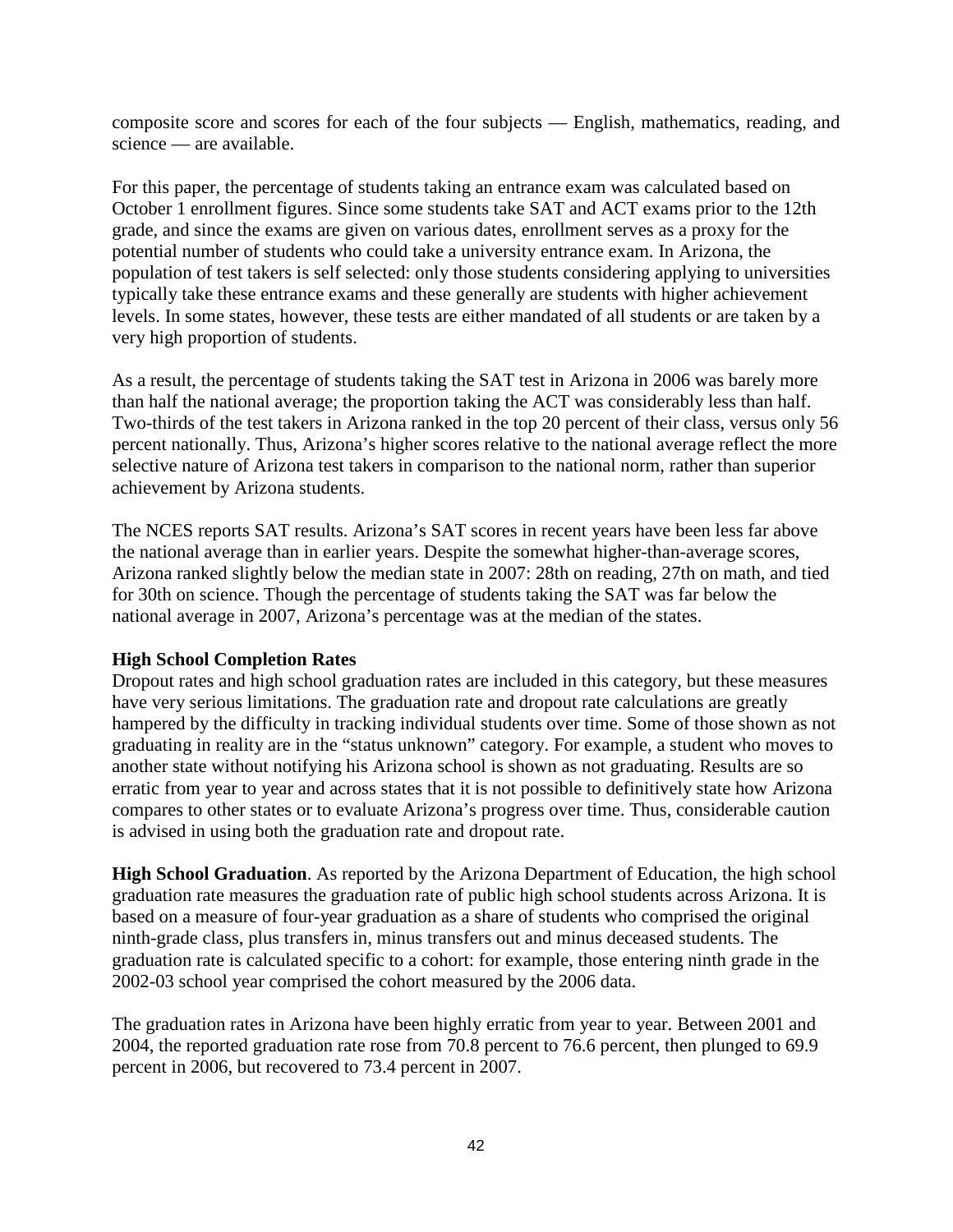The NCES figures for Arizona are considerably different from those reported by the ADE, but also are highly erratic from year-to-year, to the extent that it is impossible to say whether the graduation rate in Arizona is higher or lower than the national average. For example, the rate reported for 2004 was much less than the U.S. average and ranked 43rd among the 51 states, while, the reported rate for 2005 was much higher than the national average and ranked eighth among the 51 states.

**Dropout Rates**. Calculated from those who drop out during a single year from grades 7 through 12, the definition and calculation of the dropout rate produced by the Arizona Department of Education has changed somewhat over time in Arizona. Further, the dropout rate calculation also is greatly hampered by the difficulty in tracking individual students over time.

Dropout rates in Arizona have trended down over time. The reported dropout rate has decreased in every year since 1999, when it was 8.8 percent. The 2008 rate was down to 3.6 percent. However, it is not clear what proportion of the apparent improvement results from changes in the calculation of the dropout rate or from improved tracking of students.

The NCES reports a dropout rate calculated differently (as the percentage of ninth to 12th graders). In 2004, Arizona's figure of 6.7 percent was considerably higher than the national average of 3.9 percent. Arizona's figure ranked 48th among the 50 states and last among the 13 comparison states. The dropout rate was higher than average in Arizona in each racial/ethnic group except Asians, with the largest difference from the national average among Hispanics.

#### **Resources**

According to the NCES, total education revenue per student in 2005 in Arizona was 22 percent less than the national average. The bulk of the revenue comes from state and local governments; Arizona's per pupil figure was 20 percent less than average from state government and 29 percent below average from local government. In contrast, federal funding per student was nearly equal to the national average. Private sources of revenue were 11 percent below average per student in Arizona, but this is an insignificant source of revenue.

The NCES reports education spending figures separately from those reported by the Census Bureau. In 2005, total per pupil spending in Arizona was 29 percent below average. Current expenditures per student also were 29 percent below average while capital outlays per student were 26 percent below average. Current operations spending per pupil was far below the national average in almost all categories, including 30 percent below average in the key instructional category. Within the instructional category, per pupil spending on salaries was 21 percent below average, and Arizona's per pupil figures were at least 40 percent below average in the other subcategories, including employee benefits, purchased services, and supplies.

Spending also was far below average in the student support services category at 28 percent below the national average. Though claims have been made of high administrative costs in Arizona, two subcategories of administrative expenditures were even further below average at 40 percent and 37 percent below the national average.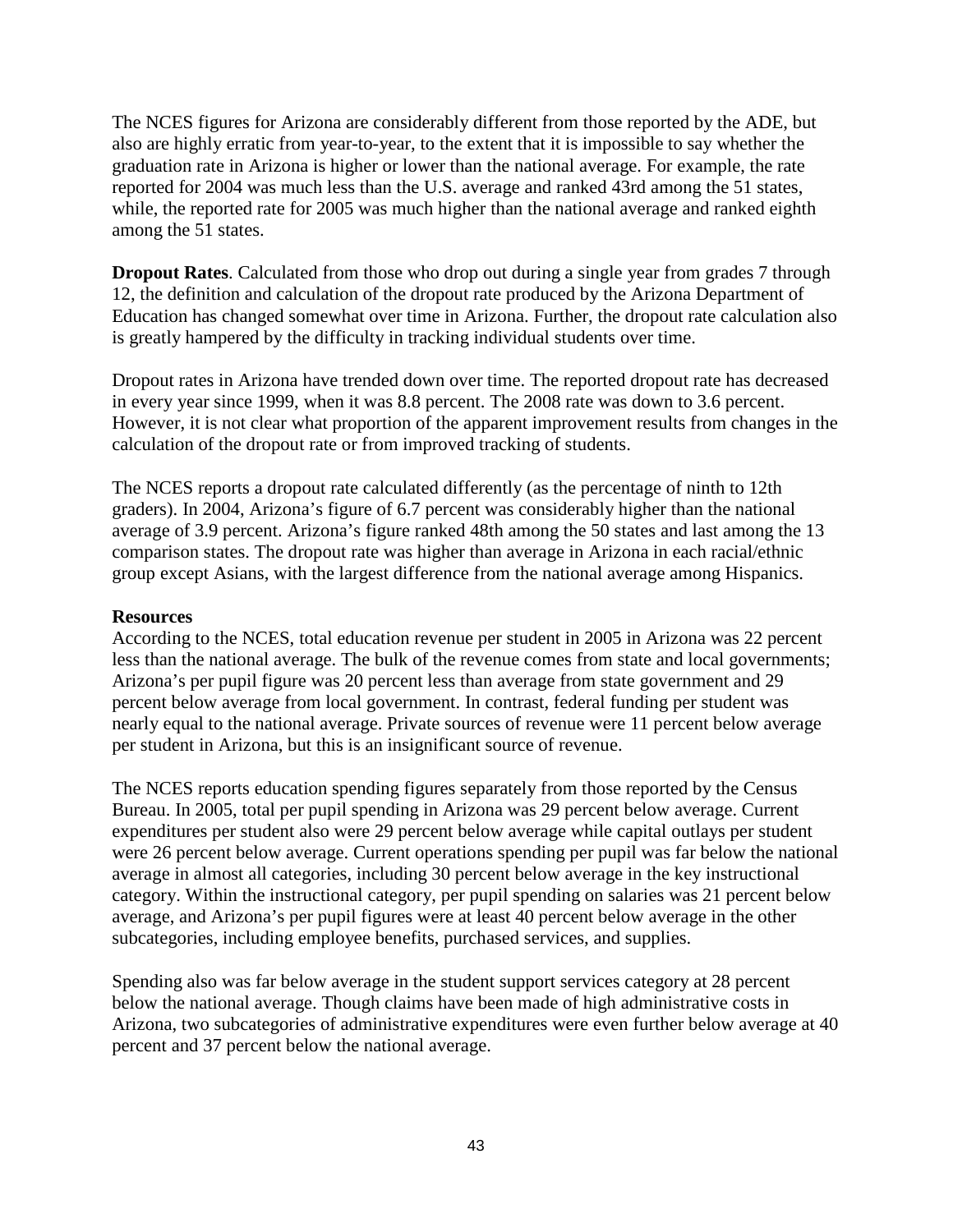Using fall enrollment to adjust the current expenditure figures, spending per pupil in Arizona slipped from approximately 10 percent below average in 1970 and 1980 to 20 percent below average in 1990 and to 29 percent below average in 2005. Arizona's figure was second-lowest in the nation in 2005. Using another measure of enrollment — average daily attendance — Arizona does not compare quite as unfavorably. In 2005, the state's figure was 24 percent below average, ranking 48th in the nation and 11th among the comparison states.

**Classroom Size and Related Measures**. As with most topics related to the provision of public services by government, the importance of classroom size to educational achievement is hotly contested. While some studies conclude that classroom size does not matter, the bulk of the carefully conducted studies conclude that classroom size is important, at least in the early grades. In kindergarten through the third grade, studies have found that the maximum number of students per classroom should be between 15 and 18. After third grade — after fundamentals are mastered — classroom size gradually can be increased without negatively affecting student learning.

As reported by the NCES, the average classroom size in Arizona in 2004 was 23.0 students in elementary school and 27.0 students in secondary schools. Both figures were higher than the national average (20.4 and 24.7 respectively). Assuming that smaller classroom size is better, Arizona's elementary school figure ranked 48th of 51 "states" and 10th of 13 comparison states. The secondary school average ranked 45th nationally and eighth in the comparison group.

An alternative measure provided by the NCES is the number of pupils per FTE teacher, elementary and secondary schools combined. Arizona's average of 21.3 is above the national average, by a greater margin since 2003 than in the preceding few years. Only one state, Utah, had a higher figure in 2005.

A broader measure is the number of pupils per the total number of educational system staff. Arizona also ranks near the bottom on this measure at 48th nationally and 10th in the comparison group. Arizona's average was 10.9 in 2005, compared to 8.0 nationally. The differential from the national average increased after 2002.

As a share of the overall staff of the educational system, a considerably lesser share in Arizona work for school districts, according to NCES data for 2005. The teacher proportion is the same in Arizona as nationally, though prior to 2005 the share of teachers in Arizona was less than average. Arizona makes more use of support staff, including instructional aides.

The average number of students per regular elementary school in Arizona was 10 percent higher than the national average in 2006. In contrast, the average number per regular secondary school was 13 percent lower than average.

**Teacher Qualifications and Salaries**. According to the NCES, the educational attainment of teachers in Arizona was similar to the national average in 2004. However, the number of years of teaching experience was less in Arizona. Higher shares of Arizona teachers had less than three years and less than 10 years of experience, while a lesser share had more than 20 years of experience as a teacher.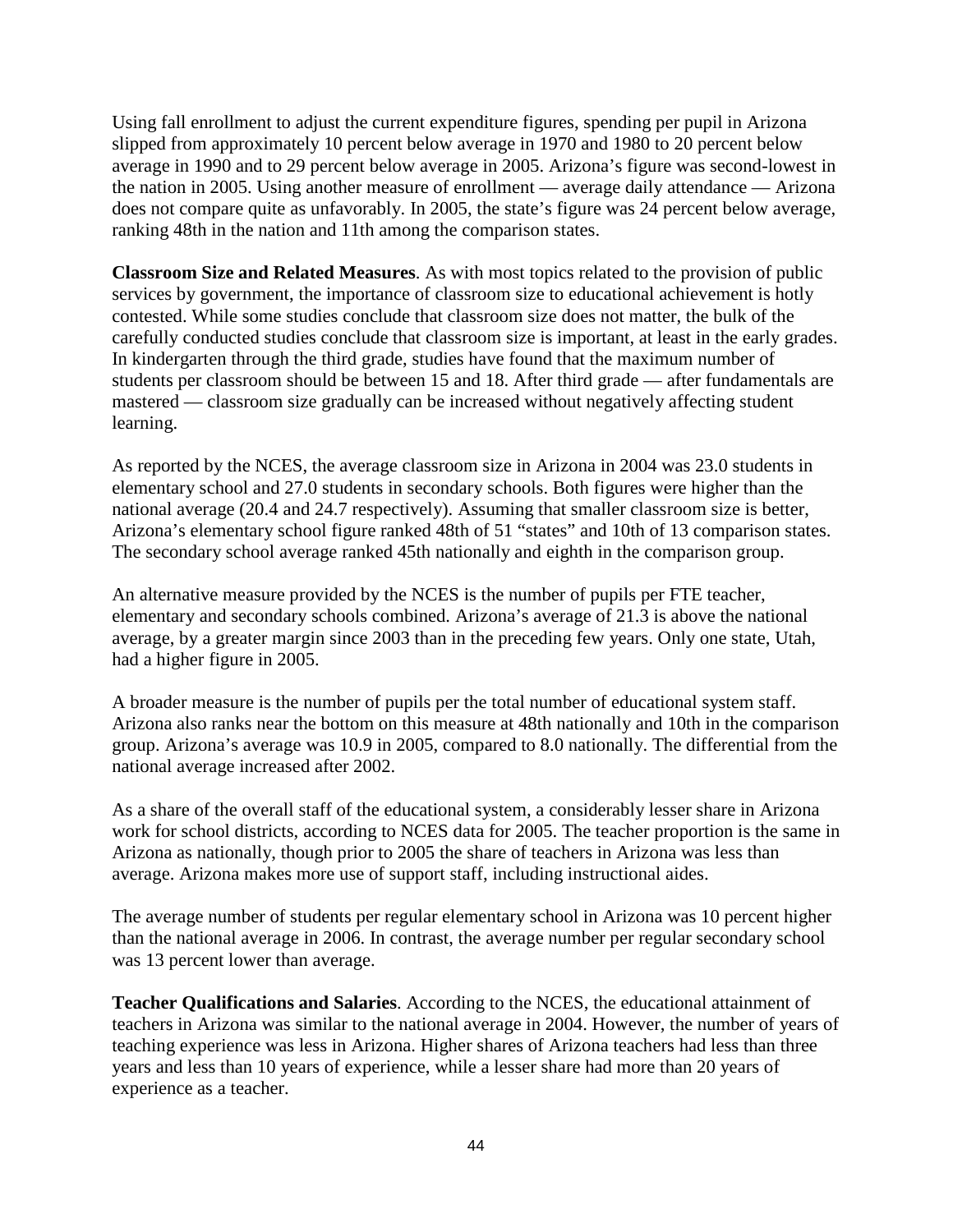The NCES indicates that the average teacher salary in Arizona has declined over time relative to the national average. In 1970, it was marginally higher than the U.S. average, but it was approximately 6 percent lower than average in 1980 and 1990, then fell to more than 10 percent below average before recovering a bit to 9 percent less than the national average in 2006.

An alternative measure of teacher salaries is reported annually by the American Federation of Teachers (AFT), with the data coming from the state department of education in each state. The question of data accuracy again is present. In Arizona, the figures reported in the early 2000s are inconsistent with those reported earlier or more recently. The AFT data do not match those reported by the NCES.

As reported by the AFT, the average teacher salary in Arizona in the late 1980s was only a little (2-to-4 percent) less than the national average and ranked in the middle of the states (23rd or 24th). Over the next several years, increases in Arizona were less than those nationally, such that the Arizona average fell to as much as 17 percent below average, with a rank of 41st, in 2000. Since then, with the passage of Proposition 301 in November 2000, Arizona appears to have regained some of the ground lost during the 1990s. In 2007, the average teacher salary in Arizona was 12 percent less than the national average and Arizona ranked 31st among the 50 states. However, among the 13 comparison states, Arizona ranked 11th, ahead of only New Mexico and Utah.

The lower teacher salaries in Arizona are in part due to the lesser experience of teachers in Arizona. According to the AFT, the average salary of a beginning teacher in Arizona is only slightly less than the national average. However, the NCES data for 2004 indicate that the average salary in Arizona is considerably below the U.S. average for each combination of educational attainment and number of years of experience, with the differential from the U.S. average least among teachers with a bachelor's degree and less than 2 years of experience.

## **"Quality Counts 2009"**

Annually, *Education Week* [\(www.edweek.org/rc\)](http://www.edweek.org/rc) produces "Quality Counts," an evaluation of K-12 education by state. The latest report released in January 2009 includes six categories. Arizona's grade is considerably less than the median state in five of the six categories.

The first category, Chance for Success, presents an evaluation based on a "cradle-to-career" framework. Arizona ranks 43rd nationally and 11th in the comparison group. Many of this category's indicators are not specific to the performance of the K-12 system. However, the "early foundations" portion of the category still is valuable to the assessment of K-12 education. In essence, this portion is an evaluation of educational need. It includes four measures linked to educational success, including family income, parent education, parental employment, and linguistic integration. In this subcategory, Arizona's score is considerably below the national average. Thus, to achieve success in K-12 education, Arizona must overcome negative societal factors to a greater extent than most states.

Arizona also compares poorly in the "school years" portion of the Chance for Success category, with a score far below the national average. The six indicators cover school enrollment prior to the first grade, NAEP test scores, high school graduation, and participation in higher education.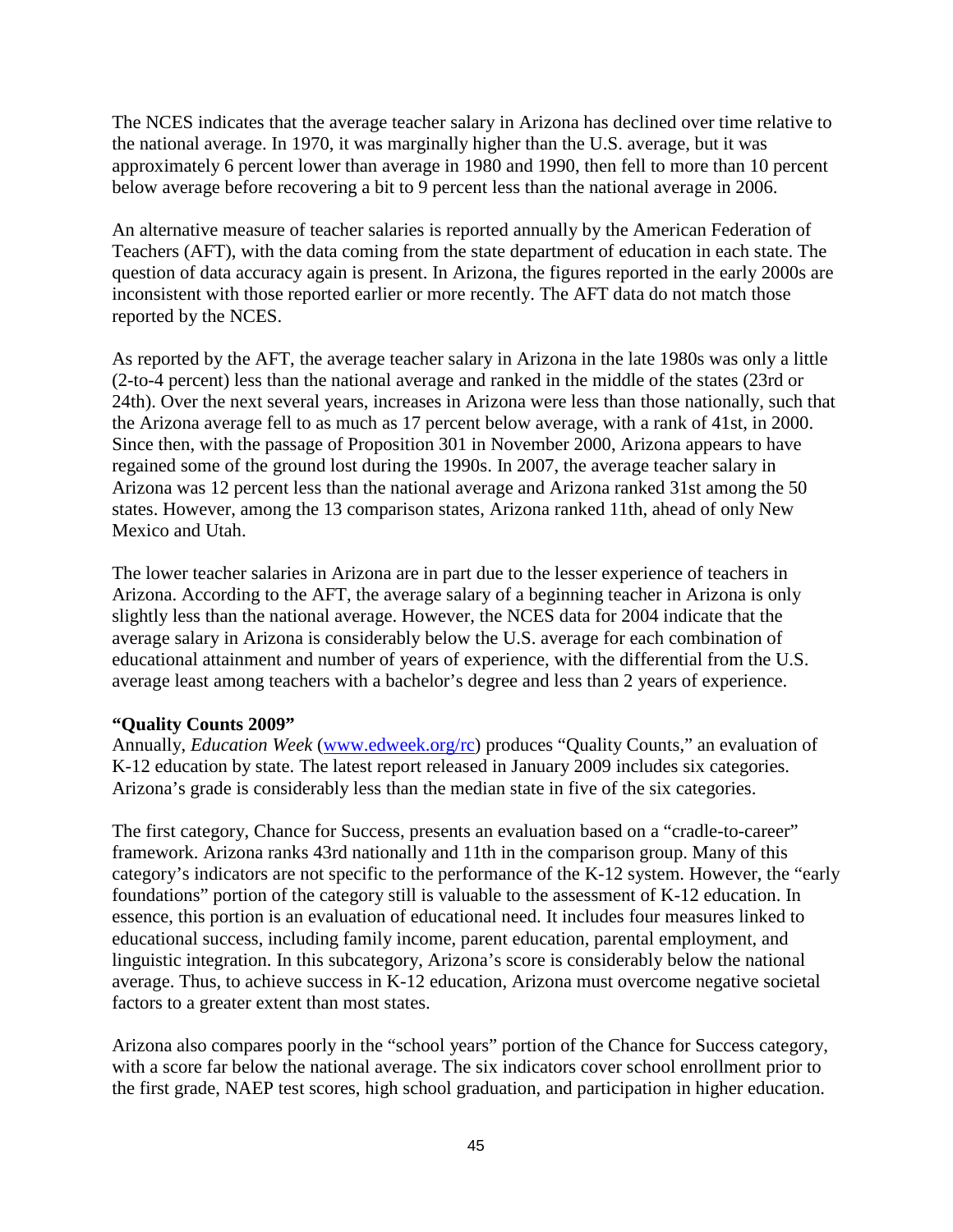In contrast, Arizona does not score much below the national average in the "adult outcomes" subcategory, which looks at adult educational attainment, income, and employment. Arizona compares more favorably in this subcategory because those who migrated to Arizona after completing their schooling are included.

The second category, K-12 Achievement, is the most relevant to the analysis presented in this paper. Arizona ranks 44th overall and 11th in the comparison group. In addition to achievement in the most recent year, this category looks at the change in student achievement over time. It also evaluates the equity of achievement, by examining poverty-based achievement gaps. Arizona ranks below the middle on all three of these subcategories: tied for 41st nationally and 11th among the comparison states on status, 43rd nationally and 11th in the comparison group on change, and 34th nationally and seventh in the comparison group on equity.

Much of this category consists of the most recent NAEP test scores and the change in the scores over time. Arizona ranks far below the median state on both the latest scores and on the change over time. Also included are measures of high school graduation and the change over time; Arizona ranks below the median on each. Arizona's ranks on the AP test and the change over time are even lower. In contrast, Arizona's ranks are mixed on the poverty gap and the change in the gap over time, accounting for the state's somewhat higher rating in the equity subcategory.

Arizona also compares poorly (a rank of 41st nationally and 11th in the comparison group) in the Teaching Profession category. Fifty individual measures are included in this category on topics such as initial licensure, evaluating teacher performance, and entry or transfer barriers. Arizona is far below average in the "accountability for quality" and "building and supporting capacity" subcategories, but is a little above average in the "incentives and allocation" component. The results of a study on teacher pay relative to the earnings in 16 occupations deemed to be comparable to teachers shows that in most states, teacher pay is below that of the comparable occupations. Arizona ranks 47th in the nation and 11th in the comparison group.

The School Finance category includes measures of spending and of equity. Arizona ranks 42nd (of 49 states with data) nationally and ninth among the 13 comparison states. Arizona scores a little above the median state on the equity of spending across school districts but is very far below average in the spending subcategory, which includes per pupil expenditures adjusted for cost-of-living differences, per pupil spending weighted by the degree to which districts meet or approach the national average for expenditures, the percent of students in districts with per pupil expenditures at or above the national average, and K-12 funding as a percentage of state taxable resources.

Arizona receives its best grades in the category of Standards, Assessments, and Accountability, ranking eighth in the nation and highest in the comparison group. This category includes 25 measures, such as whether the state has adopted standards in the core subjects and the nature of tests used to measure student performance. Arizona's evaluation is well above the median state in each of the three components.

Arizona places below the middle of the states (36th nationally and ninth in the comparison group) in the Transitions and Alignment category. Student achievement is not measured in this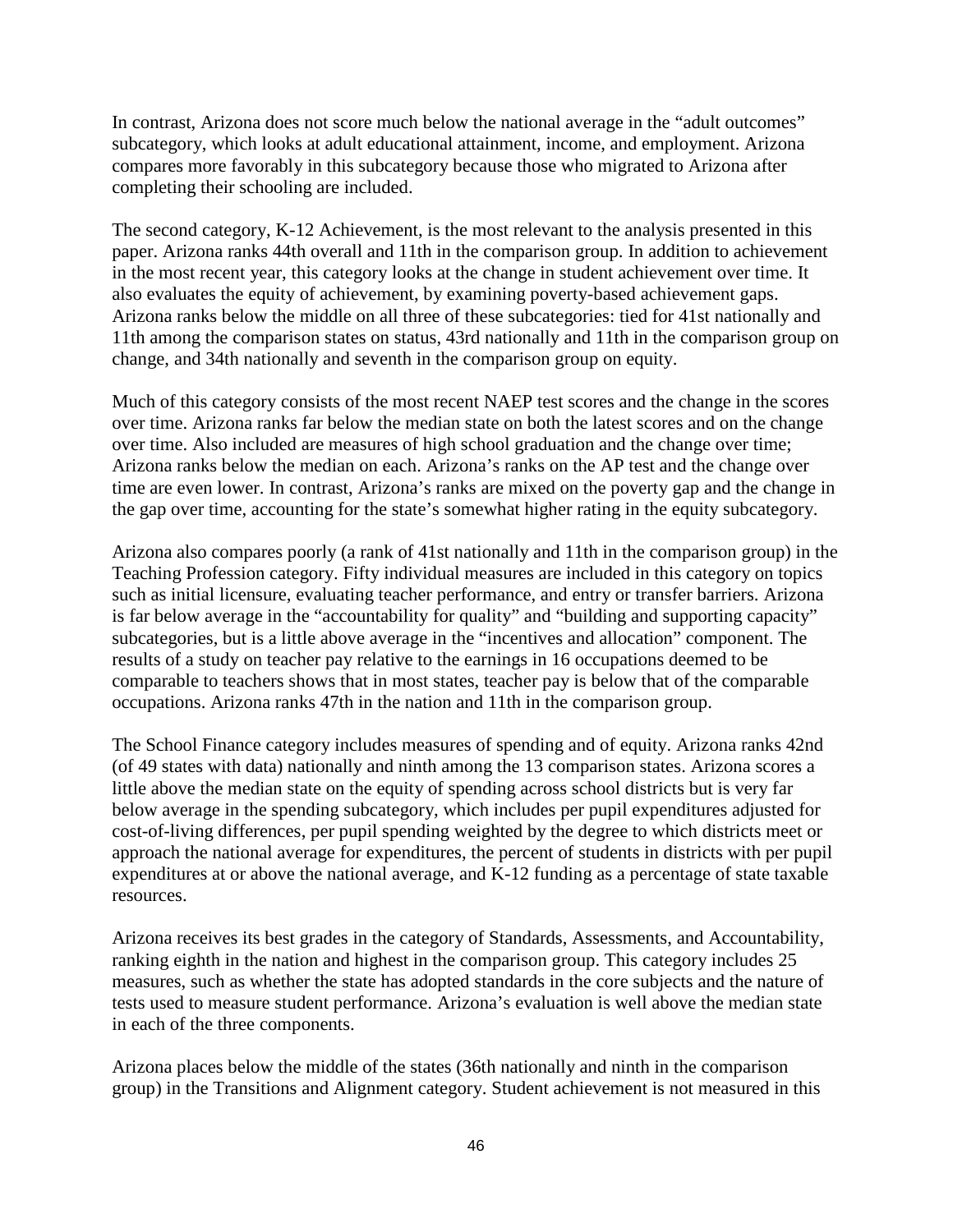category. Instead, 14 measures such as whether high school courses are aligned with the postsecondary system and whether the state defines school readiness and college readiness are included. The state's score is far below the national average in the early-childhood education component. While the score is average in the college readiness subcategory, the grade assigned is a D-. Arizona scores slightly above average in the economy and workforce component.

#### **"Measuring Up 2008"**

"Measuring Up 2008," produced by the National Center for Public Policy and Higher Education (a nonprofit, nonpartisan, independent group), primarily evaluates higher education by state. However, the first category of this report, Preparation for College, really is an evaluation of the K-12 educational system by state. It includes measures of high school completion, K-12 science and mathematics courses, K-12 student achievement, and teacher quality. Arizona compares unfavorably in this category, ranking 49th nationally and last in the comparison group. The five lowest-rated states are Arizona, New Mexico, Louisiana, Mississippi, and Alabama.

Arizona's low grade reflects low scores on each of the 10 individual indicators for which data are available for Arizona. Five indicators are based on the NAEP tests, with Arizona ranking between 36th and 42nd nationally, and between ninth and 11th among the 13 comparison states, on each measure. Two other indicators also are based on test scores. Arizona ranks next to last (last in the comparison group) on college entrance exam scores. The variability among states in student participation in these tests is adjusted for by counting the number of test takers scoring in the top 20 percent nationally on the SAT and ACT, and dividing this number by the number of high school graduates. Arizona also compares poorly on the number of AP test scores of 3 or higher per the number of high school juniors and seniors, ranking 40th nationally and last in the comparison group.

Three indicators other than test scores are included. Arizona ranks 49th nationally and last in the comparison group in the percentage of 18-to-24 year olds with a high school diploma or GED. However, migration of individuals between states means that this is not strictly a measure of educational system performance within Arizona. On the percentage of students taught by teachers with a college major in the subject area taught, Arizona ranked 45th nationally and 12th in the comparison group. Arizona compared a little better on the percentage of eighth-grade students taking algebra, ranking 34th nationally and 12th among the comparison states.

## **"Educating Arizona"**

In January 2008, the Arizona Community Foundation published the substantial, fact-filled report "Educating Arizona: Assessing Our Education System (Birth-Grade 12)." The report is divided into two sections: student performance and system indicators. The latter section covers standards and accountability, teaching quality, leadership, school choice, and finance.

Arizona's educational system faces several demographic challenges: above-average child poverty, a high percentage of students who are English-language learners, increasing diversity, a rapidly growing population, and high mobility. In particular, a disproportionate share of the children born in Arizona have young, unmarried mothers who have not received a high school diploma. Research has found that such children need more help than others, and that student achievement gaps start as school readiness gaps.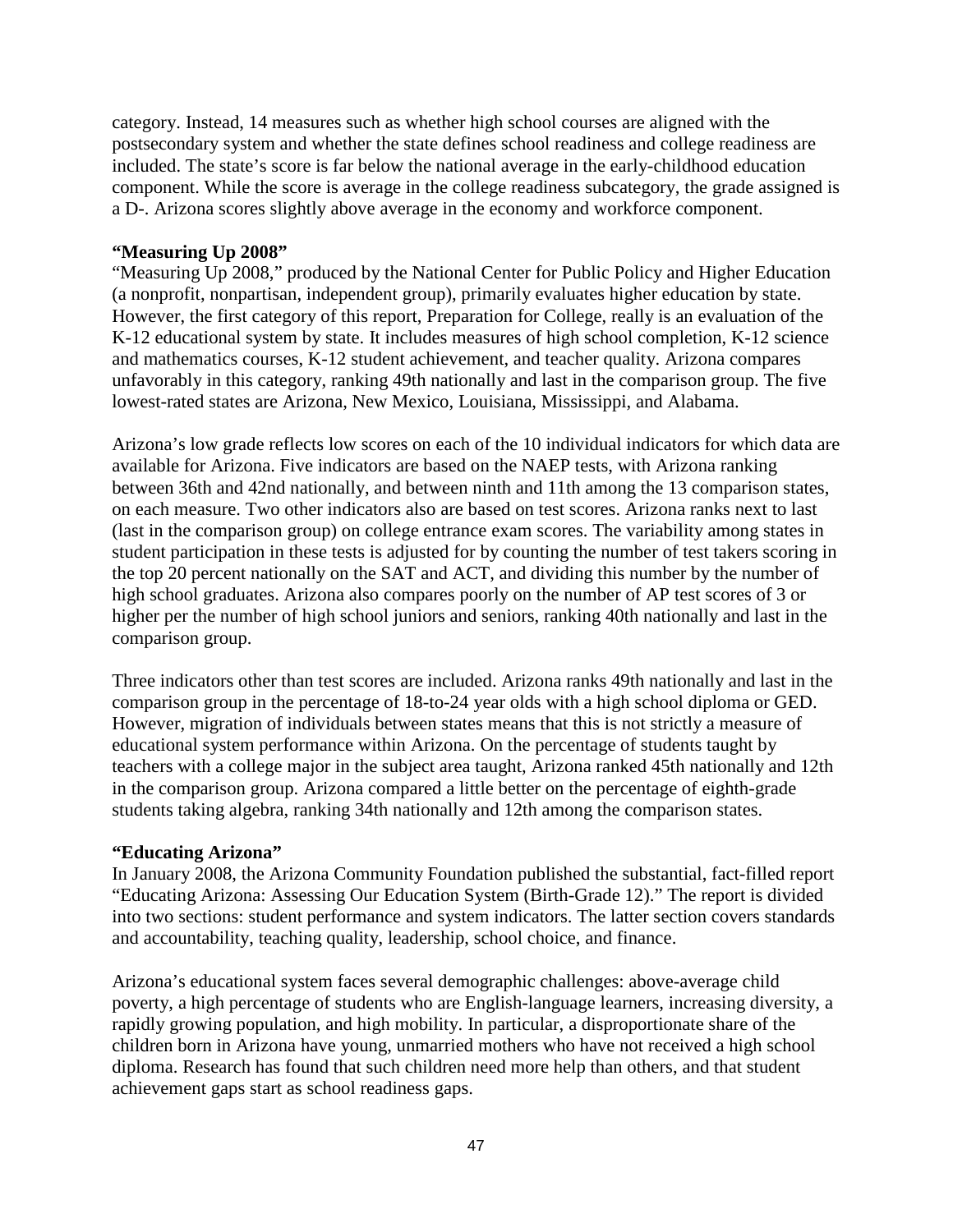These disadvantaged students, however, are not the sole reason for Arizona's poor educational performance. More privileged students from Arizona score below their national peers. A key set of statistics cited in the report is that of all Arizona students entering ninth grade, only about 70 percent graduate from high school, only 35 percent continue to college, less than 25 percent make it to the second year of college, and less than 20 percent earn a degree.

**Student Performance**. "Educating Arizona" notes the discrepancy in student performance across different tests. Arizona performs poorly on the NAEP criterion-referenced test relative to other states, with only about one-fourth of students meeting the proficiency standards. In contrast, about two-thirds of Arizona students in each grade pass the AIMS test, but the AIMS standards are much less rigorous than those of the NAEP. For example, the standard for receiving a high school diploma is proficiency at the 10th-grade level. On the Terra Nova normreferenced test, Arizona students perform at the national average.

A lower percentage than average of Arizona students take AP courses, and a lesser share receive a score of 3 or more. The relatively high scores on the ACT and SAT tests are traced to the very low percentages of high school students who take these tests.

Less than half of Arizona high school graduates are eligible for admission to the state's universities and many of those admitted must make up deficiencies. Depending on the subject, between 20-and-42 percent of the students in the Maricopa County Community College District are not ready for college-level work. The report also notes that grant aid per student is among the lowest in the country, with the median state providing 30 times more support than Arizona.

**System Indicators**. "Educating Arizona" assesses standards and accountability, the first category of the system indicators, as near the national average in Arizona, but raises the question whether the standards in place are adequate for a high-technology, global future. The state's biggest shortfalls in this category were cited as low science and mathematics expectations and a lack of connection between pre-kindergarten, K-12, and higher education standards.

Teacher quality, the second category, is assessed as being among the worst in the nation in Arizona, and research has found that high-quality teachers are the most important school-based factor affecting student performance. The National Center on Teaching Quality gives the state a grade of D on teacher preparation, with a F in special education. The U.S. Chamber of Commerce also gives the state a D on teacher workforce policies. In particular, the lack of basic skills requirements and testing was cited as shortcomings. Other issues include the lack of a requirement for teachers to have a degree in the subject area taught, a high percentage of teachers teaching on waivers or out of their field, a high percentage of novice teachers, and low salaries.

Leadership and governance, the third category, is difficult to measure. The report notes that preparation and salaries for principals and other administrators are inadequate. Arizona is a national leader in school choice, the fourth category, with multiple options available.

The last category of school finance is divided into three components. Arizona's per pupil spending on operations was cited as third lowest in the country, 28 percent less than the national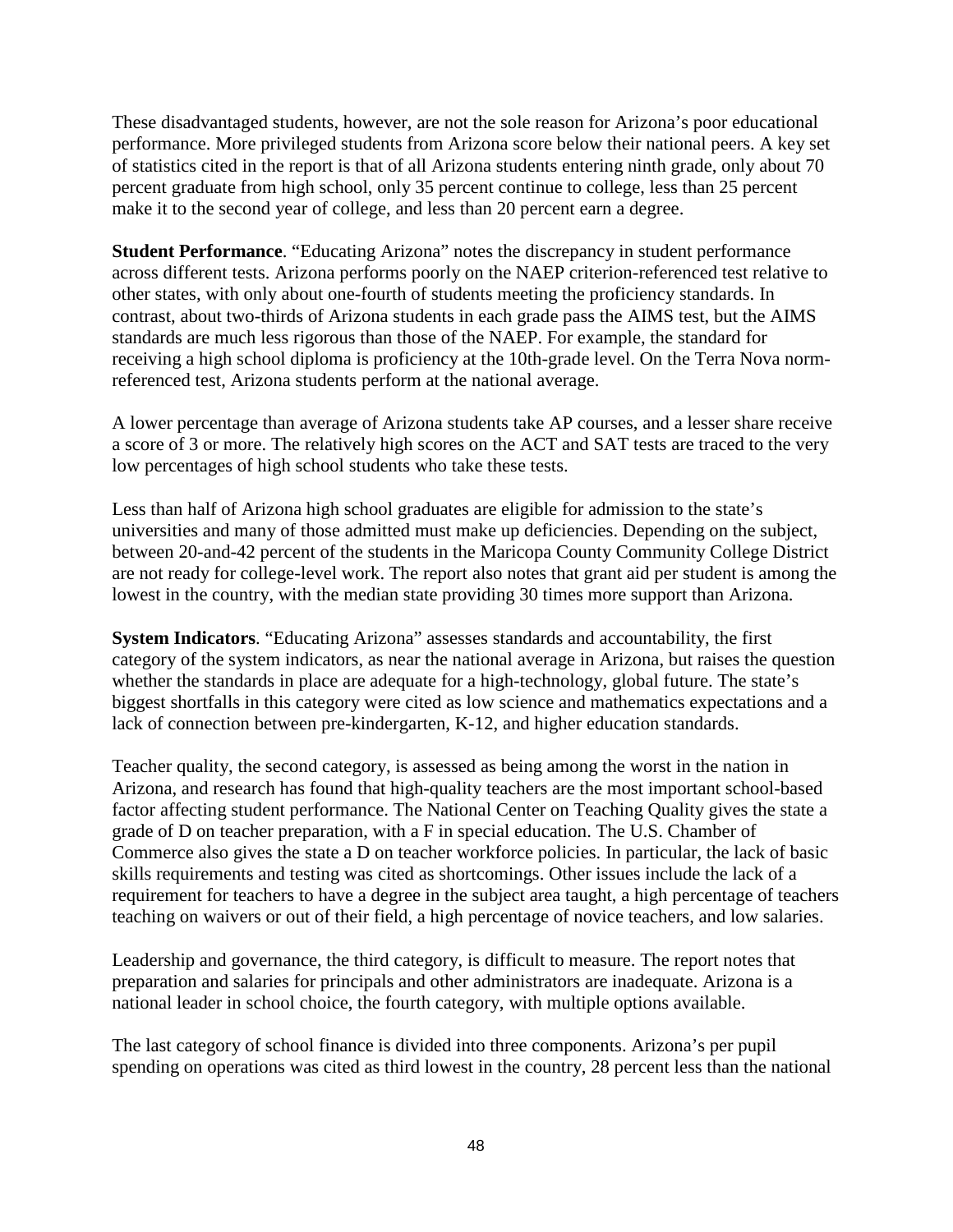average; funding between school districts was found to be largely equitable; and the efficiency of funding is difficult to assess.

## **Higher Education**

While test scores represent a major portion of the evaluation of K-12 education, such scores are not available for higher education. Thus, it is difficult to evaluate the quality of higher education in Arizona. The "Measuring Up" study places Arizona a little above the median state in the completion category.

The NCES data indicate that total enrollment at public institutions of higher education relative to the size of the population was 22 percent higher in Arizona than the national average in 2005. The total number of full-time students per 1,000 residents was 5 percent less than the national average, but a very large number of part-time students (59 percent higher than the national per capita average) pushed FTE enrollment to 7 percent above the national average.

The higher-than-average public higher education enrollment per capita in Arizona results from heavy use of the community college system. Overall community college enrollment was 61 percent above the national average per 1,000 residents. While this largely resulted from a substantial number of part-time students attending community colleges, the full-time-equivalent enrollment at the community colleges was 37 percent above the U.S. average per 1,000 residents.

Total undergraduate enrollment at the community colleges and the universities combined was 25 percent above the national per capita average. Because of the large number of students attending community colleges instead of universities during their first two years of postsecondary education, undergraduate enrollment per 1,000 residents at the universities was 16 percent below average. In contrast, the number of graduate students per 1,000 residents was nearly equal to the U.S. average. Overall, per capita enrollment at the universities was 13 percent less than the national average; the FTE figure was 12 percent below average.

While the number of higher education students per capita is quite high by national standards, the number of Arizona high school students going directly on to postsecondary education is quite low. The NCES estimates the percentage of high-school graduates in a state who attend a degreegranting institution of higher education the following fall. In 2004, Arizona's proportion was estimated to be less than 48 percent, well below the national average of 56 percent. Arizona ranked 44th among the 51 states and eighth among the 13 comparison states. A higher-thanaverage proportion of those Arizonans attending college went to a school in state. Thus, the proportion of high school graduates going directly on to an in-state institution was not as far below the national norm.

Despite the higher-than-average enrollment per capita, the number of degrees granted in Arizona in 2006 at public institutions was 3 percent less than the national per capita average. Arizona's per capita figure was 2 percent below the national average for associate's degrees, 5 percent below average for bachelor's degrees, 1 percent higher than average for master's degrees, and 5 percent below average for other postbaccalaureate degrees.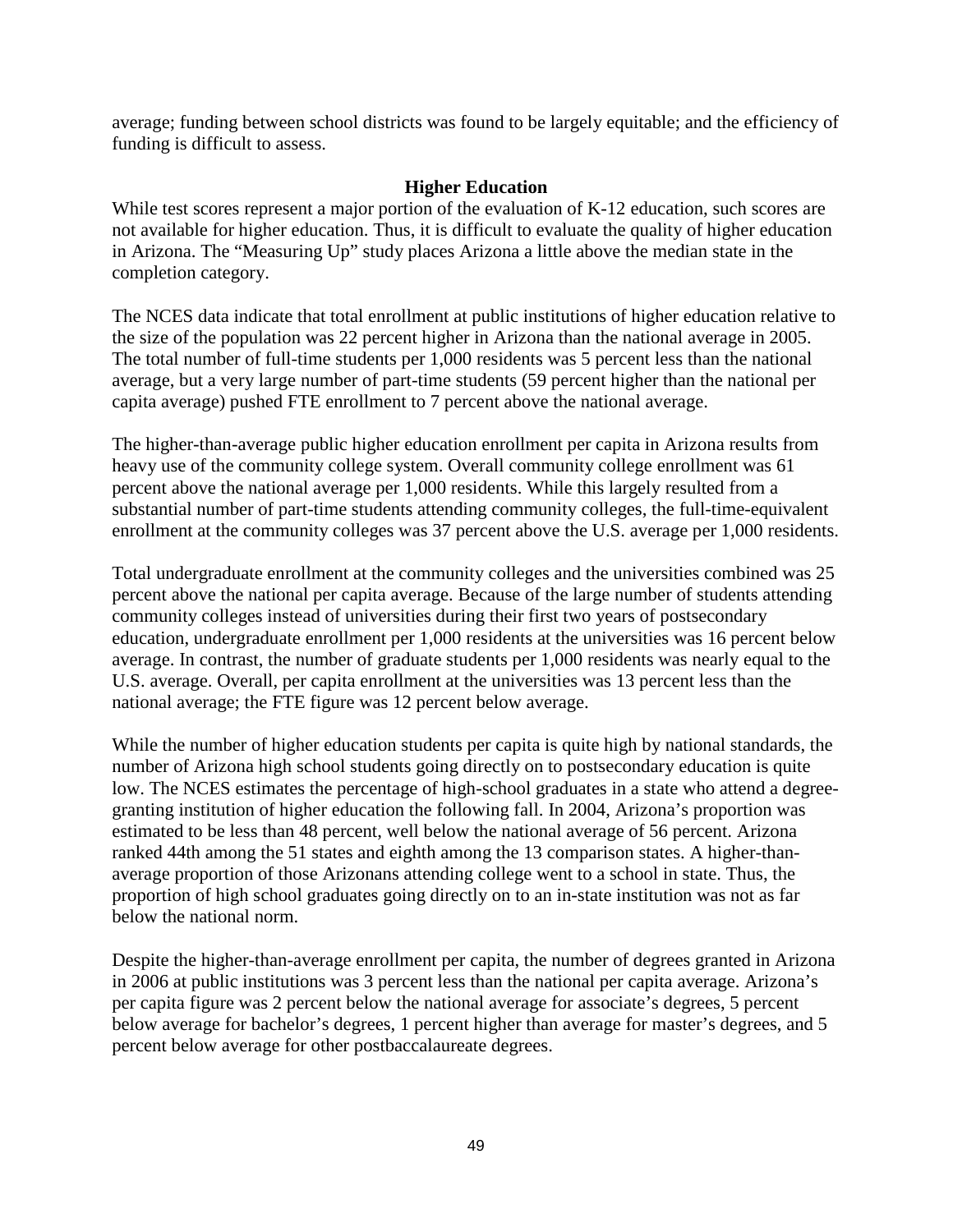The NCES data on the number of degrees by field of study combines degrees from private universities with those of public schools. Since the on-line program of the University of Phoenix is included, the number of degrees granted to those physically present in Arizona is overstated. Despite this, the per capita number of degrees granted in Arizona in 2006 was below average in the humanities, social sciences, and natural sciences. In contrast, the number of degrees per capita was very high in business and high in education. The number of bachelor's degrees in engineering and computer science also was above average.

The number of FTE students per FTE staff at public institutions of higher education in Arizona was close to the national average, but the number of FTE students per FTE faculty was above average, particularly at the universities. While the average salary of full-time instructional faculty was above the national average, this in large part was due to the relatively high experience of the faculty in Arizona. The average salaries of full professors and associate professors at public universities in Arizona were slightly below average in 2007, while the average salary of assistant professors was slightly above average.

The NCES data show that total public revenue per FTE student in Arizona was 28 percent less than the national average of public institutions of higher education in 2005. While federal funding was average, other sources were considerably below average. State appropriations were 20 percent below the national norm. Average tuition and fees at public institutions in Arizona in 2007 was considerably less than the national average for public institutions, by 18 percent for universities and by 28 percent for community colleges.

#### **"Measuring Up 2008"**

"Measuring Up 2008" [\(www.highereducation.org\)](http://www.highereducation.org/) also is known as the "National Report Card on Higher Education." It grades states in five categories. The first category, Preparation for College, was discussed in the previous subsection.

Arizona compares more favorably on the categories specific to higher education than on the Preparation for College category. Arizona is tied for first with Iowa in the participation category, and ranks above the median state in the completion and benefits categories. Like 48 other states, Arizona received a failing grade in affordability. The benefits and affordability categories are not germane to this analysis.

Three indicators make up the Participation category. Arizona compares poorly — 48th among the 51 states and 12th among the 13 comparison states — on the percentage of high school freshmen enrolling in college four years later. This is a constructed measure with conceptual difficulties. However, these figures are in line with those from the NCES that show a much below-average share of high school graduates attending a higher-education institution the following fall.

In contrast to the low participation of Arizona's high school graduates, Arizona ranks eighth, and highest in the comparison group, on the percentage of those 18-to-24 years old who are enrolled in college. The net migration to Arizona of college-age individuals accounts for the inconsistency between these two indicators. Arizona ranks first in the nation on the third indicator in the Participation category, the percentage of adults 25-to-49 years old taking a post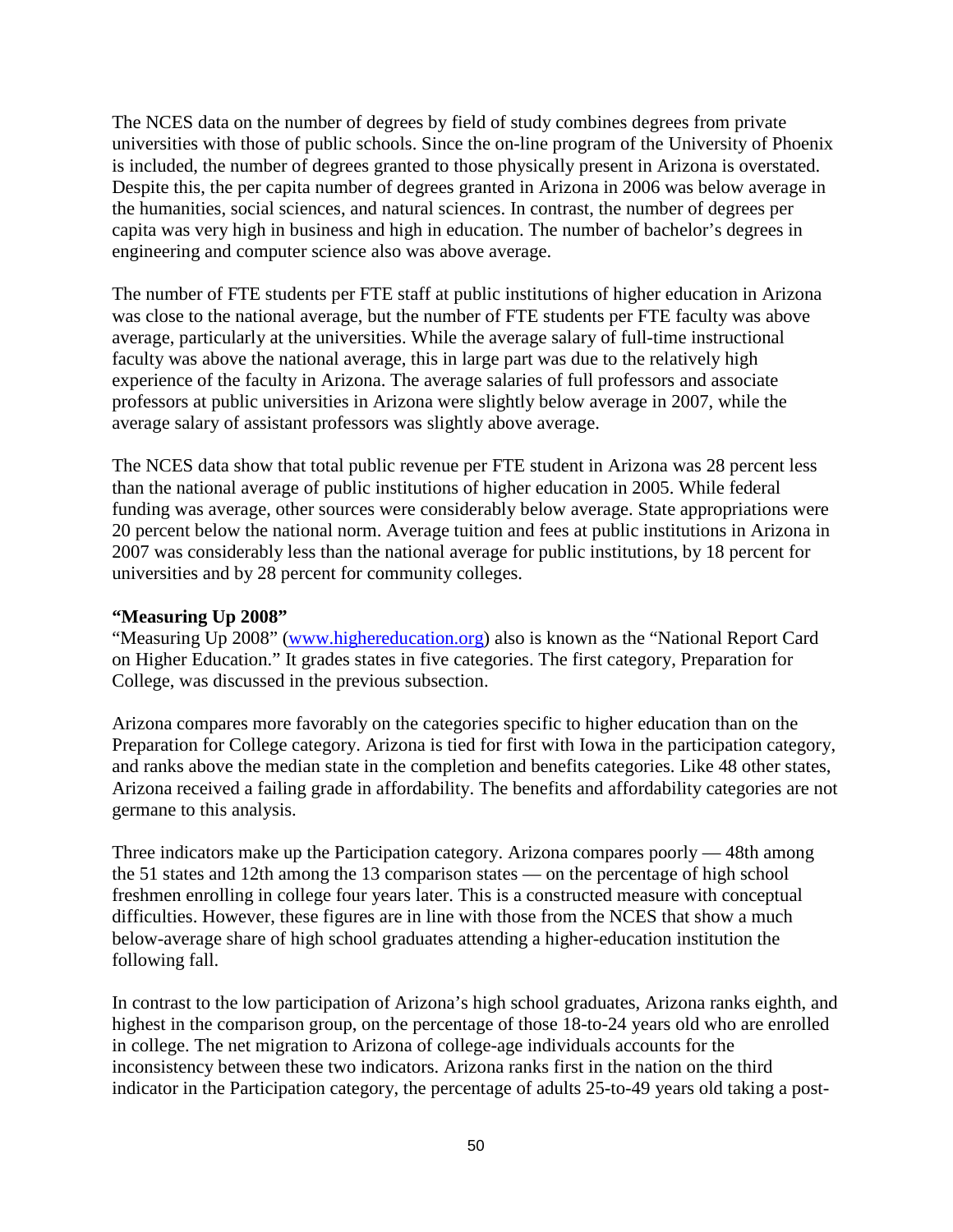secondary course. The high participation both of those 18-to-24 and 25-to-49 years old is in line with the NCES data.

The Completion category consists of five measures. Overall, Arizona ranks 17th nationally and fourth in the comparison group. Arizona is in the middle of the states (21st nationally and sixth in the comparison group) on the percentage of community college students returning for a second year. The state ranks lower (35th nationally and seventh in the comparison group) on the percentage of first-year students at four-year universities returning for a second year. On the percentage of students earning a bachelor's degree within six years, Arizona again ranks in the middle at 21st nationally and fifth in the comparison group. While Arizona ranks near the top (third nationally and first in the comparison group) on the number of certificates, diplomas, and degrees awarded per 1,000 adults without a degree, the state compares poorly at 43rd nationally and 10th in the comparison group on the number awarded per 100 undergraduate students.

## **Educational Attainment**

To provide more insight into the educational attainment of Arizonans who received their K-12 education within Arizona relative to those who moved to Arizona after their high school years, data from the Public Use Microdata Sample (PUMS) of the 2000 census were examined. The sample size of the PUMS from the American Community Survey is not adequate to perform the same analysis using more recent data.

## **Based on Place of Birth, By Age**

It is not possible from the census data to definitively determine if an individual was educated in Arizona. As a proxy, the educational attainment of Arizona residents in 2000 who were born in Arizona was compared to those Arizona residents born in other U.S. states and to those Arizona residents born in other countries. The vast majority of Arizona residents in 2000 who were born in Arizona likely attended elementary and secondary schools in Arizona, regardless of their age. Of those Arizona residents in 2000 who were born elsewhere, the proportion who attended K-12 schools in Arizona likely is considerably smaller, with the percentages presumably varying by age group. Among older adults, a very large share probably migrated to Arizona after age 18. Among young adults, a higher percentage may have received at least some of their K-12 education in Arizona.

In each age group, the educational attainment of those born in Arizona and living in the state in 2000 was considerably less than the attainment of those born in another state but living in Arizona in 2000. Of those born in Arizona, twice the percentage had not earned a high school diploma and half the proportion had earned a bachelor's degree or more (see the top portion of Table 5). In contrast, the educational attainment of those born in Arizona was greater than that of the foreign-born population in each age group, though the foreign-born percentage with a bachelor's degree was nearly as high among those 19-to-34 years old and was higher than Arizona natives among those 35 or older.

The educational attainment of each group of Arizona residents was compared to the attainment of their counterparts in the other states. Among those living in the same state in which they were born, the educational attainment of Arizonans was considerably below the attainment in the median state. For example, among those 19-to-24 years old living in Arizona, the share with at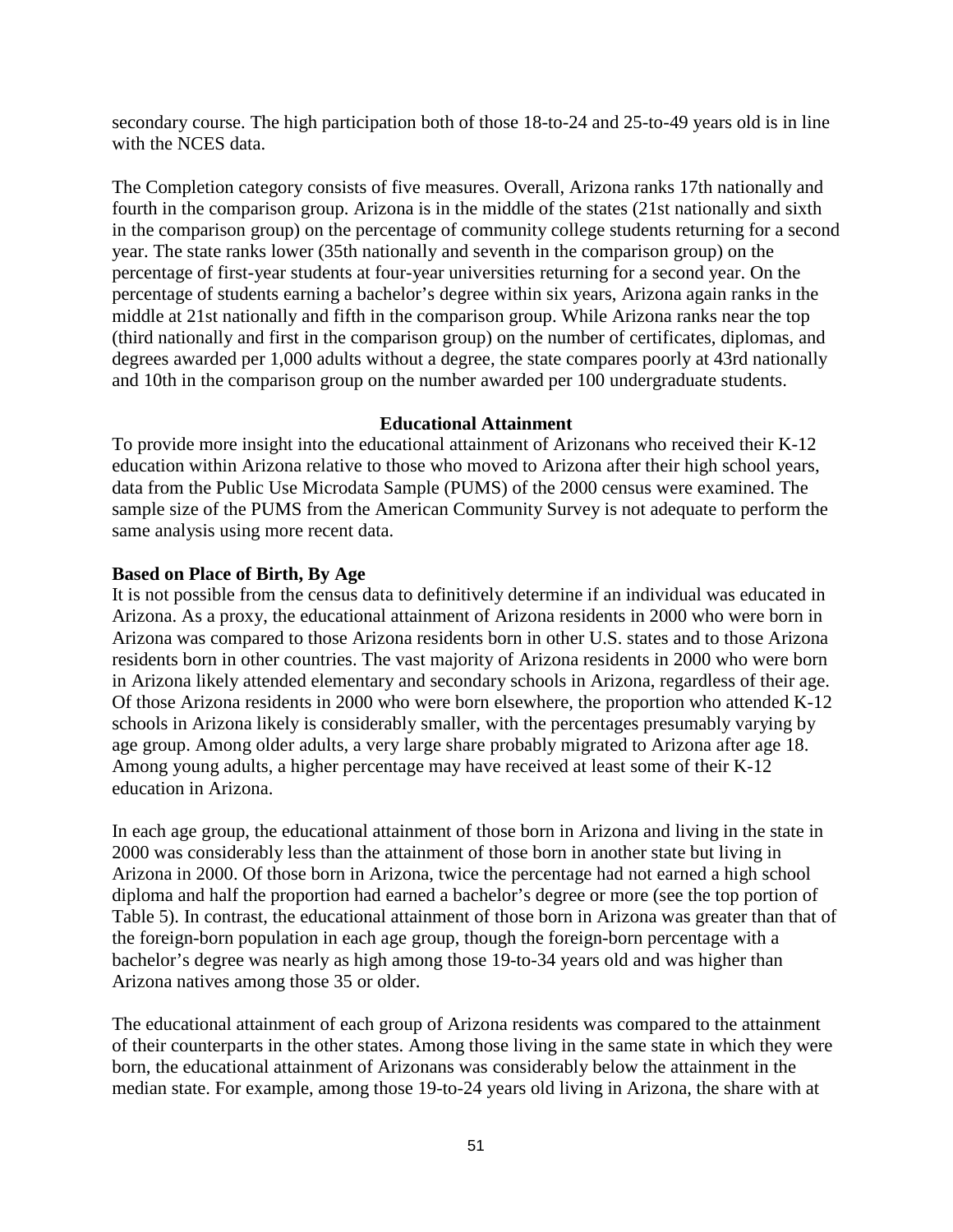## **TABLE 5 EDUCATIONAL ATTAINMENT BY AGE, ARIZONA RESIDENTS IN 2000**

|                               | <b>BY PLACE OF BIRTH</b><br><b>Maximum Educational Attainment</b> |                    |                     |                |  |
|-------------------------------|-------------------------------------------------------------------|--------------------|---------------------|----------------|--|
|                               | <b>Less Than</b>                                                  | <b>High School</b> |                     | Bachelor's     |  |
| <b>Age and Place of Birth</b> | <b>High School</b>                                                | <b>Diploma</b>     | <b>Some College</b> | Degree or More |  |
| 19-24                         |                                                                   |                    |                     |                |  |
| Arizona                       | 24.2%                                                             | 30.1%              | 40.7%               | 5.0%           |  |
| Different State               | 15.8                                                              | 28.6               | 45.7                | 9.8            |  |
| Foreign                       | 51.8                                                              | 23.2               | 20.9                | 4.1            |  |
| 25-34                         |                                                                   |                    |                     |                |  |
| Arizona                       | 20.2                                                              | 29.2               | 35.8                | 14.8           |  |
| Different State               | 9.7                                                               | 22.4               | 39.1                | 28.8           |  |
| Foreign                       | 51.5                                                              | 19.3               | 16.2                | 13.0           |  |
| $35 - 44$                     |                                                                   |                    |                     |                |  |
| Arizona                       | 20.2                                                              | 31.1               | 36.0                | 12.7           |  |
| <b>Different State</b>        | 9.0                                                               | 21.9               | 38.7                | 30.4           |  |
| Foreign                       | 45.5                                                              | 17.7               | 19.3                | 17.5           |  |
| 45-54                         |                                                                   |                    |                     |                |  |
| Arizona                       | 16.9                                                              | 29.6               | 37.5                | 16.0           |  |
| Different State               | 7.4                                                               | 20.6               | 39.9                | 32.1           |  |
| Foreign                       | 47.2                                                              | 17.6               | 18.2                | 17.0           |  |
| 55-64                         |                                                                   |                    |                     |                |  |
| Arizona                       | 32.1                                                              | 28.6               | 26.7                | 12.6           |  |
| <b>Different State</b>        | 10.6                                                              | 27.3               | 36.7                | 25.4           |  |
| Foreign                       | 46.6                                                              | 17.3               | 21.9                | 14.3           |  |
| 65 or Older                   |                                                                   |                    |                     |                |  |
| Arizona                       | 47.6                                                              | 26.3               | 14.0                | 12.1           |  |
| <b>Different State</b>        | 21.5                                                              | 30.4               | 28.2                | 19.9           |  |
| Foreign                       | 51.6                                                              | 17.3               | 16.8                | 14.2           |  |

#### **BY PLACE OF RESIDENCE IN 1995**

|                                 | <b>Less Than</b>   | <b>High School</b> |                     | Bachelor's     |
|---------------------------------|--------------------|--------------------|---------------------|----------------|
| Age and Place of Birth<br>19-24 | <b>High School</b> | Diploma            | <b>Some College</b> | Degree or More |
| Arizona                         | 26.6%              | 29.1%              | 39.5%               | 4.9%           |
| <b>Different State</b>          | 12.7               | 28.2               | 46.3                | 12.8           |
| Foreign<br>25-34                | 57.8               | 20.3               | 15.1                | 6.8            |
| Arizona                         | 23.7               | 25.6               | 33.7                | 17.1           |
| <b>Different State</b>          | 10.4               | 19.7               | 35.3                | 34.7           |
| Foreign<br>35-44                | 48.4               | 15.7               | 15.9                | 19.9           |
| Arizona                         | 18.7               | 24.3               | 34.9                | 22.1           |
| Different State                 | 11.8               | 20.5               | 35.8                | 31.9           |
| Foreign<br>45-54                | 34.8               | 16.4               | 23.0                | 25.8           |
| Arizona                         | 14.9               | 22.0               | 36.8                | 26.2           |
| Different State                 | 10.1               | 21.5               | 37.0                | 31.4           |
| Foreign                         | 41.7               | 15.7               | 13.0                | 29.6           |
| 55-64                           |                    |                    |                     |                |
| Arizona                         | 19.6               | 26.7               | 33.1                | 20.7           |
| <b>Different State</b>          | 8.9                | 26.5               | 36.2                | 28.4           |
| Foreign                         | 44.4               | 7.4                | 22.2                | 25.9           |
| 65 or Older                     |                    |                    |                     |                |
| Arizona                         | 27.3               | 28.9               | 25.7                | 18.1           |
| <b>Different State</b>          | 21.8               | 29.0               | 26.5                | 22.7           |
| Foreign                         | 51.9               | 22.2               | 18.5                | 7.4            |

Source: U.S. Department of Commerce, Census Bureau, 2000 Census Public Use Microdata Sample.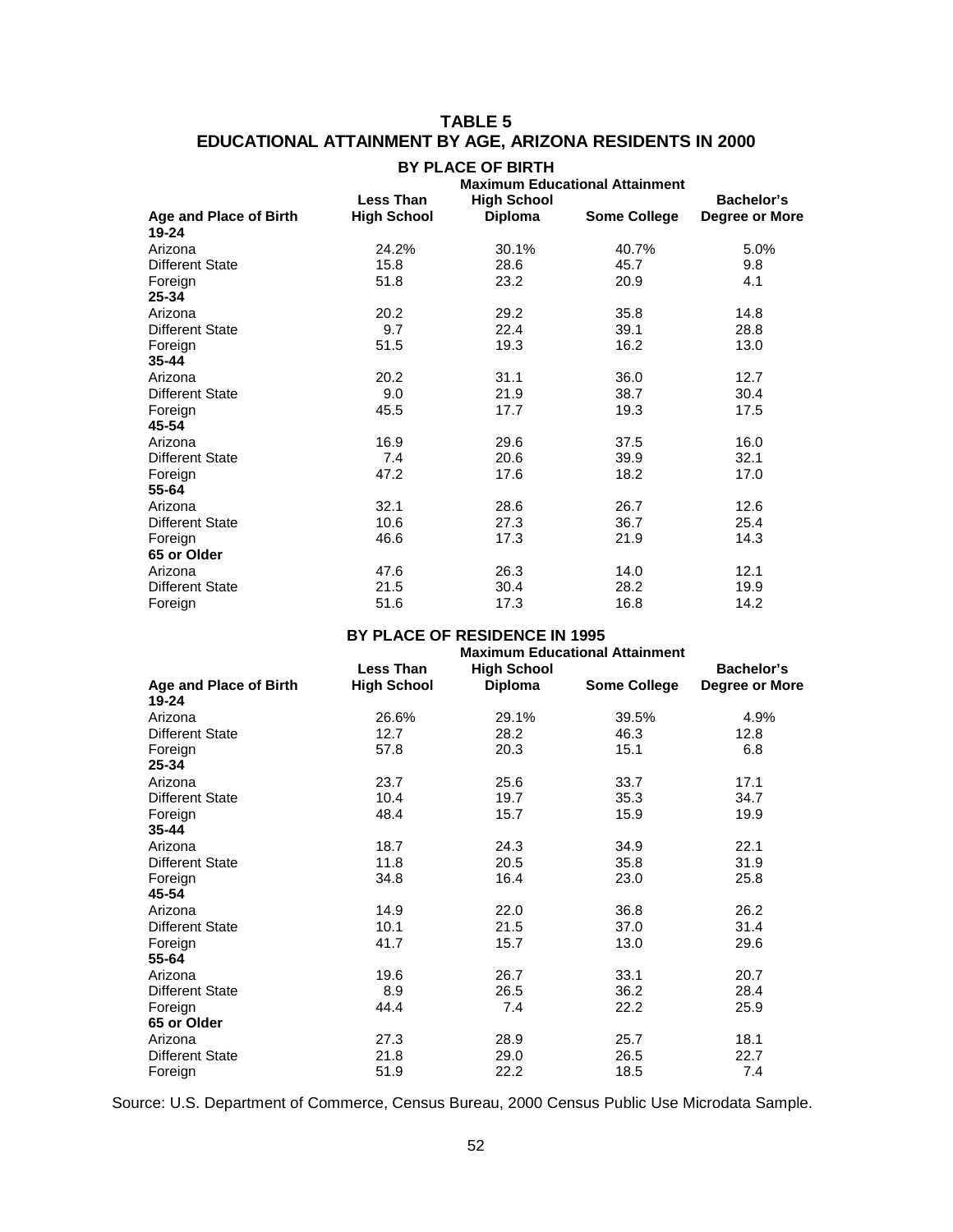least a high school diploma ranked 45th in the nation and 11th in the comparison group; the share with at least a bachelor's degree ranked 39th nationally and eighth in the comparison group. The ranks were similar in each of the other age groups, ranging from 37th to 49th nationally and from 10th to 13th in the comparison group, except that the attainment of Arizona natives 65 or older compared favorably on the percentage with a bachelor's degree or more.

In contrast to the low level of attainment among Arizona natives relative to natives in other states, the educational attainment of Arizonans who had been born in another state generally ranked at or a little below the median of the states of interstate migrants, ranking from 23rd to 34th nationally and from seventh to 10th in the comparison group. The exceptions were a less favorable rank among those 19-to-24 based on the percentage with at least a bachelor's degree and a higher than median rank among those 65 or older and of those 55-to-64 based on the percentage with at least a high school diploma. That is, the educational attainment of those who migrated to Arizona was close to the national average of interstate migrants.

Arizona's differential in attainment between state natives and those migrating from other U.S. states was among the highest in the country. Based on high school graduation, by age group Arizona ranked from 42nd to 50th nationally and from 10th to 13th in the comparison group. Based on those with a bachelor's degree or more, Arizona ranked from 28th to 42nd nationally and from seventh to 12th in the comparison group.

The foreign-born population living in Arizona had among the nation's lowest educational attainment of immigrants in all age groups, with the ranks generally 44th or lower nationally and 10th or lower in the comparison group. Despite the below-average attainment of Arizona natives, the difference in attainment between the natives and the foreign-born was above average.

## **Based on Place of Residence in 1995, By Age**

A second proxy divided Arizona residents in 2000 into three categories based on their place of residence in 1995: Arizona, other U.S. state, or other nation. This analysis is particularly useful in comparing the educational attainment of those 19-to-24 years old in 2000 between those who likely received at least part of their K-12 education in Arizona (those living in Arizona in both 1995 and 2000) and those who probably did not attend K-12 schools in Arizona (those who moved to Arizona between 1995 and 2000).

The educational attainment of those living in Arizona in both 1995 and 2000 was considerably less than the attainment of those living in another state in 1995 in the 19-to-24 age group. Only 5 percent of those residing in Arizona in both years had earned a bachelor's degree (ranked 43rd nationally) compared to 13 percent of those living in another state in 1995 (ranked 25th). Of those living in Arizona in both years, the proportion who had not graduated from high school (nearly 27 percent) was twice as high as that of those living in another state. Arizona ranked 48th on the high school graduate percentage among natives and 33rd among migrants from other states.

While the proportion without a high school diploma among those living in Arizona in both years was much less than the percentage of those who were living in another country in 1995, a higher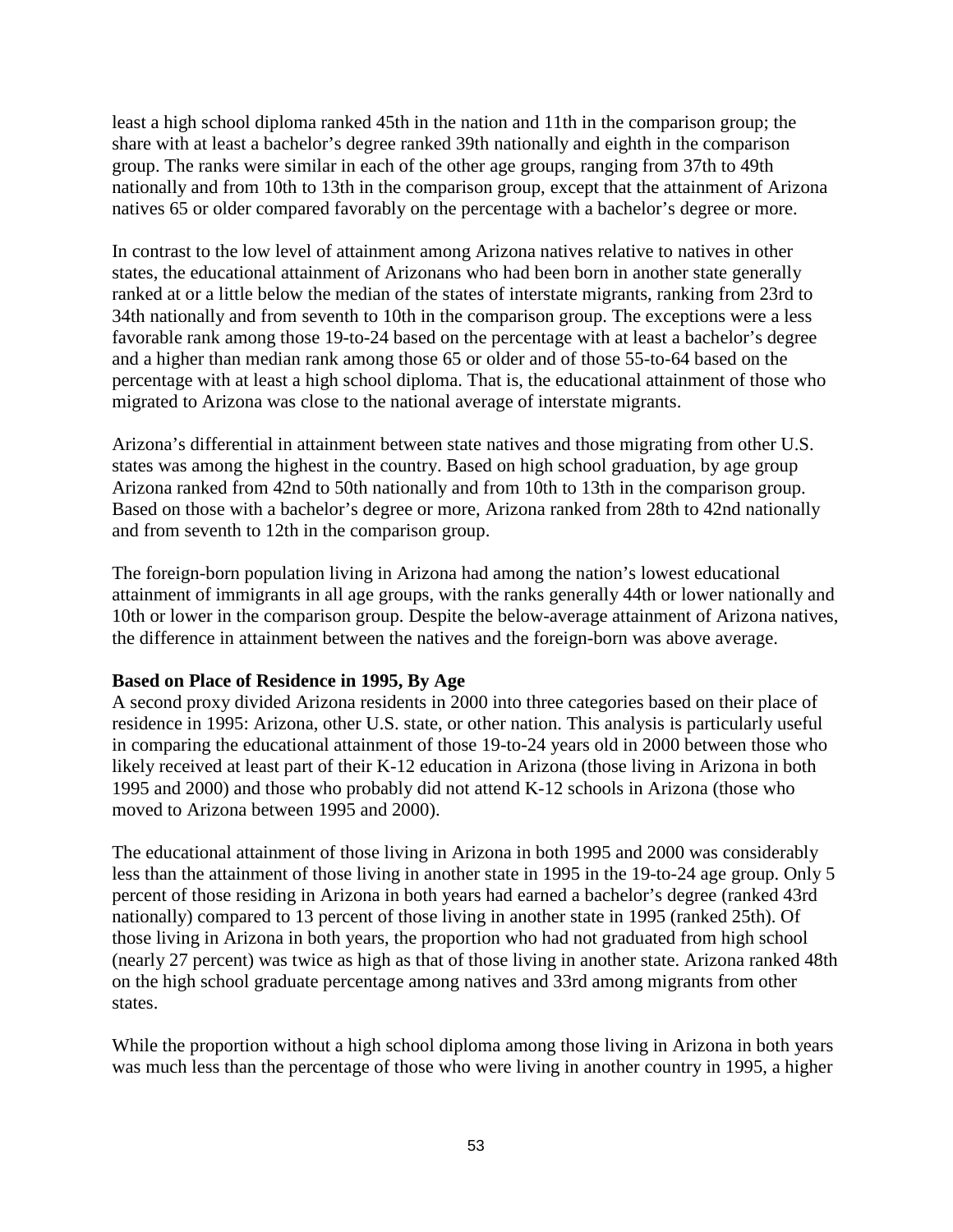proportion of those coming to Arizona from another country within the prior five years had earned a bachelor's degree.

The educational attainment of recent interstate migrants to Arizona was higher than that of those living in Arizona in both 1995 and 2000 in all age groups (see the bottom portion of Table 5), at least in part because the latter classification includes Arizona natives. The largest differential was among those 25-to-34 years old.

#### **Other Analyses**

Similar analyses were included in the November 2005 report "Educational Attainment in Arizona Compared to All States," available at [http://economist.asu.edu/p3/education.](http://economist.asu.edu/p3/education) Table 6, which comes from that report, is limited to labor force participants between 25 and 64 years old. In each of nine categories defined by place of birth (same state, different state, foreign) and place of residence in 1995 (same state, different state, another country), Arizona's educational attainment when measured by the percentage with at least a bachelor's degree was considerably below the national average. The largest differentials from the national average were among immigrants, with migrants from other states closest to the national average. (Arizona's

## **TABLE 6 EDUCATIONAL ATTAINMENT IN 2000 OF LABOR FORCE PARTICIPANTS AGED 25 TO 64**

|                                              | At Least High School<br><b>Graduate</b> |             | At Least Bachelor's<br><b>Degree</b> |              |             |                 |
|----------------------------------------------|-----------------------------------------|-------------|--------------------------------------|--------------|-------------|-----------------|
|                                              | Ari-<br>zona                            | <b>U.S.</b> | Differ-<br>ence                      | Ari-<br>zona | <b>U.S.</b> | Differ-<br>ence |
| <b>TOTAL</b>                                 | 86.0%                                   | 87.7%       | $-1.7$                               | 27.4%        | 28.5%       | $-1.1$          |
| Born in same state                           | 85.5                                    | 89.4        | $-3.9$                               | 18.2         | 23.4        | $-5.2$          |
| Born in another state                        | 93.1                                    | 92.6        | 0.5                                  | 32.7         | 36.8        | $-4.1$          |
| Born in another country                      | 57.4                                    | 69.1        | $-11.7$                              | 19.1         | 28.7        | $-9.6$          |
| Living in same state in 1995                 | 85.8                                    | 87.7        | $-1.9$                               | 25.7         | 27.0        | $-1.3$          |
| Living in another state in 1995              | 91.2                                    | 91.9        | $-0.7$                               | 35.9         | 42.0        | $-6.1$          |
| Living in another country in 1995            | 60.3                                    | 73.3        | $-13.0$                              | 24.0         | 36.2        | $-12.2$         |
| <b>Native</b>                                | 85.4                                    | 89.3        | $-3.9$                               | 17.8         | 23.0        | $-5.2$          |
| Native (in another state in 1995)            | 89.8                                    | 92.1        | $-2.3$                               | 25.9         | 35.6        | $-9.7$          |
| Native (in another country in 1995)          | 75.5                                    | 83.9        | -8.4                                 | 18.9         | 28.0        | $-9.1$          |
| <b>Earlier Migrant</b>                       | 92.6                                    | 92.2        | 0.4                                  | 31.1         | 35.2        | $-4.1$          |
| <b>Recent Migrant</b>                        | 94.7                                    | 94.4        | 0.3                                  | 37.8         | 43.9        | $-6.1$          |
| Recent Migrant (in another country in 1995)  | 91.5                                    | 93.5        | $-2.0$                               | 34.8         | 41.4        | $-6.6$          |
| Earlier Immigrant                            | 56.3                                    | 68.3        | $-12.0$                              | 16.8         | 26.1        | $-9.3$          |
| Earlier Immigrant (in another state in 1995) | 68.8                                    | 78.3        | $-9.5$                               | 28.2         | 41.4        | $-13.2$         |
| Recent Immigrant                             | 51.4                                    | 68.4        | $-17.0$                              | 21.5         | 36.3        | -14.8           |

Source: U.S. Department of Commerce, Census Bureau, 2000 Census Public Use Microdata Sample.